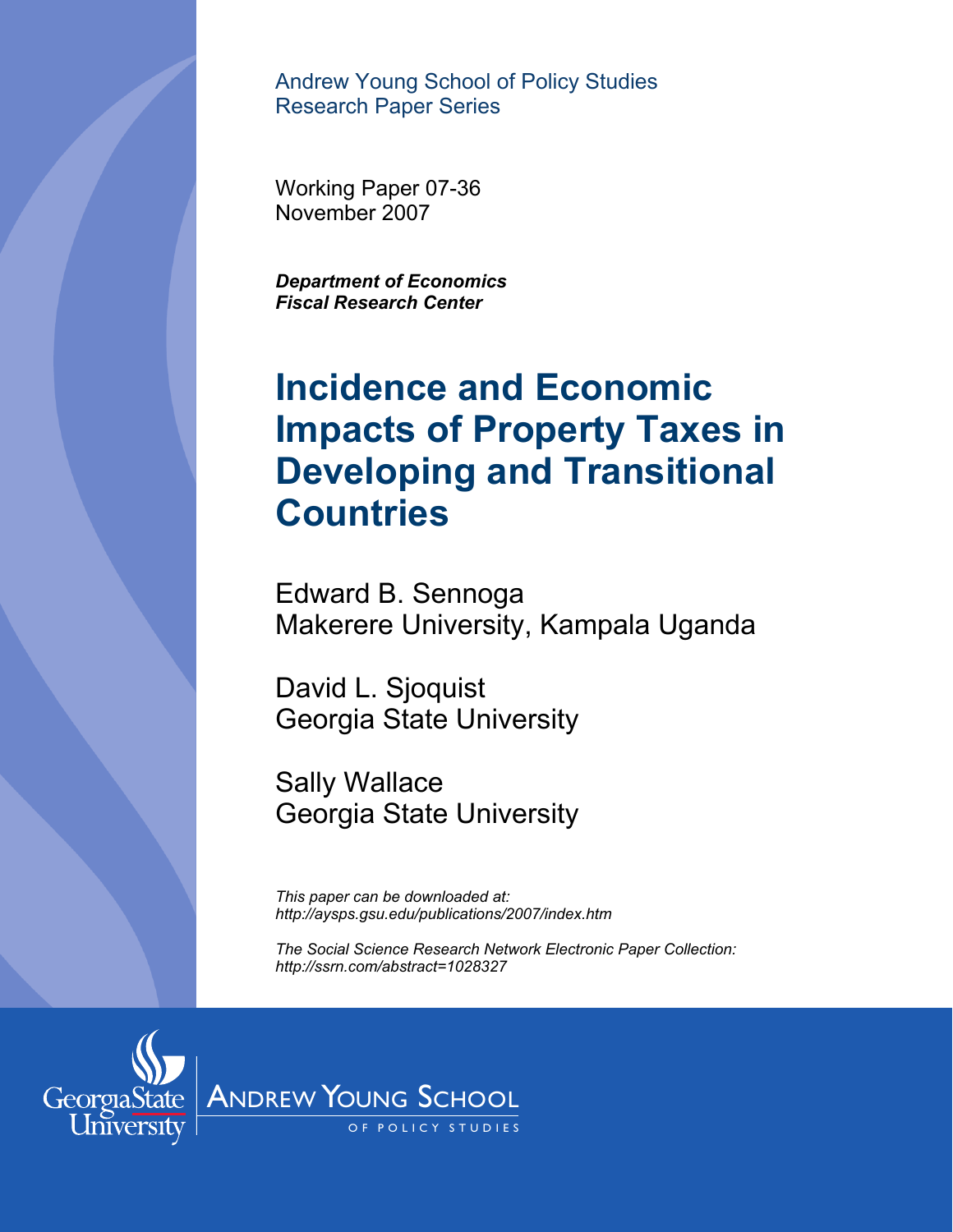# **Incidence and Economic Impacts of Property Taxes in Developing and Transitional Countries**

Edward B. Sennoga Lecturer of Economics, Faculty of Economics and Management Department of Economic Policy and Planning Makerere University, Kampala Uganda. Plot 51 Pool Road P.O.Box 7062 Kampala, UGANDA esennoga@yahoo.com

David L. Sjoquist Professor of Economics and Director, Fiscal Research Center Andrew Young School of Policy Studies Georgia State University (404) 651-3995 (O) (404) 651-2737 (Fax) [sjoquist@gsu.edu](mailto:sjoquist@gsu.edu)

Sally Wallace Professor of Economics Andrew Young School of Policy Studies Georgia State University (404) 651-1912 swallace@gsu.edu

Mailing Address: Fiscal Research Center PO Box 3992 Atlanta, Georgia 30302-3992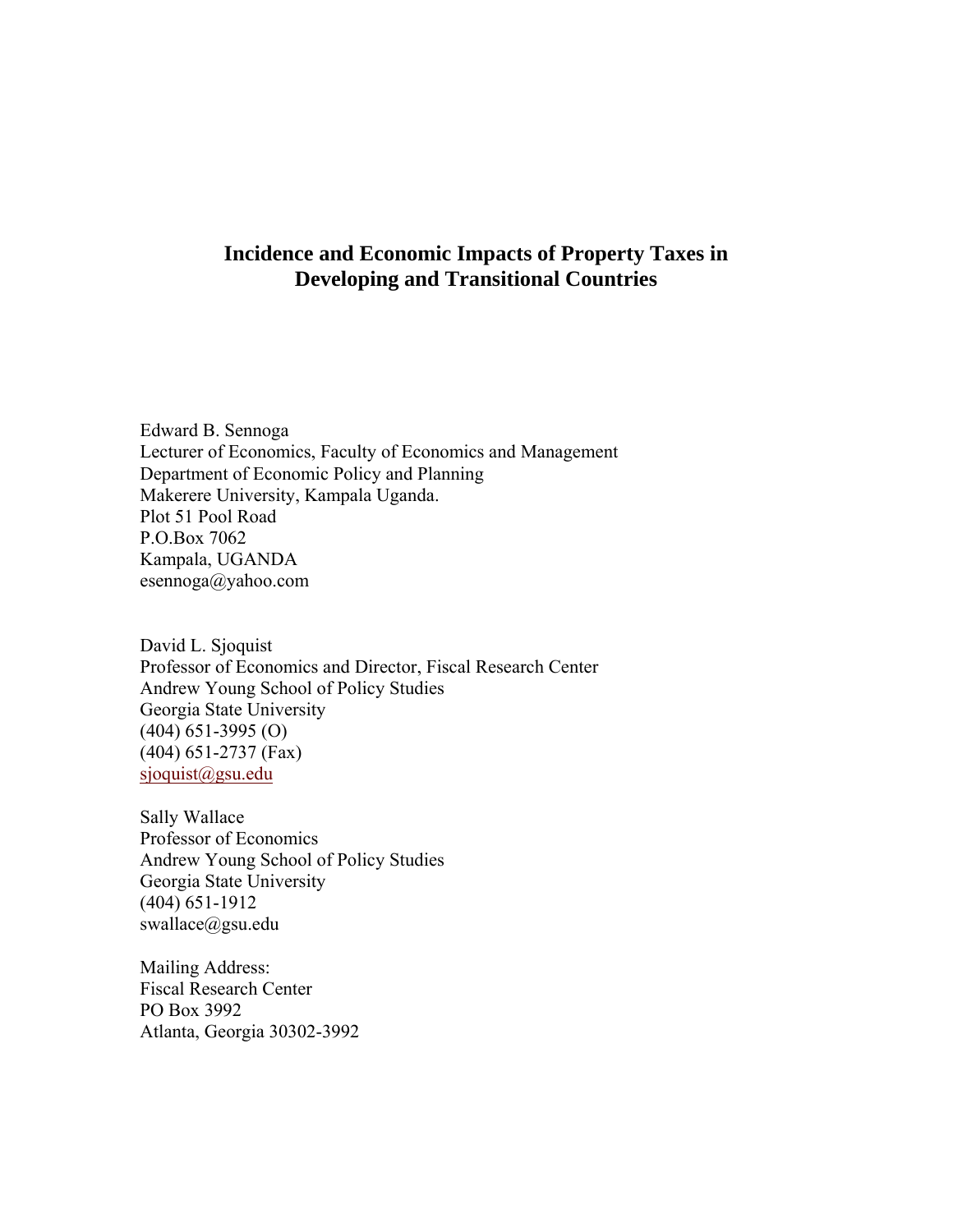# **Abstract**

In this paper, we revisit the theory of property tax incidence in light of the conditions in developing and transition countries by modifying the property tax incidence model to account for at least some of the specific conditions of these countries that are thought to affect property tax incidence. We develop and use a computable general equilibrium (CGE) model and test the impact of various assumptions regarding those specific issues that reflect the reality of property taxes in transition and developing countries. Our results indicate that the burden of property taxes imposed on capital and land is borne by the capitalists (owners of land and capital.) The property tax burden is progressive with the middle income and wealthy consumers bearing a heavier burden compared to the poor consumers. Further, the incidence patterns are largely unaffected by the different assumptions regarding the intranational and international mobility of capital. These findings are robust to alternative distributions of consumer incomes or factor endowments and factor intensities.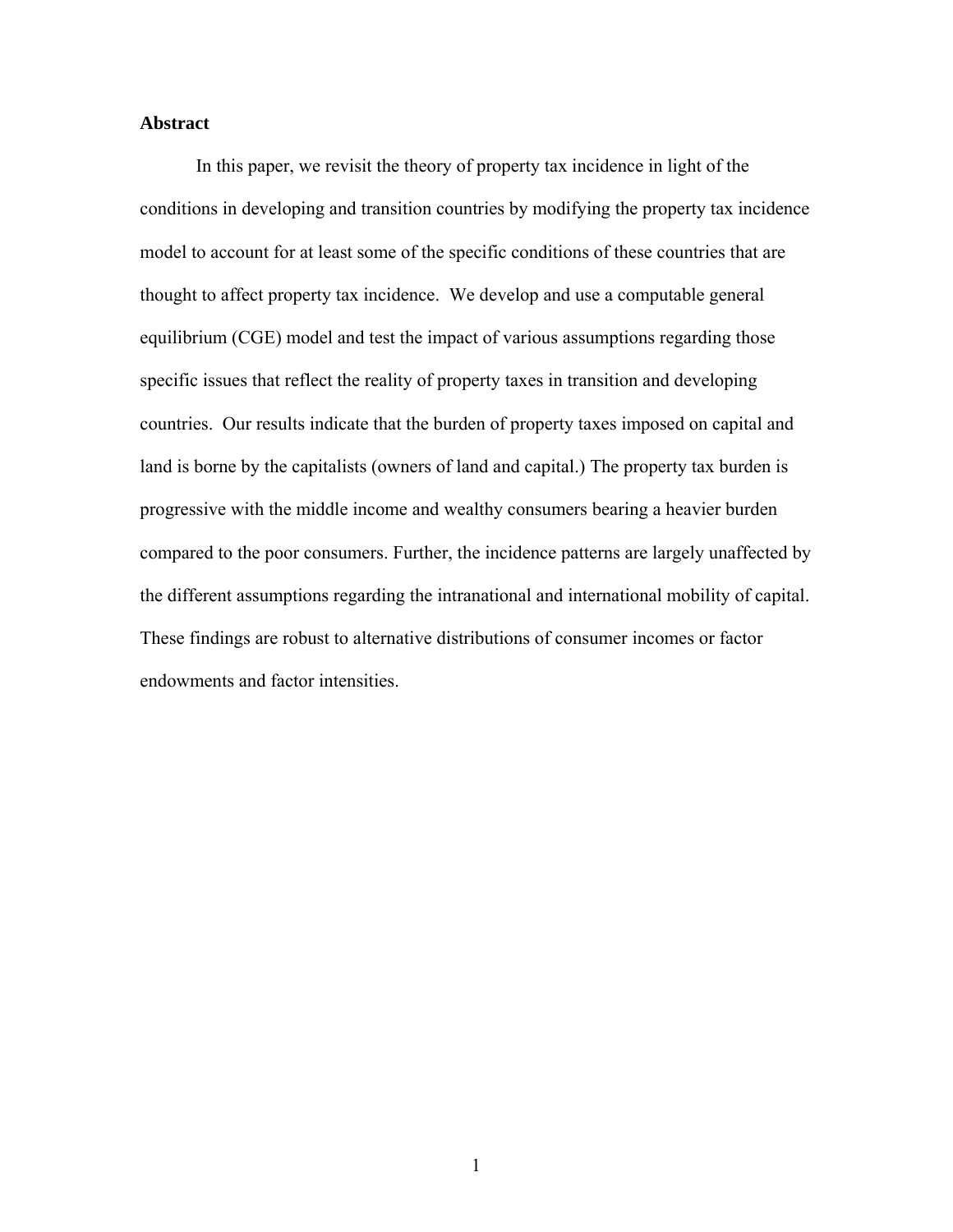# **Introduction**

The theory of the incidence of the property tax in developed countries, and the resulting implications for the equity of the tax, are still being debated. In developing and transition countries the incidence of the property tax is even less sure. Smooth-working capital markets, access to information, defined property rights, etc., are typically assumed in the analysis of tax incidence in developed economies. These "givens" in developed countries cannot be taken for granted in developing and transitional economies, and thus any incidence analysis for a developing or transitional country has to account for this. The implications of institutions, economic base, and political systems may have an important impact on the theoretical impact of taxes on returns to capital, labor, and land.

In this chapter, we revisit the theory of property tax incidence in light of the conditions in developing and transition countries by modifying the property tax incidence model to account for at least some of the specific conditions of these countries that are thought to affect property tax incidence. The rest of the chapter proceeds as follows. First, we summarize the current thinking on the incidence of the property tax and its applicability to developing countries. Second, we develop a computable general equilibrium (CGE) model and test the impact of various assumptions regarding those specific issues that reflect the reality of property taxes in transition and developing countries. We conclude with some suggestions for further research.

# **Property Tax Incidence**

To make clear our focus, we define tax incidence to refer to how the prices of factors of production and final goods and services change as a result of a tax, and define

2 a set of  $\sim$  2 a set of  $\sim$  2 a set of  $\sim$  2 a set of  $\sim$  3 a set of  $\sim$  3 a set of  $\sim$  3 a set of  $\sim$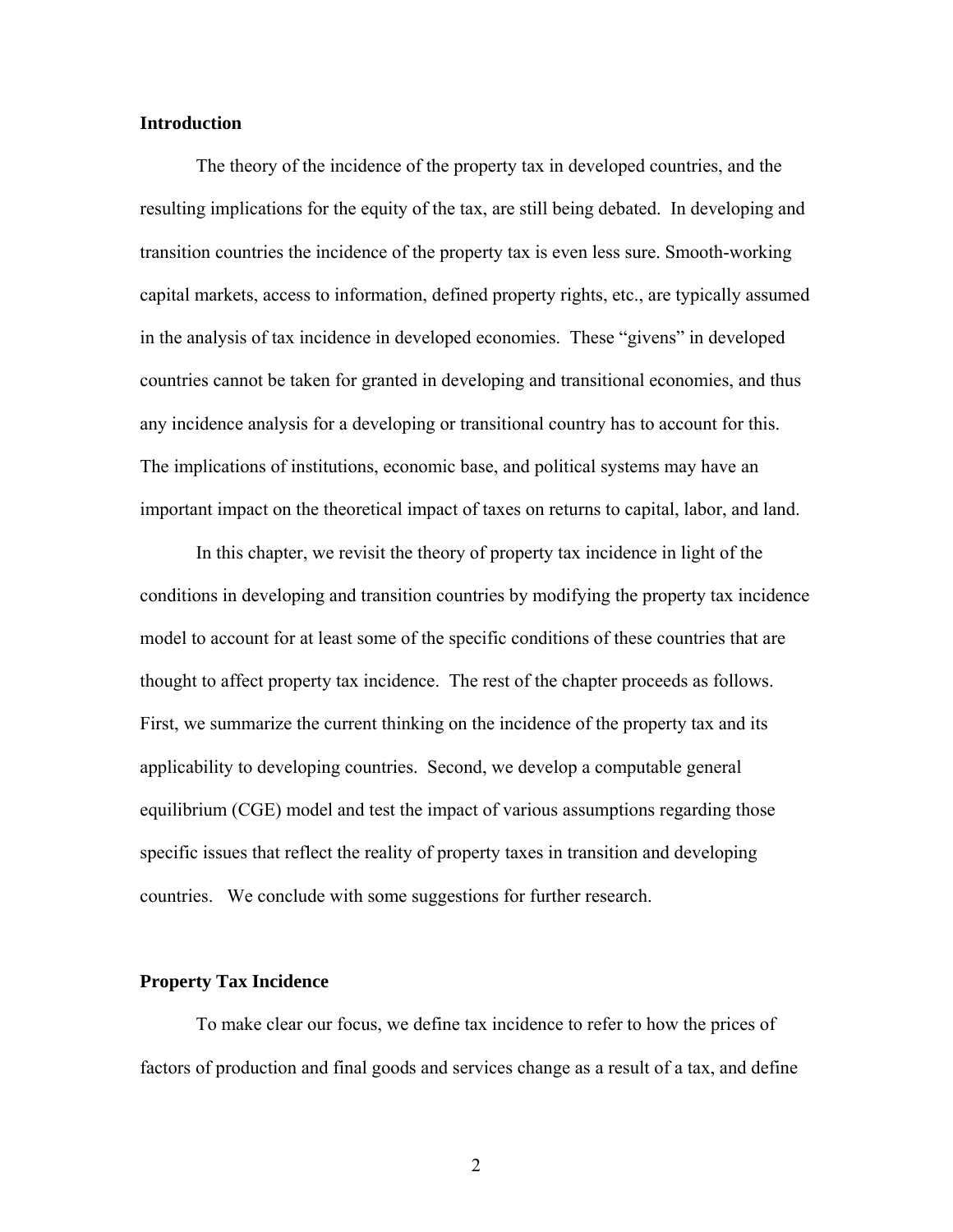tax equity as the resulting tax burden across income classes. In tax equity studies, researchers generally adopt a set of assumptions regarding the incidence of the tax. Bahl and Lin (1992) provide a list of property tax equity studies conducted in developing and transition countries, all of which were conducted prior to  $1977<sup>1</sup>$  $1977<sup>1</sup>$ 

The breadth of the incidence assumptions found in tax equity studies for developing countries is quite large. For example, the tax on land is alternatively assumed to be borne by property owners, by capital owners, and by occupants. The tax on industrial and commercial property is alternatively assumed to be borne by consumers of nonfood items, by consumers of non-housing items, and by shareholders. These assumptions suggest a lack of consensus on the theory of incidence in developing countries.

There is still much debate among the alternative "views" of the incidence of the property tax in developed countries. The fact that the "new view" of property tax incidence is over 25 years old speaks to the longevity of the debate. The debate boils down, roughly, into three different views of the incidence of the property tax—and these are not necessarily mutually exclusive or completely separate views. These are: the Old or Traditional View, the New View, and the Benefits View. Each of these views asks, "Who bears the burden of a property tax?"

 The traditional view of the property tax identifies the property tax as a tax on mobile capital, whose supply is assumed to be perfectly elastic, and a tax on land, whose supply is assumed to be perfectly inelastic. In the traditional view capital owners bear no burden of the property tax on capital; the tax is borne by renters, consumers, and/or labor.

 $\overline{a}$ 

<span id="page-4-0"></span><sup>&</sup>lt;sup>1</sup> We searched for references to more recent studies but were unable to identify any.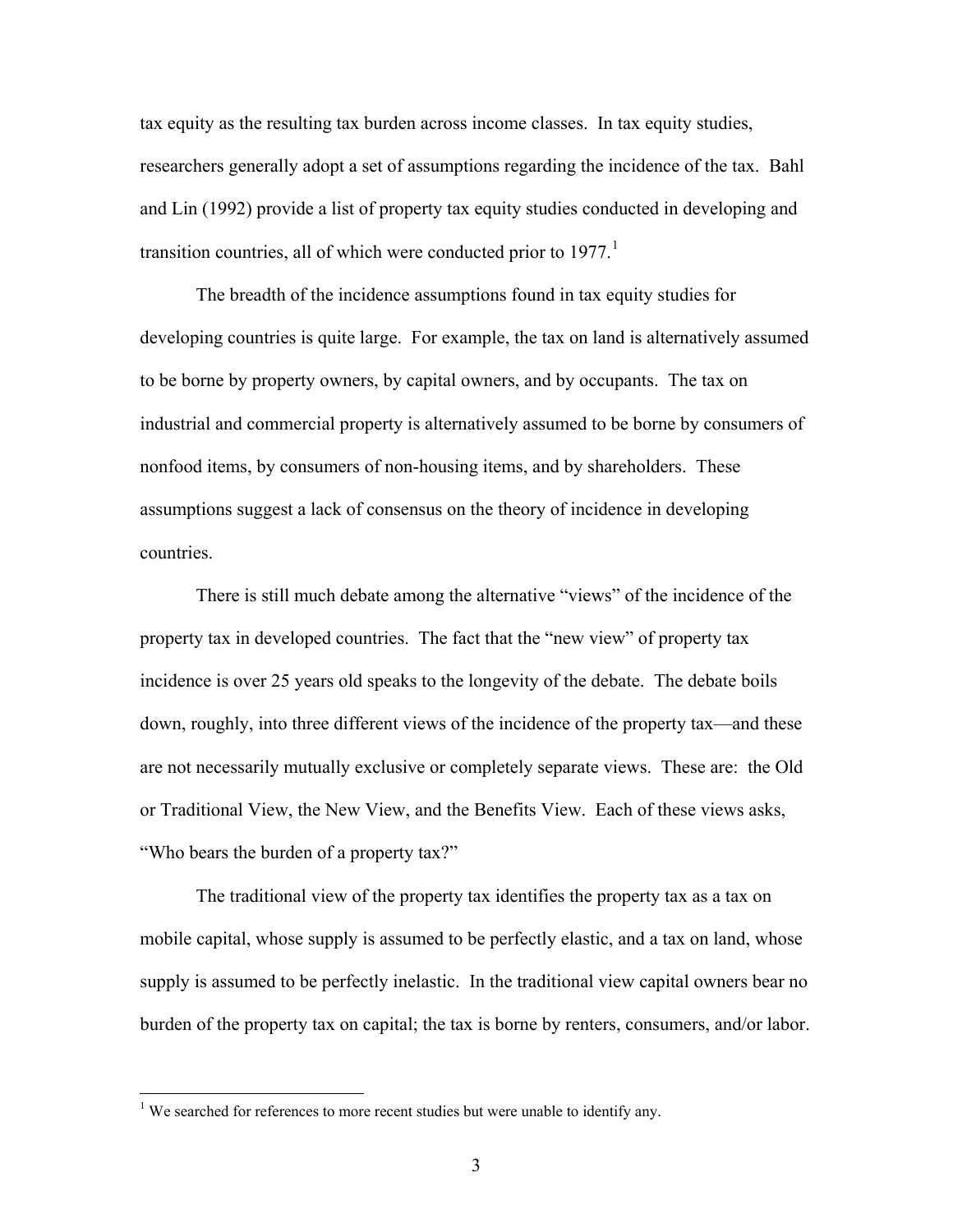The tax on land is borne by land owners. Tax equity studies that assume the traditional view find that the property tax is regressive (Netzer 1966).

The new view of the property tax (see Mieszkowski 1972 and Mieszkowski and Zodrow 1989) assumes that capital is mobile, but is fixed in supply. The new view treats the capital portion of the property tax as two pieces: a basic, or average, tax rate applied to all capital, plus a local differential that varies by jurisdiction. The average tax is levied on a fixed supply of capital, and thus capital owners can't escape the tax. The differentials around the average encourage capital to move among jurisdictions until the net of tax rates of return on capital are equal. The net rate of return to capital falls as a result but how much it falls depends on the effect on land and labor. Tax equity studies that adopt the new view find that the property tax is progressive or at least not as regressive as under the old view (Aaron 1975), as land and capital are owned by higher income individuals. In the long-run (new view), capital might respond to changes in interest rates, international capital flows, etc. so long-run the elasticity is not as extreme as perfectly inelastic.

Finally, the benefits view of property tax incidence argues that the property tax is a benefits tax equal to the benefits received for the public services funded by the property tax. Under this view, individuals search for jurisdictions that meet their demands for public goods, with the property tax being the price or payment for local public goods. As long as there are sufficient choices of jurisdictions and jurisdictions impose fiscal zoning to prevent individuals from paying less than the average cost, individuals will seek to match their demand for public goods with the appropriate jurisdiction. In this case, the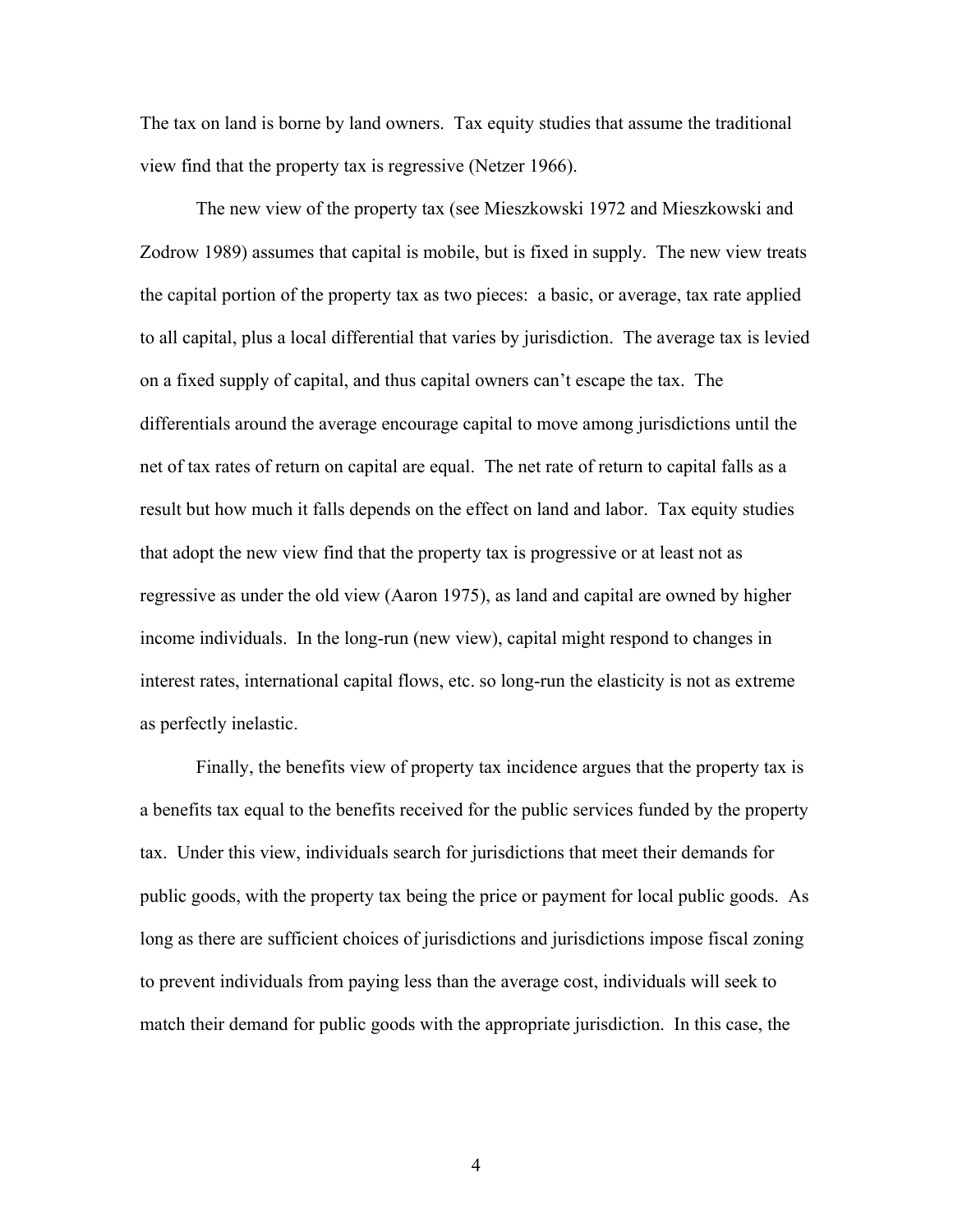tax is a user charge—and there is an inherent fairness to the tax based on the benefit principle (Hamilton 1975).

Zodrow (2001) notes that the various views of property tax incidence rely on acceptable theoretical economic models. Zodrow also notes that it is difficult to disentangle and identify the impacts of the property tax at the national level versus local level. The assumptions of the underlying models—Tiebout in the case of the benefits view, and Harberger in the case of the new view—may be more or less applicable to any one particular government.

Critiquing these assumptions is particularly crucial when we analyze the incidence of a property tax in developing and transition countries. It is very unlikely that a number of assumptions like mobility, good information, and accountability hold in countries that are new to market-based economic systems. However, even in these countries, it is likely that certain aspects of both views have an influence on the distribution of the property tax burden. Below, we provide a matrix of some of the important assumptions for the various incidence views and note their reality in the case of developing and transition countries:

| Assumption                    | "View"                   | Reality?                                  |
|-------------------------------|--------------------------|-------------------------------------------|
| Capital is mobile among       | Traditional and new view | In both developing and transition         |
| jurisdictions                 |                          | countries this may be true in theory, but |
|                               |                          | a lack of available capital or an         |
|                               |                          | unwillingness to invest in many areas of  |
|                               |                          | the country may effectively negate the    |
|                               |                          | value of this assumption. In some         |
|                               |                          | countries, regulations prevent the legal  |
|                               |                          | movement of capital outside the           |
|                               |                          | country.                                  |
| Households are mobile and     | Benefits view            | In many developing countries,             |
| able to vote with their hands |                          | individuals are mobile, but are not       |
| and feet                      |                          | necessarily able to vote in local         |
|                               |                          | elections. In some transition countries,  |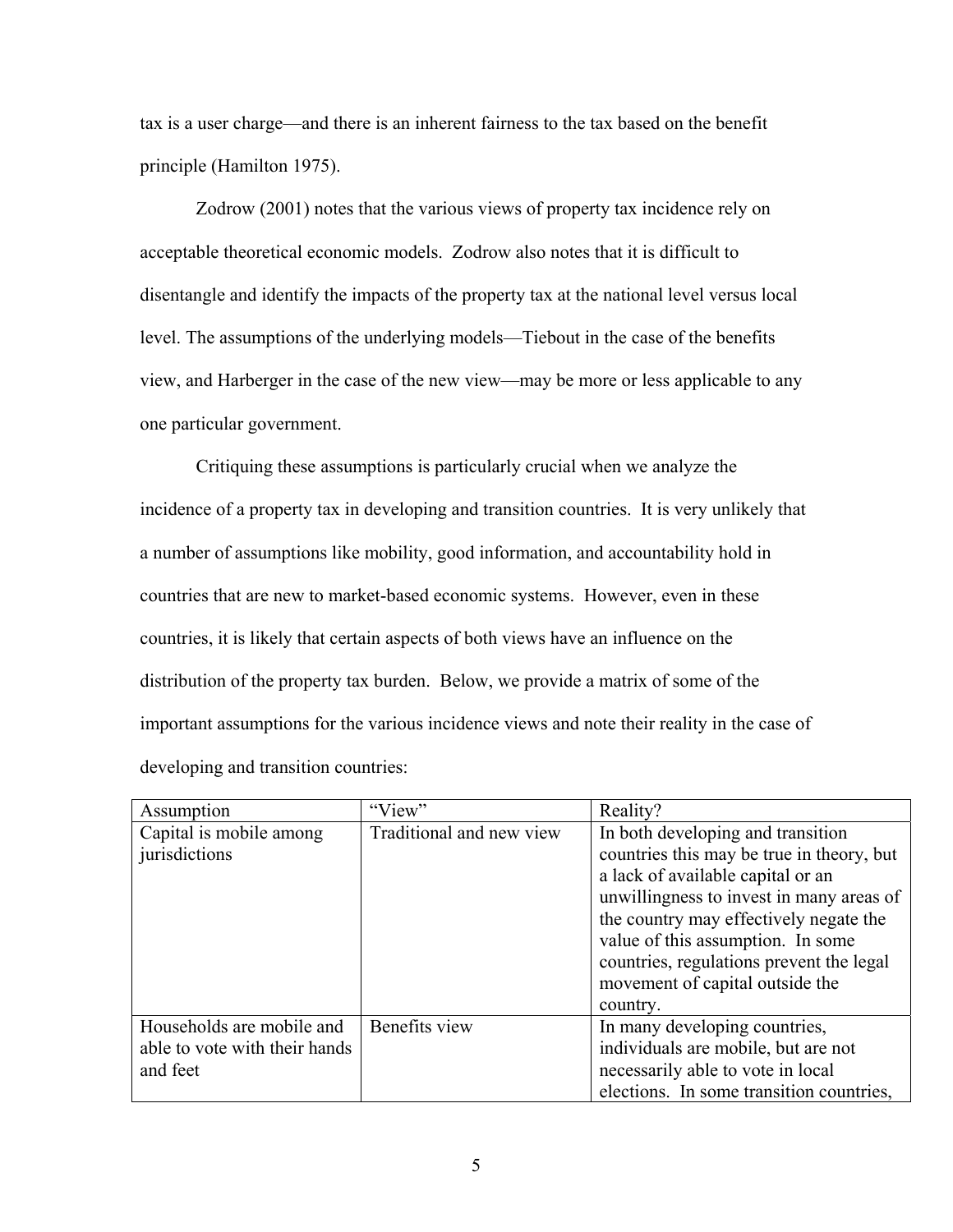|                              |                           | like Russia, individuals are not legally<br>allowed to migrate freely, which may<br>prevent them from voting if they do<br>migrate illegally. |
|------------------------------|---------------------------|-----------------------------------------------------------------------------------------------------------------------------------------------|
| Jurisdictions are allowed to | New view and benefit view | Not true in all countries; but might be                                                                                                       |
| impose different tax rates   |                           | true in fact if tax administration varies.                                                                                                    |
| Total capital is fixed in    | New view (not relevant in | In the short run this may be valid, but                                                                                                       |
| supply                       | the benefits view)        | porous borders may increase elasticity                                                                                                        |
|                              |                           | of capital.                                                                                                                                   |
| Non-monopoly markets for     | All views                 | In some transition countries (e.g., China                                                                                                     |
| land and capital             |                           | and Romania), state ownership of land                                                                                                         |
|                              |                           | may have confounding effects on                                                                                                               |
|                              |                           | incidence.                                                                                                                                    |

It is hard to believe that a benefits view of property tax is applicable to developing and transitional countries. For most developing and transitional countries, the property tax plays a relatively minor role in financing local public services (Bahl and Martinez 2006). In addition, fiscal zoning does not apply to these countries, and the Tiebout conditions of a large number of local governments and residential mobility normally does not exist in developing countries.

 But it is also the case that the conditions specified in the new view of property tax incidence do not apply to most developing and transitional countries. Bird (1974; 1976), McLure (1979), Linn (1979), Strasma et al. (1987), and Bahl and Linn (1992) present extensive discussions of how conditions in developing and transitional countries differ from those required in order to apply the Mieszkowski (1972) property tax incidence model. We summarize these conditions here, but for a full discussion the reader is referred to the references listed above.

 One of the basic assumptions of the new view is that the factors of production are fixed in supply nationwide. But most less developed countries are small open economies. To the extent that capital is perfectly mobile across boundaries, the assumption of fixed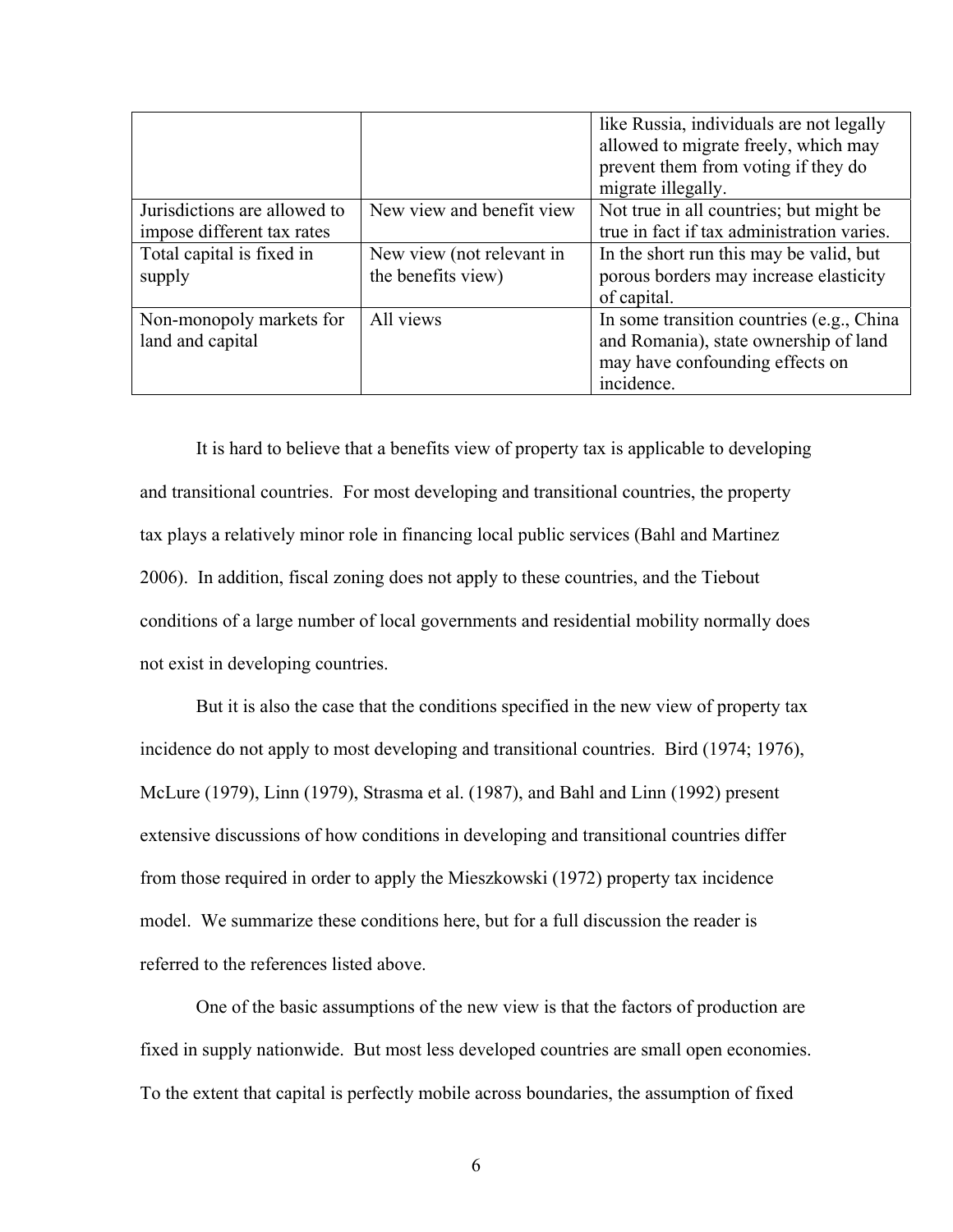capital supply is inappropriate for developing countries. However, as the authors cited above suggest, the international supply of capital is not perfectly elastic. Capital flows depend upon risk and increasing debt reduces the elasticity of supply. Thus, it seems appropriate to assume that the capital stock is not fixed, but that the elasticity of supply is less than perfectly elastic.

 A second major assumption is that capital is perfectly mobile across space and that labor and capital are mobile across sectors. (Models of national taxes assume that labor is mobile across space, but models of the new view assume immobile labor.) But it is argued that capital is not perfectly mobile geographically in less developed countries, particularly with respect to tax rate differentials. Several reasons are given for this argument, including that owners lack information regarding tax rate differentials, the large variation in effective tax rates within jurisdictions due to poor assessment practices and weak tax enforcement, and that because of the lack of infrastructure some areas of the country will not attract firms regardless of the tax differential.

 It is also argued that capital is not perfectly mobile across sectors in developing and transitional countries. For example, capital may not flow to the informal sector, which may have no access to capital markets. Such a sector may expand capital through saving, for example, expanding the housing as the occupant is able to do so. Thus, it may be appropriate to assume that the stock of capital is fixed in the informal sector, but that perhaps the stock of capital can shift between housing and small enterprises within the informal sector.

 The common assumption in the new view is that land is fixed in supply within every jurisdiction. But if jurisdictions can expand into the existing agricultural land, land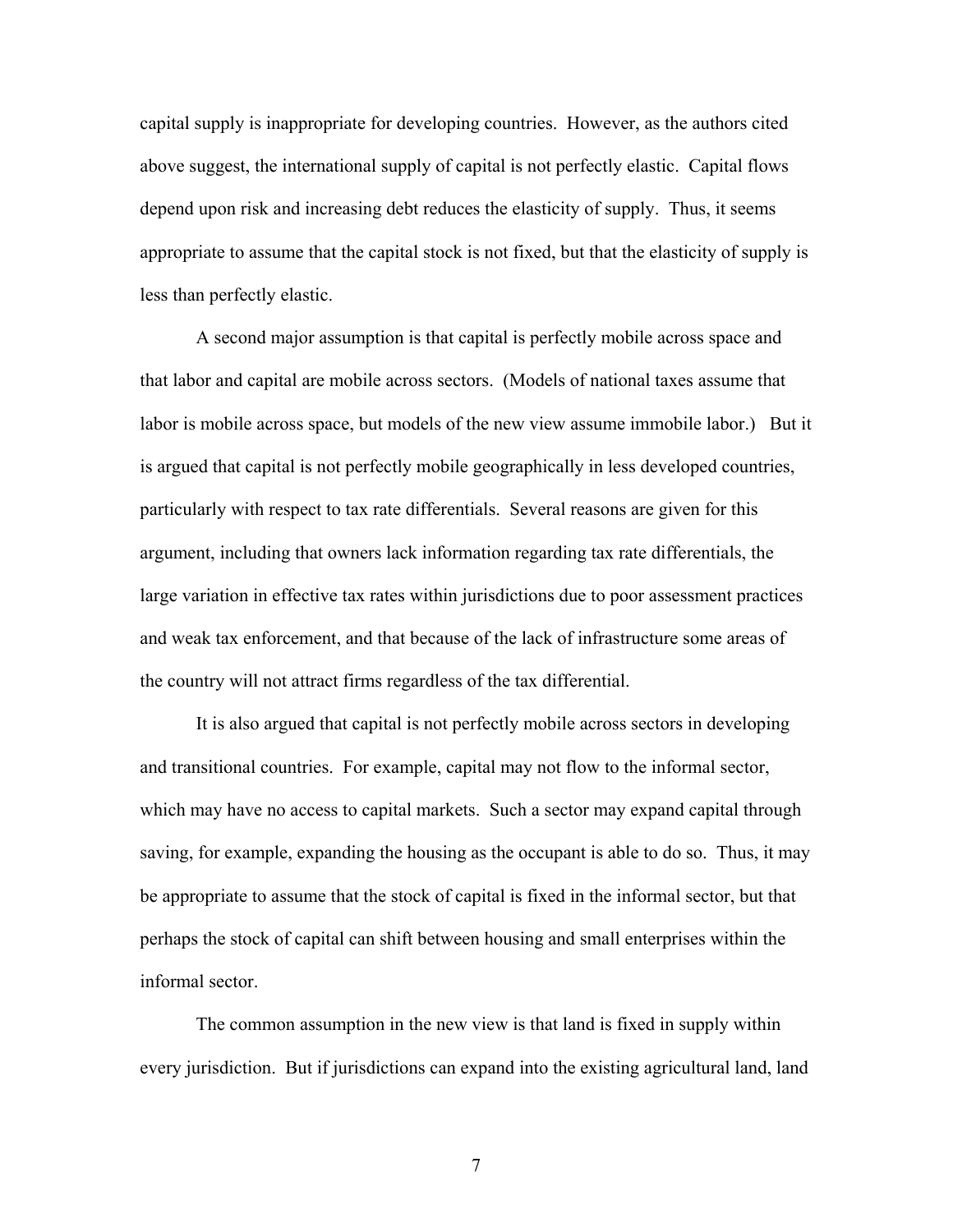is not in fixed supply in each jurisdiction. This is an issue if the tax on agricultural land differs from that in urban areas.

 Another way that the conditions of less developed countries differ from the assumptions of the new view is that there are submarkets that serve different segments of the population and there may be no mobility across these submarkets. Some producers may be able to sell to only certain segments of the country. As noted above, the supply of housing for low-income households (the informal sector) may be fixed and not a substitute for housing for the middle and upper-income households.

 In addition to these market conditions, the authors cited above also list a set of government policies that result in market imperfections. These include price restrictions, including rent control, crop prices set by the government, maximum legal interest rates, subsidized prices for farm inputs, and exchange rate policies. Government enterprises may constitute a large segment of the economy, and may not behave as profit maximizing firms. In addition, there are many ways that markets may fail to work in less developed countries, for example, custom may drive how wages are set and may limit the mobility of labor across sectors, or land may be held for prestige or social standing and not for economic reasons. Finally, some sectors may be controlled by monopolists so that the assumption of perfect competition in all markets does not apply.

The incidence of the property tax also depends on administrative aspects of the tax. While not restricted to less developed countries, exemptions from the property tax for owner occupied housing and agricultural land and capital affect the incidence of the property tax. Several less developed countries also use progressive rate structures. As McLure (1979, 70) states in reference to determining the incidence of property tax in less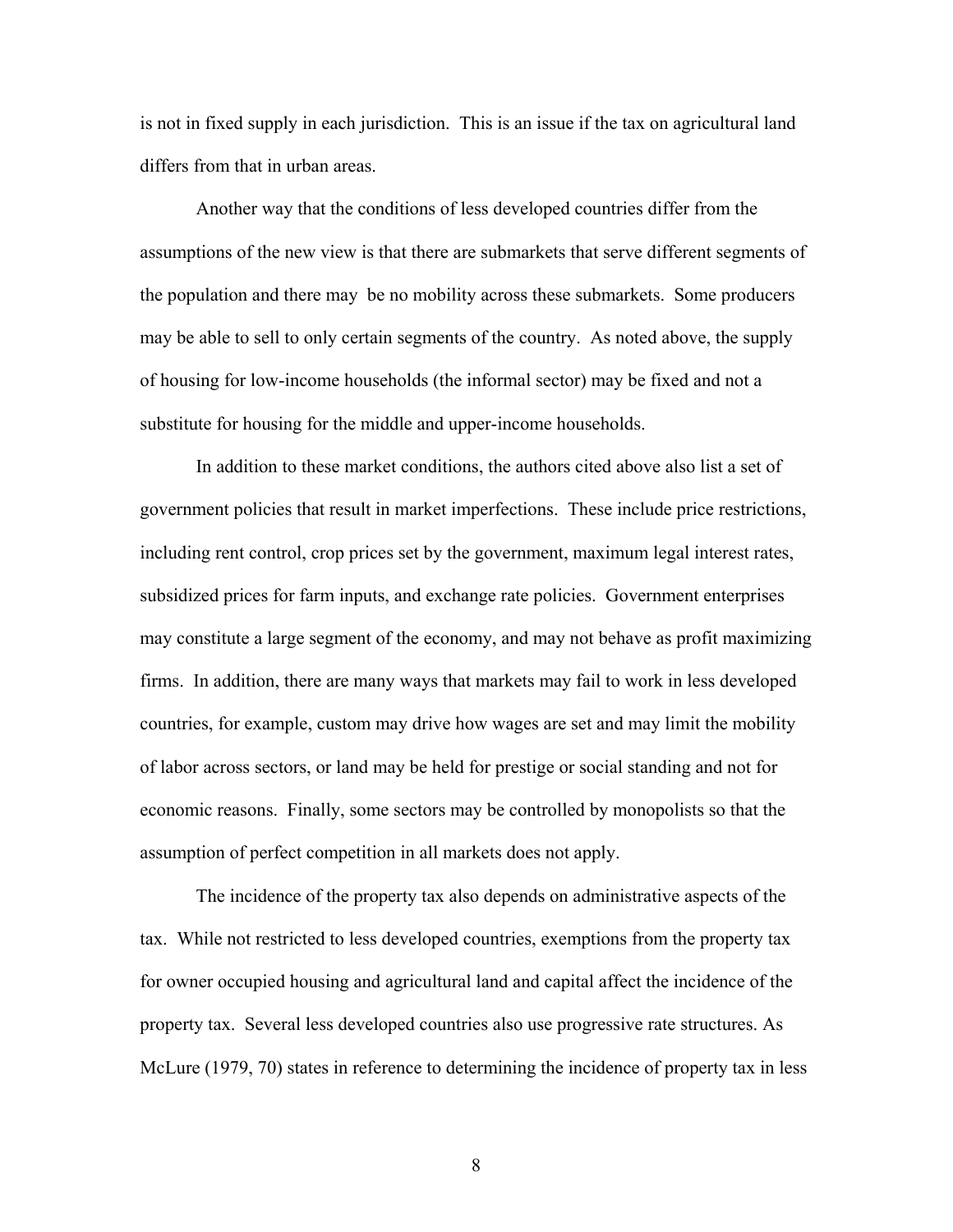<span id="page-10-0"></span>developed countries, "the proper approach is likely to be far different from anything done in the past, and it is theoretically more difficult and empirically more demanding."

While these authors point out that it is not appropriate to apply the new view model of property tax incidence to developing and transitional countries, we have not found anyone who has attempted to formally model property tax incidence in developing and transitional countries. Our objective is to fill this void by incorporating several, but not all, of the conditions discussed above into a model of property tax incidence. In particular, we specify a Computable General Equilibrium (CGE) model of a hypothetical developing country in which we consider the effect of alternative mobility assumptions on property tax incidence.

# **Computable General Equilibrium Models of Developing Countries**

 CGE models have been used to explore the implications of fiscal policy in many developing countries.<sup>[2](#page-10-0)</sup> The first CGE model of a property tax in a developing country of which we are aware was prepared by Follain and Miyake (1986) in order to study the effects of substituting the Jamaican land value tax with capital value property tax or an income tax. The model is a static national level CGE model that consists of three production factors—land, capital, labor—an intermediate good, housing, and a nonhousing composite final good. They assume perfect competition in factor and product markets and analyze both open and closed economy cases.

 More recently, Light (2004) used a CGE model to explore the effects of various possible tax reform options for Jamaica.<sup>[3](#page-10-0)</sup> The model represents a small open economy

 $\overline{a}$ 

 $2^2$  Dervis, de Melo and Robinson (1982) provide one of the earliest applications of CGE models to developing countries.

 $3$  Light's CGE model is similar to the model Rutherford, Light, and Barrera (2005) use to consider equity and efficiency of raising taxes in Colombia.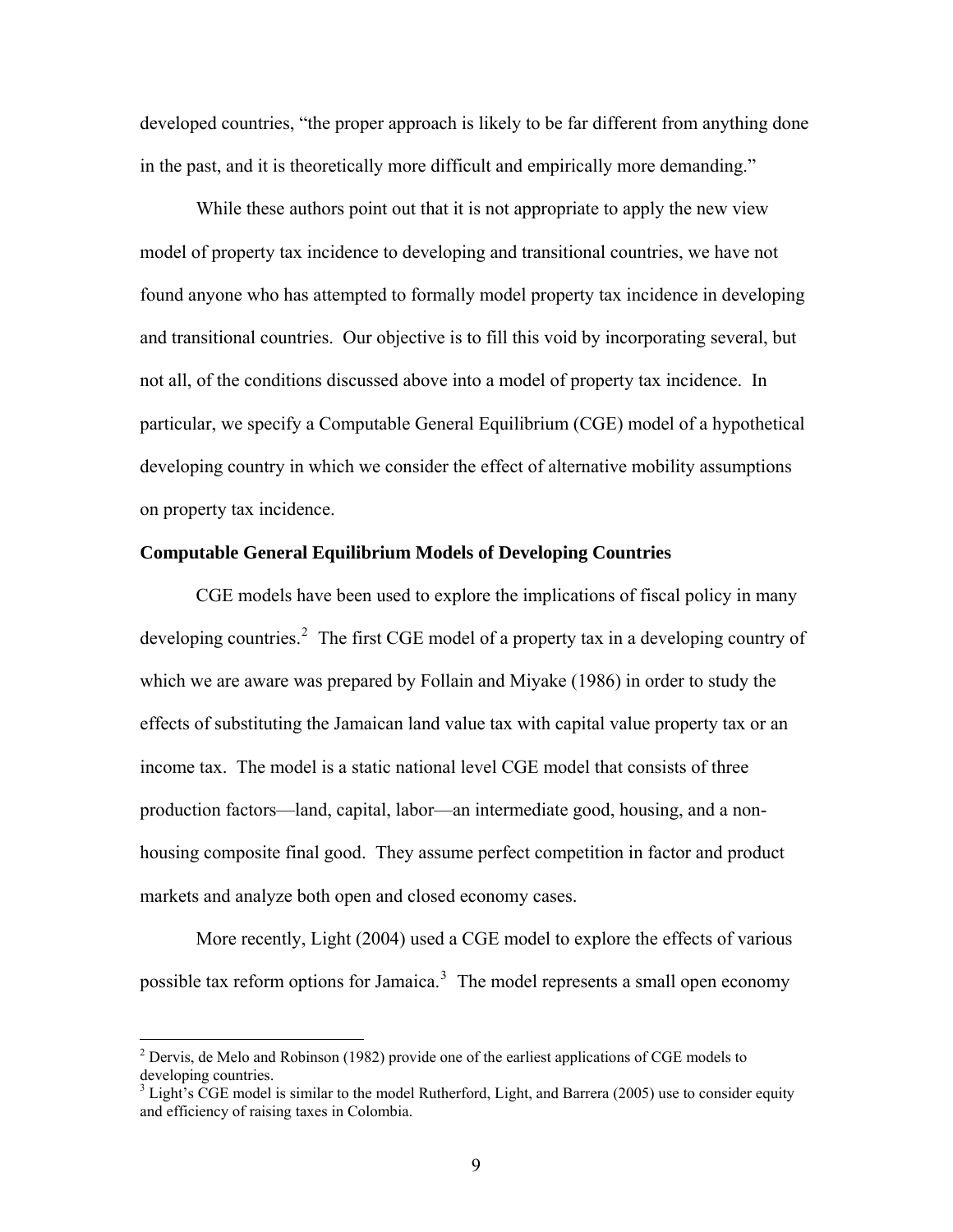with 48 production sectors, a single representative agent, and three factors of production. He assumes constant returns-to-scale and perfect competition. Other than the existing taxes, no imperfections in the economy are assumed. One of the taxes is the land value tax, which in Jamaica is imposed at a constant national rate; he does not consider any policy change with respect to the land value tax. Light acknowledges the existence of an informal sector that is not taxed, but because of the lack of data on the size of the informal sector, it is not included in the model.

 Corsetti and Schmidt-Hebbel (1995) use numerical simulations of an overlapping generations growth model to study pension reforms in Chile. They allow for two sectors. The first sector, i.e., the formal sector, employs both labor and capital and is subject to social security regulations. The second sector, i.e., the informal sector, is less efficient, employs only labor, and it is unregulated. They allow the pension program to determine the size of the two sectors.

Enoh, Enoh, and Koffi (2000) developed a standard CGE model of Côte d'Ivoire in which they assume four classes of labor, only two of which are perfectly mobile, whereas the other two are restricted to non-agricultural use and agricultural use, respectively. The restriction on the mobility of the two classes of labor is imposed to assure that there is a minimum amount of labor in those two sectors. They adopt a similar assumption of a sector-specific form of capital in the production of the agricultural good. They consider various types of value added tax and import tax reforms.

Lora and Herrera (2000) present a CGE model for Colombia to study the incidence of the value added tax, import tariffs, a capital flat tax, and corporate and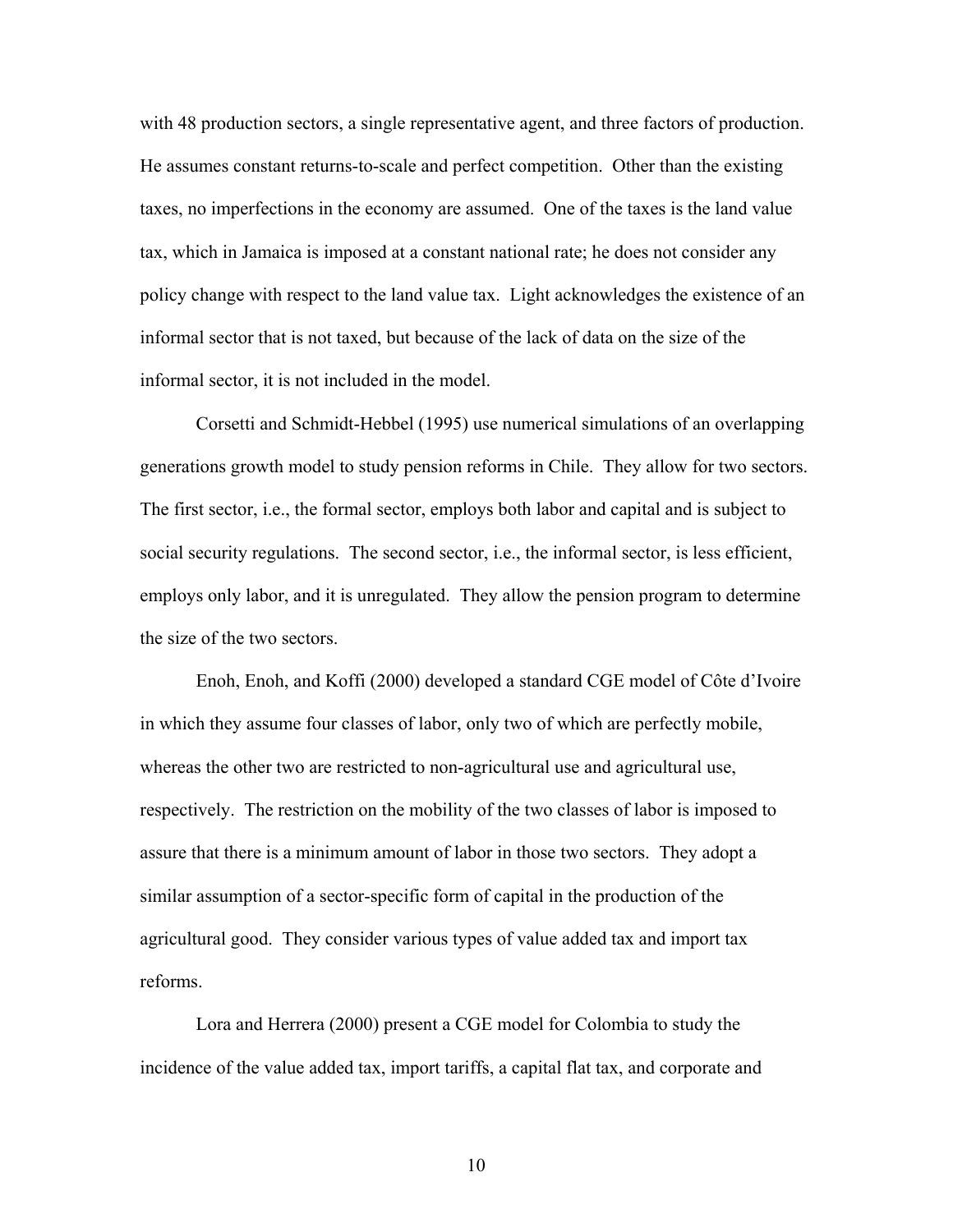individual income taxes. The capital tax would be equivalent to a property tax that excluded land. They allow for different degrees of factor mobility across sectors, wage and price rigidities, and supply constraints in specific sectors. These restrictions on mobility are similar to the ones we incorporate into our model.

Their model allows for five factors of production. These include two types of capital, rural and urban, and three types of labor, rural, skilled urban, and unskilled urban. Skilled and unskilled urban labor is combined in the urban sector. However, in the rural sector only rural labor is used. Rural labor can migrate to the urban sector, where the degree of migration is based on expected wages and an elasticity of migration parameter. The two types of capital are split between the rural and urban sectors through a constant elasticity of transformation function, with the elasticity determining the degree of mobility. They also allow for an informal and a formal urban sector.

Lora and Herrera also consider wage, quantity and price rigidities. They allow for rigidity of the real wage of unskilled workers in the formal sector. Thus, in the absence of migration, the change in demand for this type of worker results in a change in the number of such workers who are unemployed. Quantity rigidities are imposed on the production of such products as oil due to limitations on the pipeline network. Finally, they allow mark-up pricing as a way of modeling oligopolistic practices.

# **A Static Computational General Equilibrium Model for Developing and Transitional Economies**

Our CGE model attempts to capture many, but not all, of the developing country conditions discussed in the second section. The model presented depicts a small open economy with three broadly defined formal sector industries and two informal sector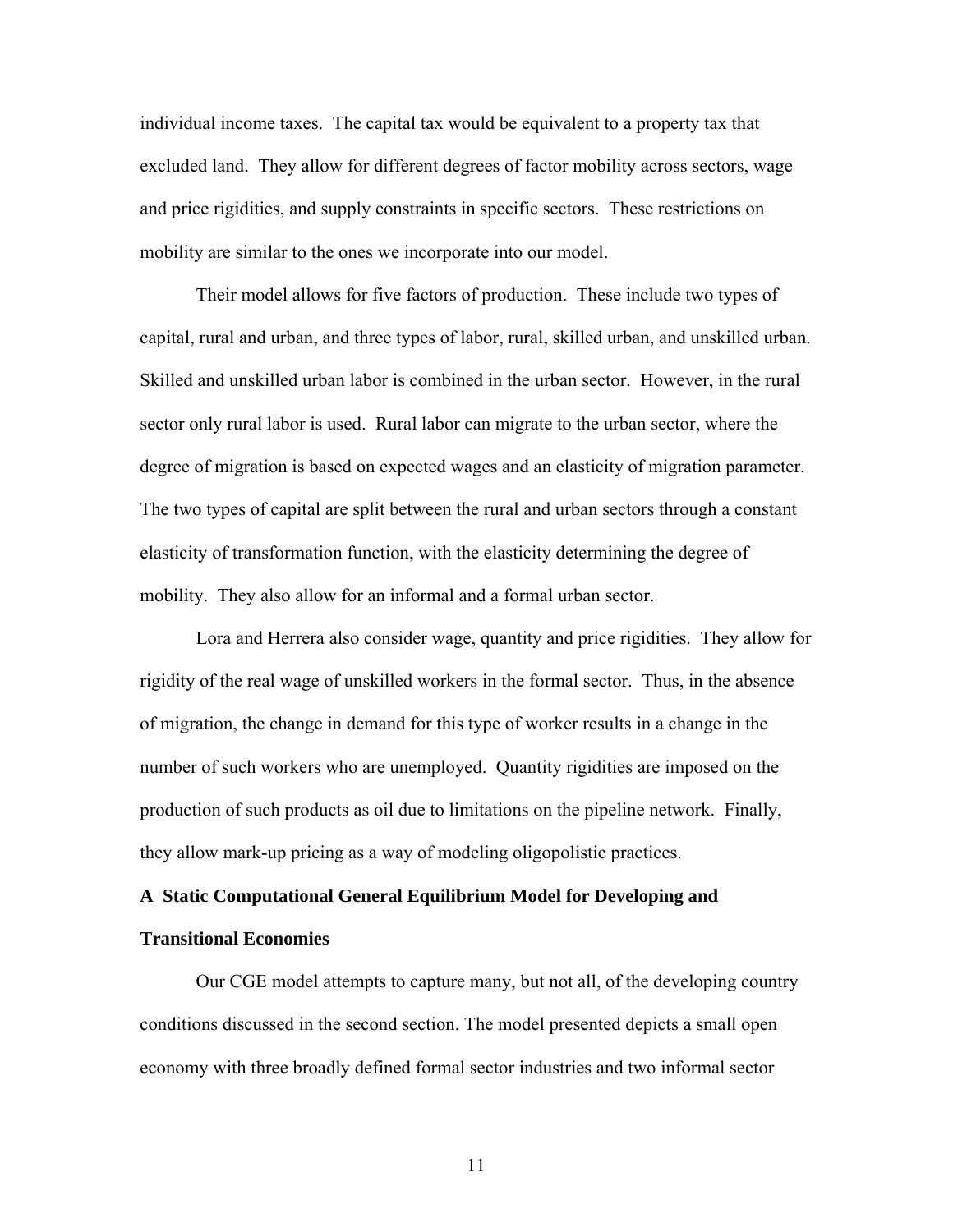industries and is drawn from Sennoga (2006) but is based on Rutherford and Light (2001). The formal sector industries are trade-manufacturing (denoted as industry 1), farming (denoted as industry 2), and housing (denoted as industry 3), while the informal sector industries include a service-housing sector (denoted as industry 4) and a farm sector (denoted as industry 5). We assume that in the informal sector a "house" is used for both housing and for the provision of services.

While informal sectors are present in all countries, in developing and transition countries the size of the informal sector at times rivals that of the formal sector. Schneider (2005) reports an unweighted average of the shadow economy as a share of the official GDP of 43.2 percent in developing nations and 40.1 percent for East and Central European and former Soviet countries. For OECD countries, the unweighted average is 16.3 percent (all for 2002/03).

We specify a more narrowly defined informal sector to reflect a subsector of the economy that is largely isolated from the rest of the economy rather than an informal sector that intersects with the formal economy. It is constructed to reflect the conditions discussed in the second section and is not meant to represent the larger, more common definition of an informal sector found in developing countries. The model reflects consumption choices of three domestic consumers or households (specified as poor, middle income, and wealthy). Three primary factors (land, labor, and capital) and three intermediate inputs are used in production. We allow imports and exports of goods and the importation of physical capital. The government collects tax revenues and uses the revenue to produce a good we call "public administration." We assume that the government is the only consumer of this good and therefore the good does not enter into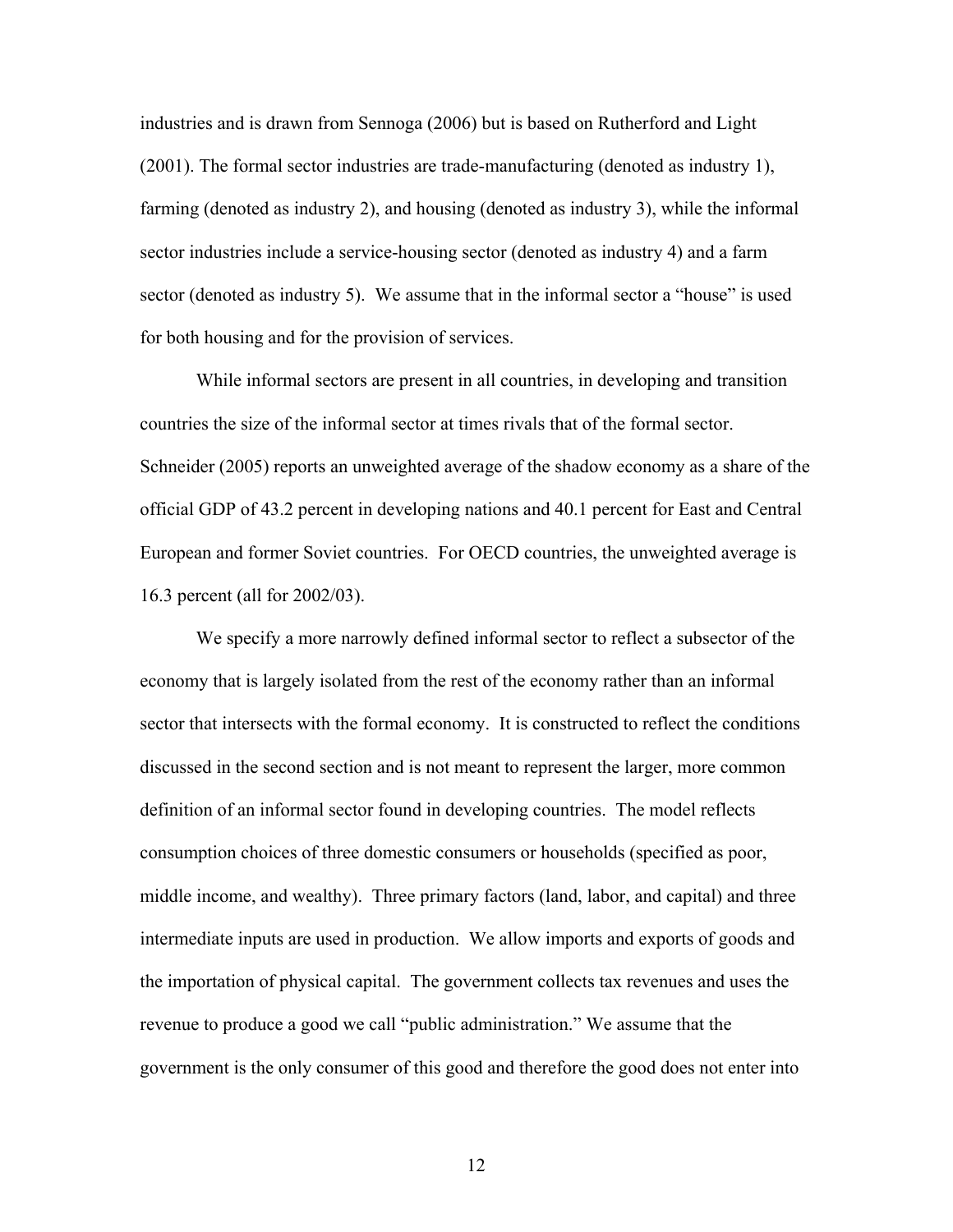<span id="page-14-0"></span>the consumers' utility function. However, consumers earn wages, capital rental income, and land rents from supplying labor, capital, and land to the government.

Our model is consistent with an Arrow-Debreu economy that is characterized by constant returns to scale and perfect competition across all forms of production. Producers maximize profits taking prices as given, while consumers maximize utility subject to a budget constraint that depends on the value of their endowments. The small open economy assumption implies that relative prices of imports and exports are fixed. Taken together, these assumptions imply that no producer earns above-normal profits and that consumers cannot increase the consumption of all goods.

The model is formulated and solved as a complementary problem with three types of equilibrium conditions: market clearance, zero profit, and income balance (Mathiesen 1985). The numerical equations are based on data that is constructed to depict a developing small open economy, but does not represent any actual, specific, country.

# Economic Flows

1

Production technology in sector *i* combines the three primary factors: capital, labor, and land. Intermediate inputs (which are outputs from other sectors in the economy) are combined with the primary factors to produce goods that can either be consumed domestically or exported. $4$  An Armington good, which is a combination of domestic and imported goods, is the basic consumption commodity. Armington composite goods are consumed by industry as intermediate inputs, by consumers as final

<sup>&</sup>lt;sup>4</sup> We assume that formal sector production only utilizes intermediate inputs from the formal sector industries while the informal sector utilizes intermediate inputs from both the formal and informal sectors.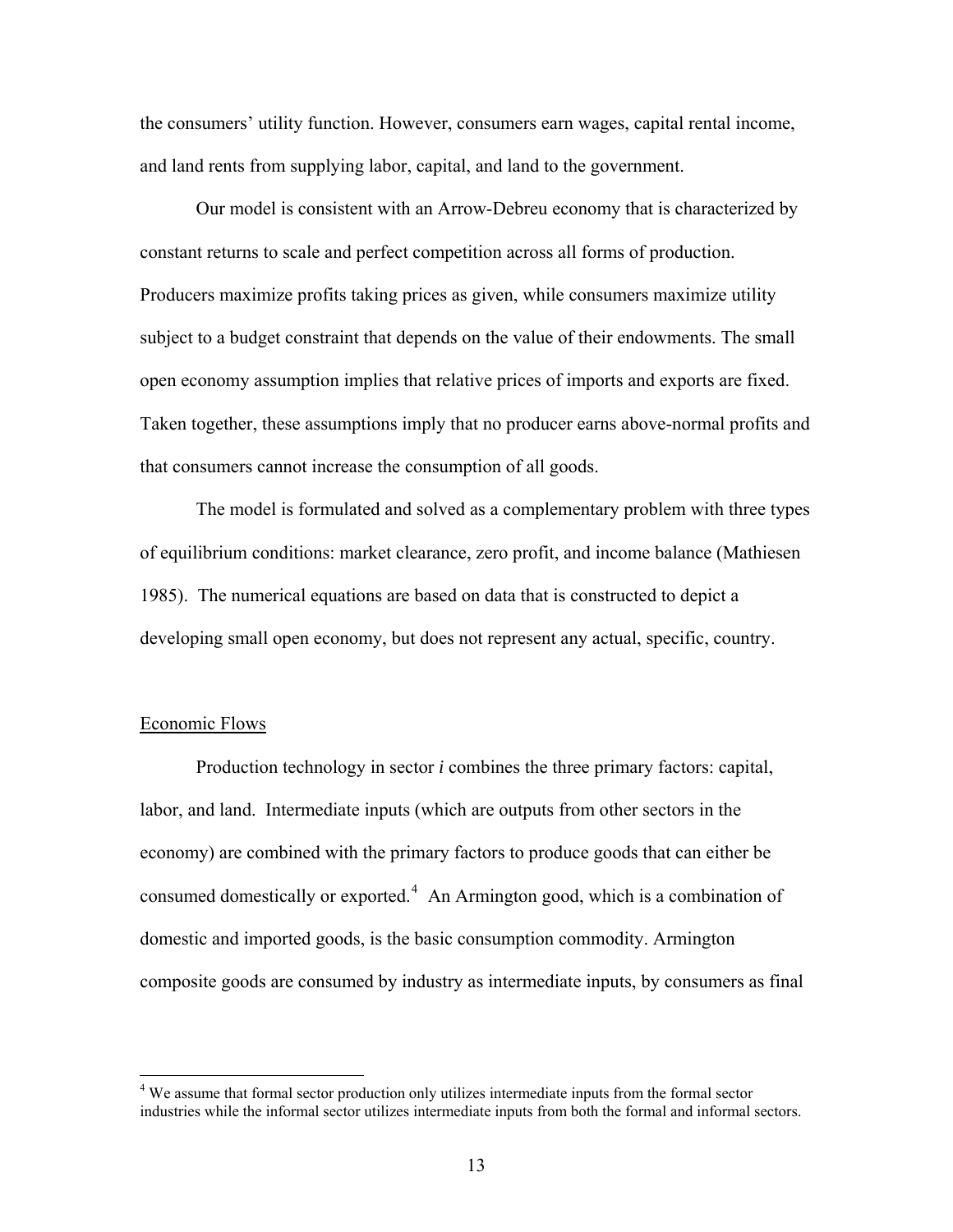goods, and by the government as public administration. Consumers use their earnings from endowments to purchase the Armington good or to pay taxes.

The formal and informal sector industries are assumed to produce nearly identical goods, but the informal sector is assumed to be characterized by inefficient and small scale activities such as street vending and subsistence farming. We assume that informal sector goods are consumed by all domestic consumers but are used as intermediate inputs only in the informal sector.

# Functional Forms

Our model adopts Constant Elasticity of Substitution (CES) functions. CES functions are widely used because they are globally regular, and can be defined by their zero, first, and second order properties (Light 2004). In general, our assumptions regarding the values of the elasticities of substitution imply nested Leontief-Cobb-Douglas functions.

# *Production functions*

*Production inputs***.** Goods are produced according to a nested Leontief–Cobb-Douglas technology, where intermediate inputs and aggregate value-added enter at the top level. Value-added represents a Cobb-Douglas aggregation of labor (L), capital (K), and land (R). The general form of the total production function is:

$$
Y_i = \min\left[\min_j\left(\frac{x_{ji}}{a_{ji}}\right), \frac{v_i}{b_i}\right],
$$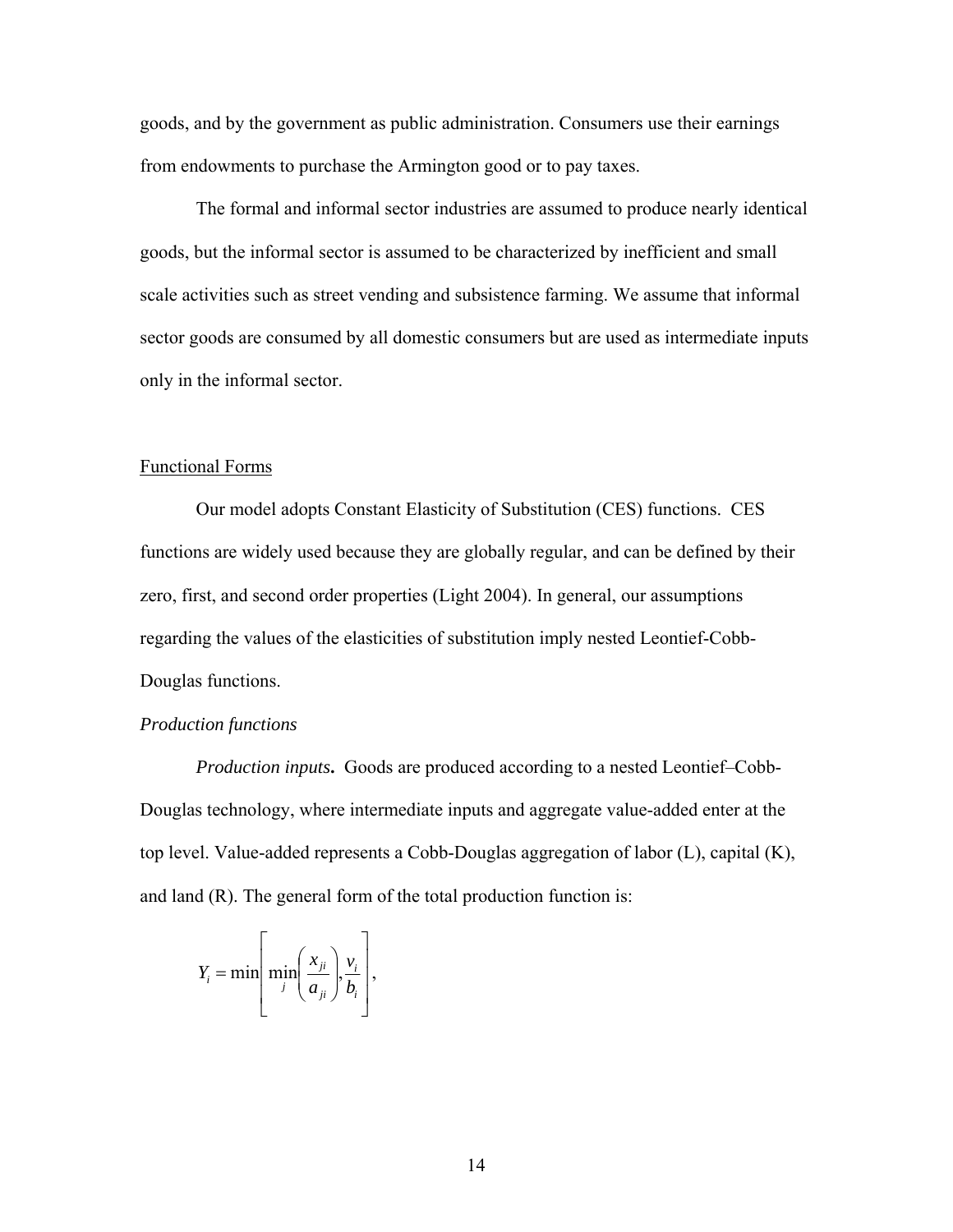where  $Y_i$  represents output of good *i*,  $x_{ji}$  represents intermediate inputs of good *j* from the domestic market,  $a_{ji} = x_{ji}/Y_i$ ,  $b_i = v_i/Y_i$ , and  $v_i$  is value-added given by

$$
v_i = L_{Fi}^{\alpha_F} L_{li}^{\alpha_I} K_i^{\beta} R_i^{\gamma};
$$

Where subscripts F and I represent the formal and informal sectors, respectively. Constant returns to scale imply that  $\sigma = \alpha_F + \alpha_I + \beta + \gamma = 1$ . When the elasticity of substitution for production inputs,  $\sigma$ , is unity, value-added totals are Cobb-Douglas, as represented here.

*Production outputs***.** Each of the three formal production sectors produces both a domestic good,  $D_i$ , and an export good  $E_i$ . We assume that these goods are imperfect substitutes and that they are characterized by a constant elasticity of transformation  $\eta$ . The transformation function can be written as follows:

$$
Y_i = h(D_i, E_i) = \left[\theta_i^D D_i^{1+1/\eta} + \left(1 - \theta_i^D\right) E_i^{1+1/\eta}\right]^{1/(1+1/\eta)}
$$

In this expression,  $\theta_i^D$  represents the benchmark value-share for sector *i* of total domestic output. The informal sector is assumed to produce only for the domestic market.

*Government production.* The government good is produced using formal sector labor ( $L_F$ ), capital ( $K$ ), and land ( $R$ ), with substitution possibilities governed by a Cobb-Douglas production function. Specifically, the government good is produced according to the following production function:

$$
G=L_F^{\alpha_F}K^{\beta}R^{\gamma},
$$

in which constant returns to scale imply that  $\alpha_F + \beta + \gamma = 1$ . We assume that the production of the government good is labor intensive.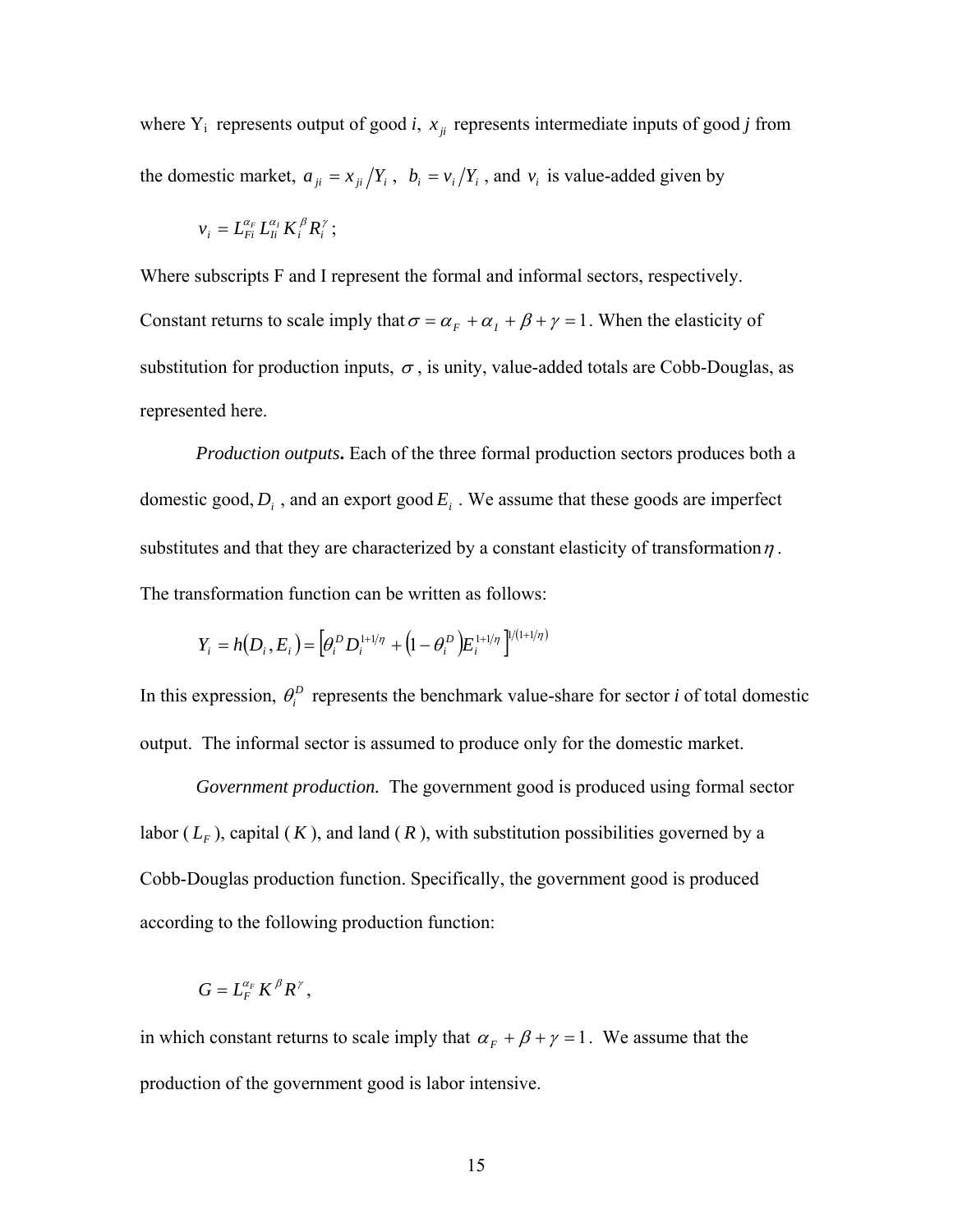*Imports***.** Following Light (2004) our model adopts an Armington representation of import demand. Armington good  $A_i$  is produced by aggregating domestic goods with imports from the same sector. Domestic goods  $D_i$  and import goods  $M_i$  are treated as imperfect substitutes (for instance tea from Kenya vs. Uganda). The Armington elasticity is represented by  $\sigma_A$ . The Armington good is given by:

$$
A_i = \left(\theta_i^M M_i^{\frac{1-\frac{1}{\sigma_A}} + \left(1-\theta_i^M\right)D_i^{\frac{1-\frac{1}{\sigma_A}}\right)^{\frac{1}{1-\frac{1}{\sigma_A}}}}
$$

*Trade balance*. The small open economy assumption implies that export prices,  $\overline{P}_i^E$ , and import prices,  $\overline{P}_i^M$ , are fixed exogenously. Further, the real exchange rate is market determined by the supply of exports and the demand for imports, and is established in units of foreign currency. Trade balance is shown by the equality of the following expression:

$$
\sum_i \overline{P_i}^E E_i + B = \sum_i \overline{P_i}^M M_i ,
$$

where *B* is an exogenously specified current account balance.

*Consumption.* Private consumer demand is endogenously determined via utility maximization. Consumer *j*'s utility maximization problem is specified using a Cobb-Douglas utility function as follows:

$$
MaxU = U^{j}(A_{i}) = \prod_{i} A_{i}^{\alpha_{i}}; \sum_{i} \alpha_{i} = 1
$$

subject to

$$
\sum_{i} P_{i} A_{i} \le p_{K} K + p_{L} (L_{F} + L_{I}) + p_{R} R
$$

where *P* and *p* denote product and factor prices , respectively*.*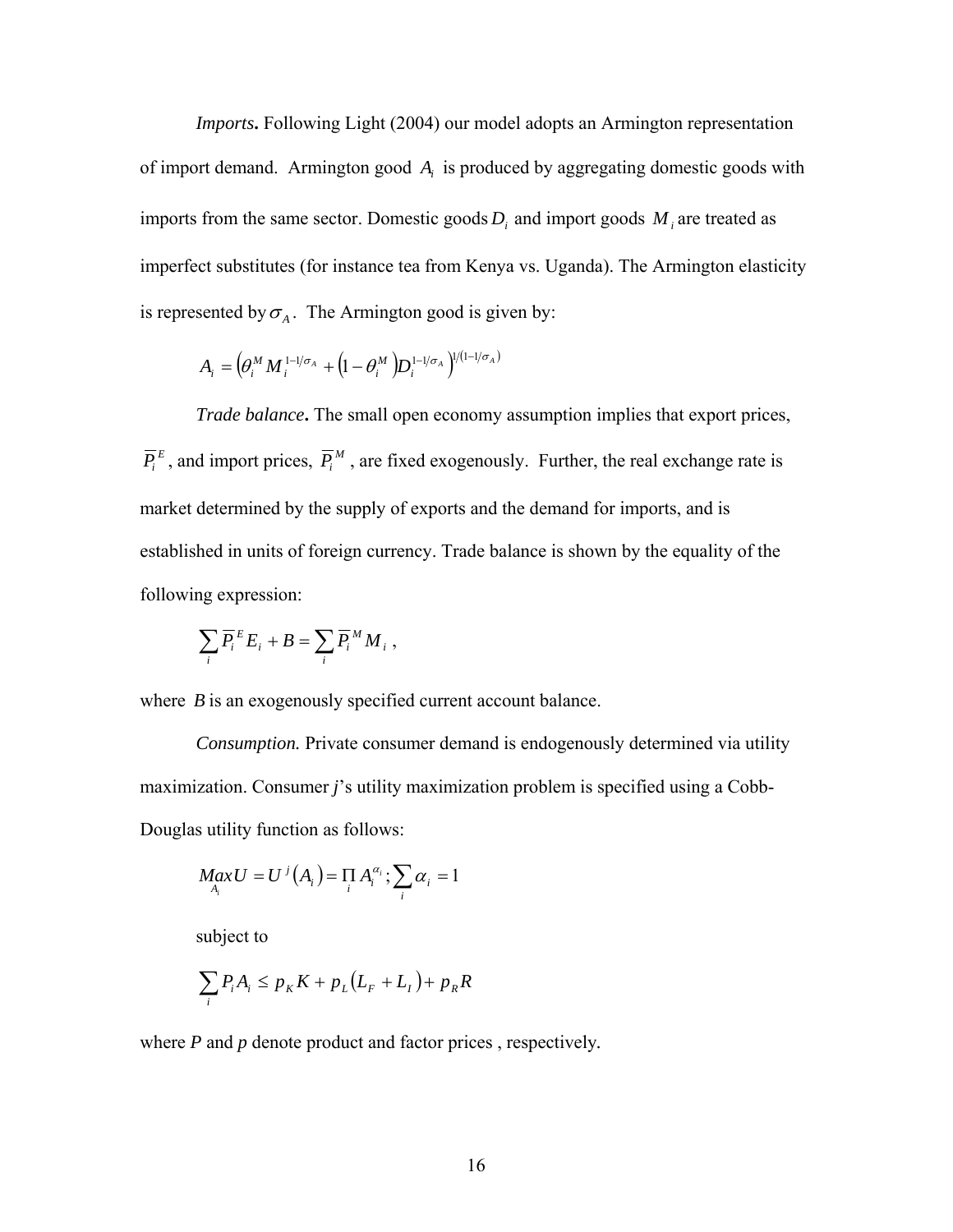*Informal labor supply.* Our model assumes that labor supply is fixed. Further, we assume that the labor endowment of the poor is entirely allocated to the informal sector while the labor endowment of the middle income and wealthy can be allocated to either formal labor supply  $(L_F)$  or informal labor  $(L_F)$  supply. The middle income and wealthy choose how much of each type of labor to supply based on relative wages of the two sectors. Following Rutherford and Miles (2001), we specific the labor-supply unit revenue function as follows:

$$
w = \left[\alpha^{L}\left(\frac{w_{F}}{\overline{w}_{F}}\right)^{1+\eta^{L}} + \left(1 - \alpha^{L}\left(\frac{w_{I}}{\overline{w}_{I}}\right)^{1+\eta^{L}}\right]^{1/(1+\eta^{L})}\right]
$$

In this expression,  $\eta^L$  is the labor supply elasticity and  $\overline{w}_F$  and  $\overline{w}_I$  represent the benchmark prices for formal and informal labor.

*Capital.* We allow for international flow of physical capital by introducing a market for foreign capital that is rented from foreigners. The country is assumed to be a price taker and we adopt two alternative assumptions regarding the supply of capital: fixed foreign capital supply and foreign capital can be acquired at an increasing price. Foreign capital is one of the import goods and is paid for using the proceeds from exports. For the initial simulations we assume a fixed foreign capital supply; this assumption is modified in subsequent simulations. Foreign capital is used only in the formal sector.

Capital used in the informal sector is assumed to be sector-specific (i.e., not mobile across sectors) and fixed in supply. Furthermore, we assume that informal sector capital is largely "rudimentary" and commands a lower rate of return than formal sector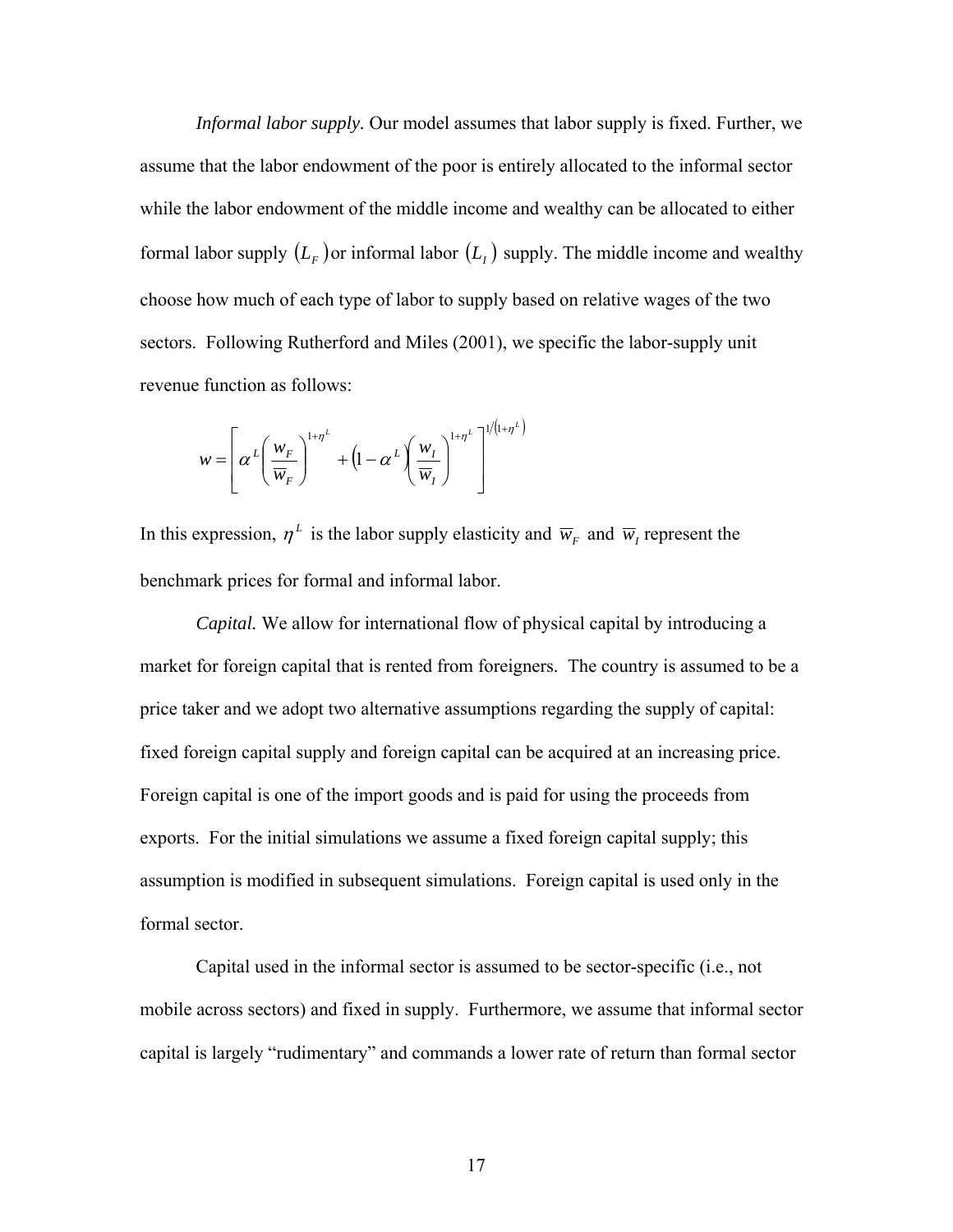capital. These assumptions capture the notion that our informal sector mostly comprises street vending, subsistence farming, and other small volume activities.

*Taxes.* We assume that no taxes are levied in the benchmark. Four "taxtreatments" are then introduced as counterfactual exercises:

- a uniform national property tax on land and capital of 25 percent;
- a property tax with differential tax rates in the urban (35 percent) and rural jurisdictions (25 percent);
- a uniform national property tax of 25 percent that exempts land and capital inputs used in the agricultural sectors;
- a property tax with a zero tax on informal sector inputs (that is, complete tax evasion in the informal sector) and 25 percent elsewhere.

# Equilibrium Conditions

Mathiesen (1985) demonstrates that an Arrow-Debreu general economic equilibrium model can be formulated and solved as a complementarity problem. The Arrow-Debreu equilibrium is defined by three conditions: zero profit, market clearance, and income balance. These conditions are described in the next section.

# **Data and Model Calibration**

In this section we describe the Social Accounting Matrix (SAM).

# *Salient Features of the SAM*

Table 1 presents the definitions of the notation. Table 2 summaries the salient features of the SAM used in this study. The SAM is constructed to reflect a small open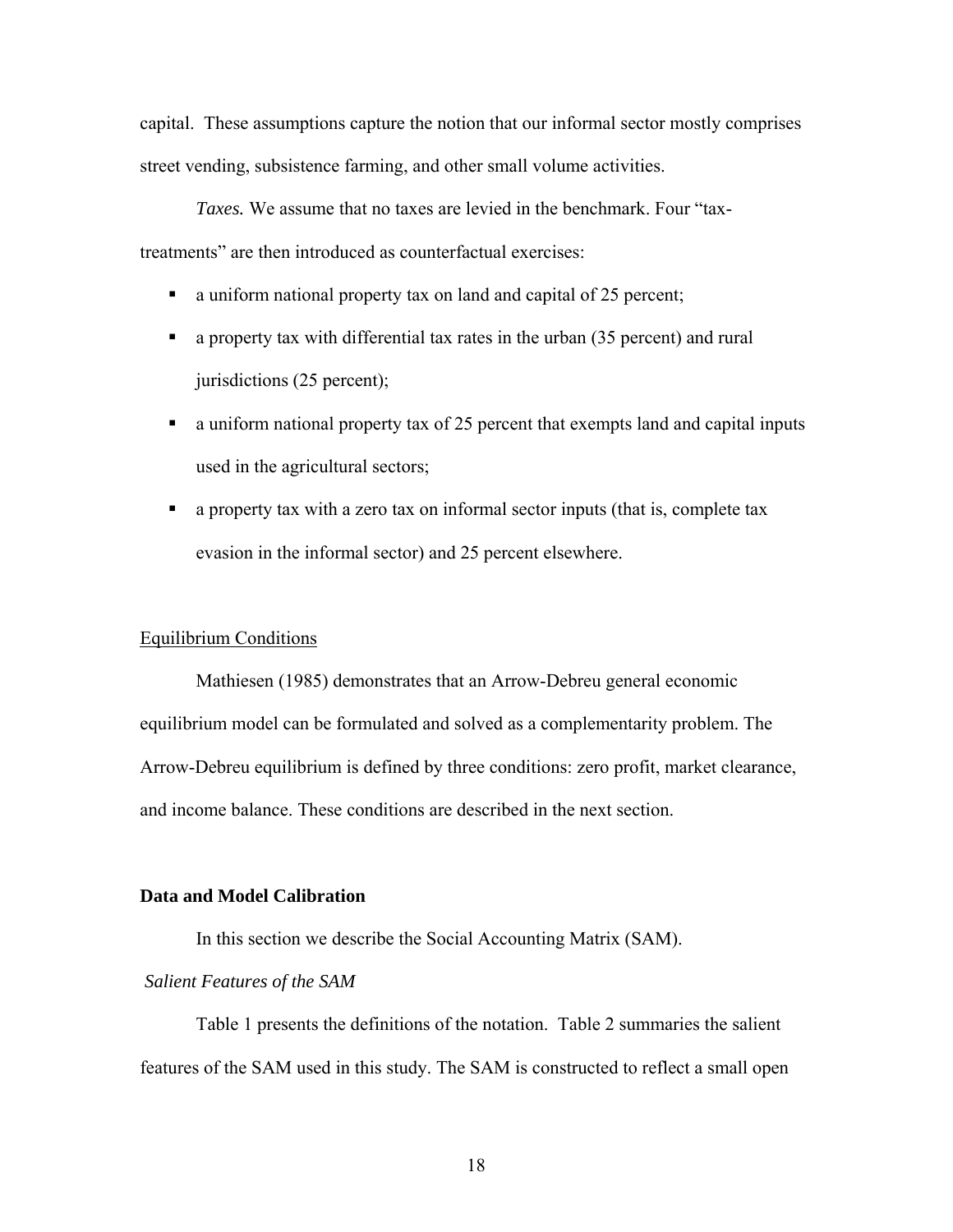<span id="page-20-0"></span>developing economy, but does not represent a specific country. We assume that the formal sector is more capital-intensive than the informal sector. We also assume that the formal sector is more efficient than the informal sector and that the informal sector utilizes part of the formal sector output (in addition to inputs of labor, capital, and land) as an intermediate input. It is assumed that the formal sector utilizes neither labor of the poor nor informal sector products in production.

The small open economy represented here is assumed to have two jurisdictions: urban and rural. The trade-manufacturing and the housing industries are assumed to be situated in the urban jurisdiction, while the (formal sector) farming industry and both informal sector industries are located in the rural area.

We assume that the poor households' endowment is 43 and 33 percent of the endowment of the middle income and wealthy households, respectively.<sup>[5](#page-20-0)</sup> It is important to note that though it is feasible to use various parameters to reflect the input and output choices that are consistent with these assumptions, the choice of our input and output values is dictated by the need to maintain the internal consistency of our social accounting matrices or to preserve the zero profit, market clearing, and income balance conditions. Table 3 presents the data for the five-good, three-factor, and four-consumer small open economy model used in this study. We now turn to a description of these data.

# *Input/Output Data*

1

The input data are presented in the form of a balanced matrix, in which the entries represent the value of economic transactions in a given period (typically one year). The

 $5$  Our sensitivity analyses assume that the poor household's endowment is 33 and 20 percent of the endowment of the middle income and wealthy households.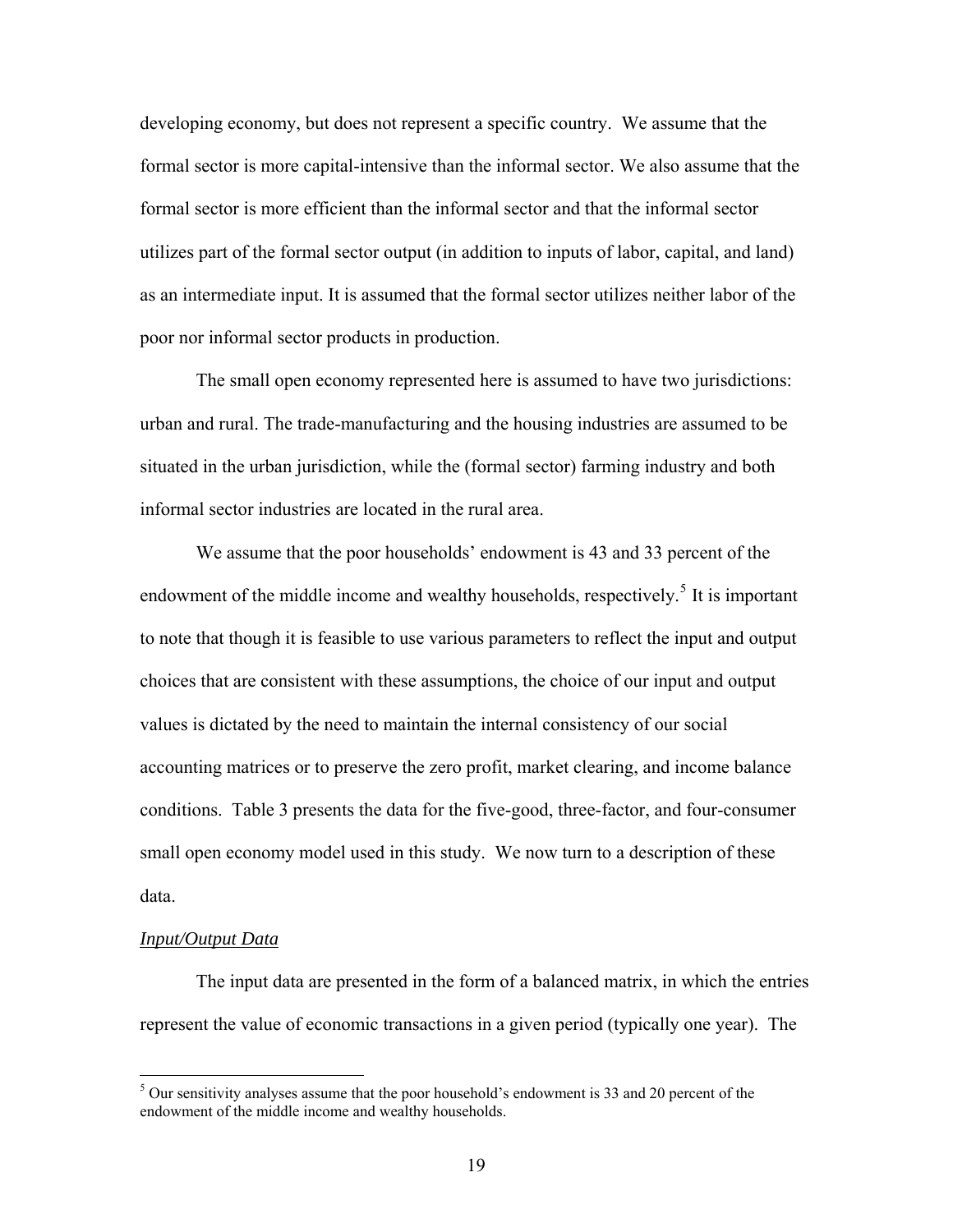rectangular SAM format adopted follows the sign convention in which supplies or receipts are represented by positive numbers and demands or payments are represented by negative numbers. Internal consistency of a rectangular SAM implies that row sums and column sums are zero. With this interpretation, a row sum is zero if the total value of commodity flowing into the economy (inputs) equals the total value of commodity flowing out of the economy (outputs). This is market clearance, and one such condition applies for each commodity in the model. Columns in this matrix correspond to production sectors or consumers. A production sector column sum is zero if the value of outputs equals the cost of inputs. A consumer column is balanced if the sum of primary factor sales equals the value of final demands. Zero column sums thus indicate zero profits (product exhaustion) or consumer income balance.

The SAM shown in Table 3 has one row for every market (traded commodity). In the present model, there are eight markets, the five goods and the three primary factors. There are two types of columns in a rectangular SAM, corresponding to production sectors and consumers. In the current model, there are five production sectors and four "domestic" consumers (poor, middle income, wealthy, and government).

It is important to emphasize that the numbers in the SAM are values, or prices multiplied by quantities. A commonly followed practice is to choose units so that the prices of as many activities as possible are initially equal to unity. However, in the presence of taxes, both consumer and producer prices generally cannot equal one. Table 3 presents the rectangular SAM used in this study.

## *Production sectors*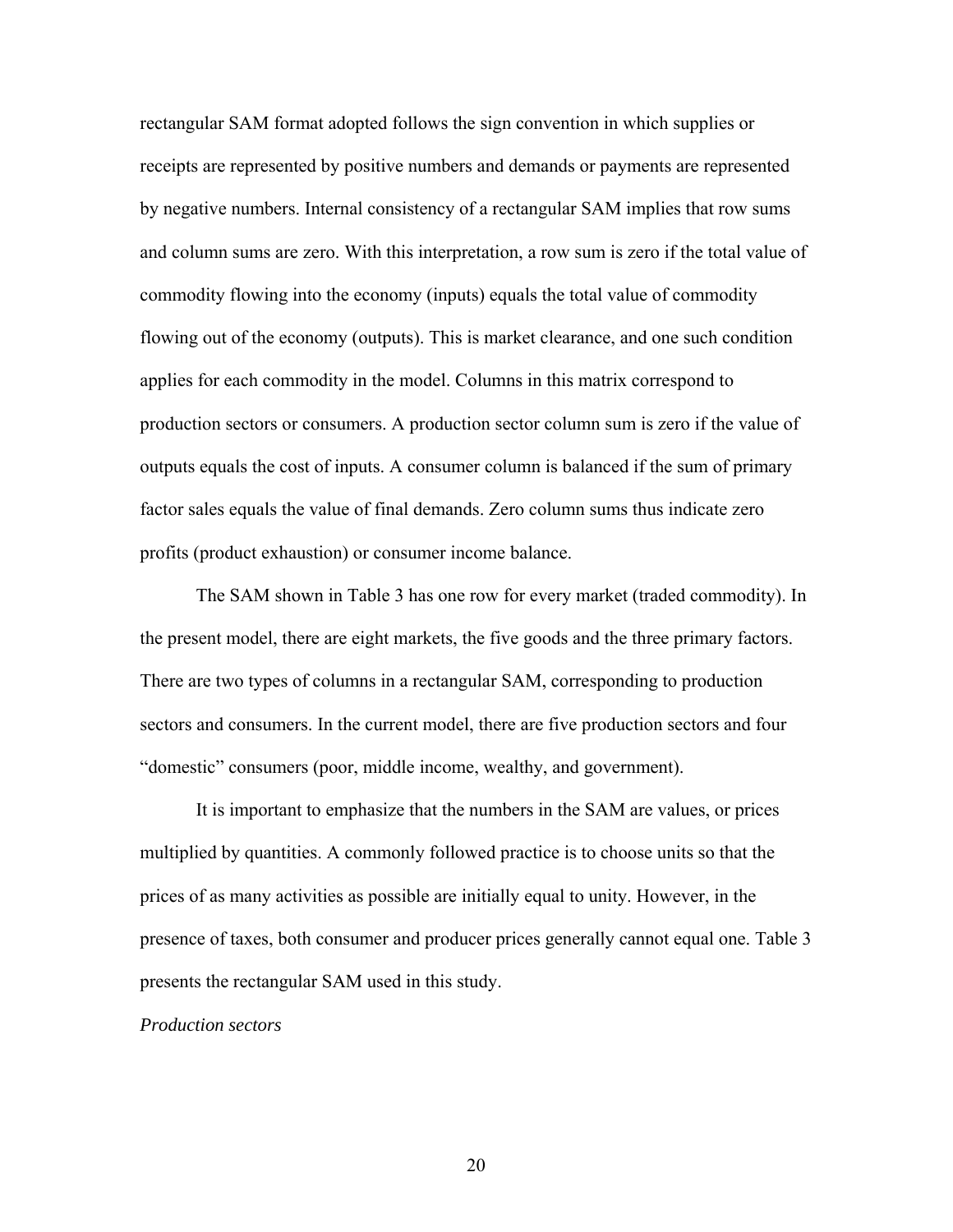We assume that each of the three formal sector industries produces 150 units of output. For instance, trade-manufacturing output of 150 units is produced using 45 units of labor, 55 units of capital, 35 units of land, 5 and 10 units of intermediate inputs from the farming and housing sectors, respectively (Table 3). The units are chosen to reflect the fact that formal sector production is more efficient and capital-intensive relative to production in the informal sector. We also assume that the formal sector does not utilize intermediate inputs from the informal sector.

#### *Consumers' endowments and labor supply*

We assume that the poor consumer is endowed with 40 units of labor, 10 units of capital, and 15 units of land, while the endowments of middle income consumer are 50, 45, and 55 units, respectively (Table 3). The wealthy consumer is endowed with 60 units of labor, 75 units of capital, and 65 units of land.

Labor supply choices of the three consumers can also be inferred from Table 3. For instance, the poor consumer supplies 50 percent of his/her labor to the informal services industry and the remaining 50 percent is supplied to the informal agriculture (i.e. subsistence) industry. We assume that informal sector activity is largely a small scale operation and as such, the poor consumer is assumed to be equally likely to work in either of the two informal sector industries. The middle income and wealthy consumers are assumed to supply the bulk of their labor to formal sector production. In particular, we assume that the middle income and wealthy consumers supply only 10 and 8 percent of their labor to the informal sector, respectively. Our model accommodates different elasticities of labor supply, allowing formal and informal sector labor to respond to relative wage differentials across sectors and jurisdictions.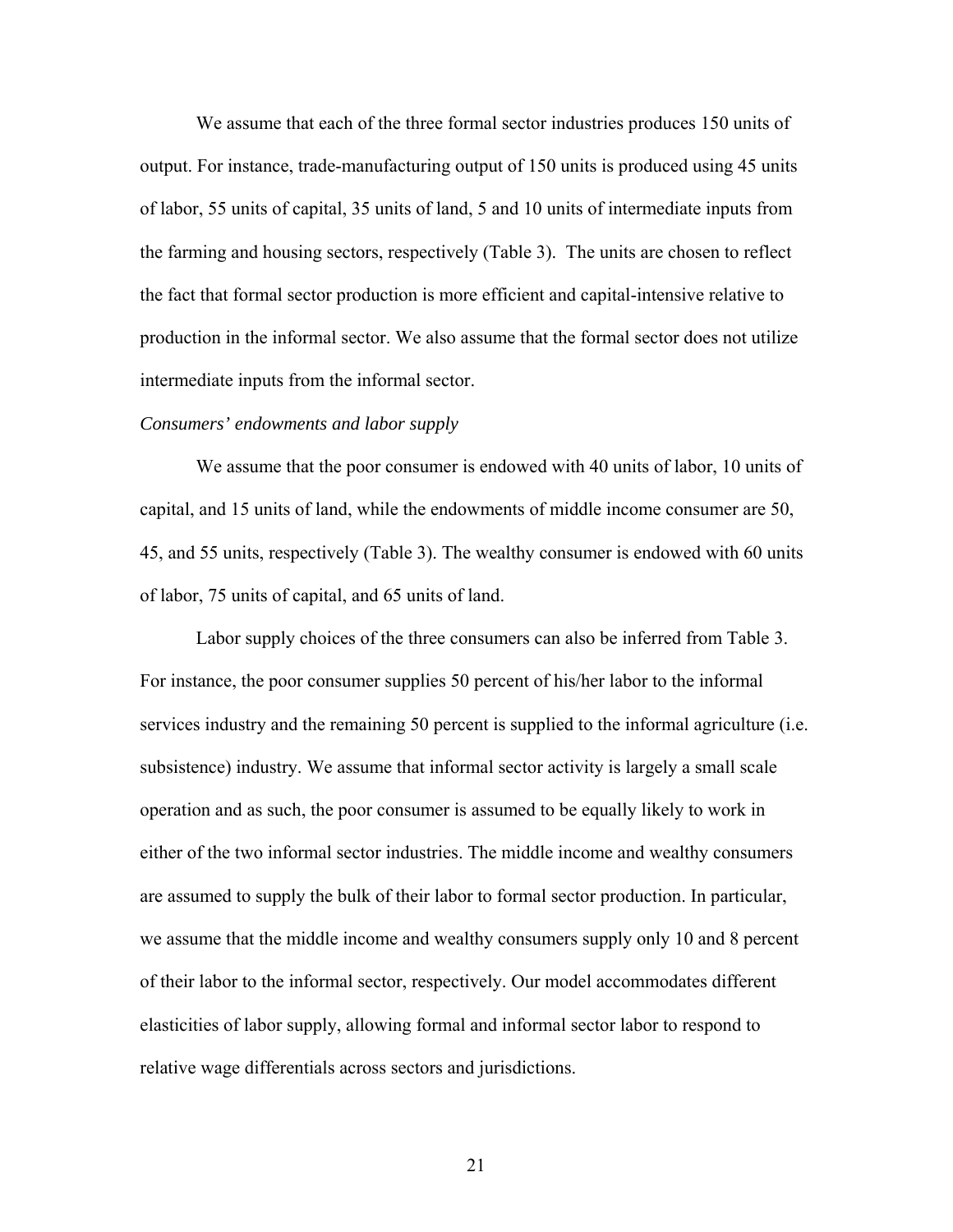# *Government*

The government is also considered as a separate consumer, which collects or demands tax revenues to provide a government good referred to as public administration. (The level of government activity is zero in the benchmark.) We assume that the government is the only consumer of this good, and consequently "public administration" does not enter the households' utility functions. We assume that production of the government good is labor-intensive.

#### *Consumers' utility functions*

The consumer's utility function is represented as a production activity. In other words, utility is treated as a good that is produced using commodity inputs. The utility goods (PWp, PWm, and PWw) are purchased using the consumers' endowments, which also reflect their income constraint. The activity level in sectors Wp, Wm, and Ww (utility functions of poor, middle income, and wealthy consumers, respectively) can also be interpreted as a Hicksian welfare index. For instance, utility for the poor consumer (Wp=65 units) is "produced" using 10 units of the trade-manufacturing good, 5 units of the formal sector farming good, 10 units of the housing good, 15 units of the informal sector services good, and 25 units of the informal sector farming good.

We assume that the poor consumer's utility is intensive in the informal sector goods while the middle income and wealthy consumers' utility is intensive in the formal sector goods. Further, we assume that the middle income consumer consumes 30 percent of the imported goods, with the residual being consumed by the wealthy consumer. Import goods are assumed to be close but imperfect substitutes in consumption, with an Armington elasticity of substitution in final demand of five.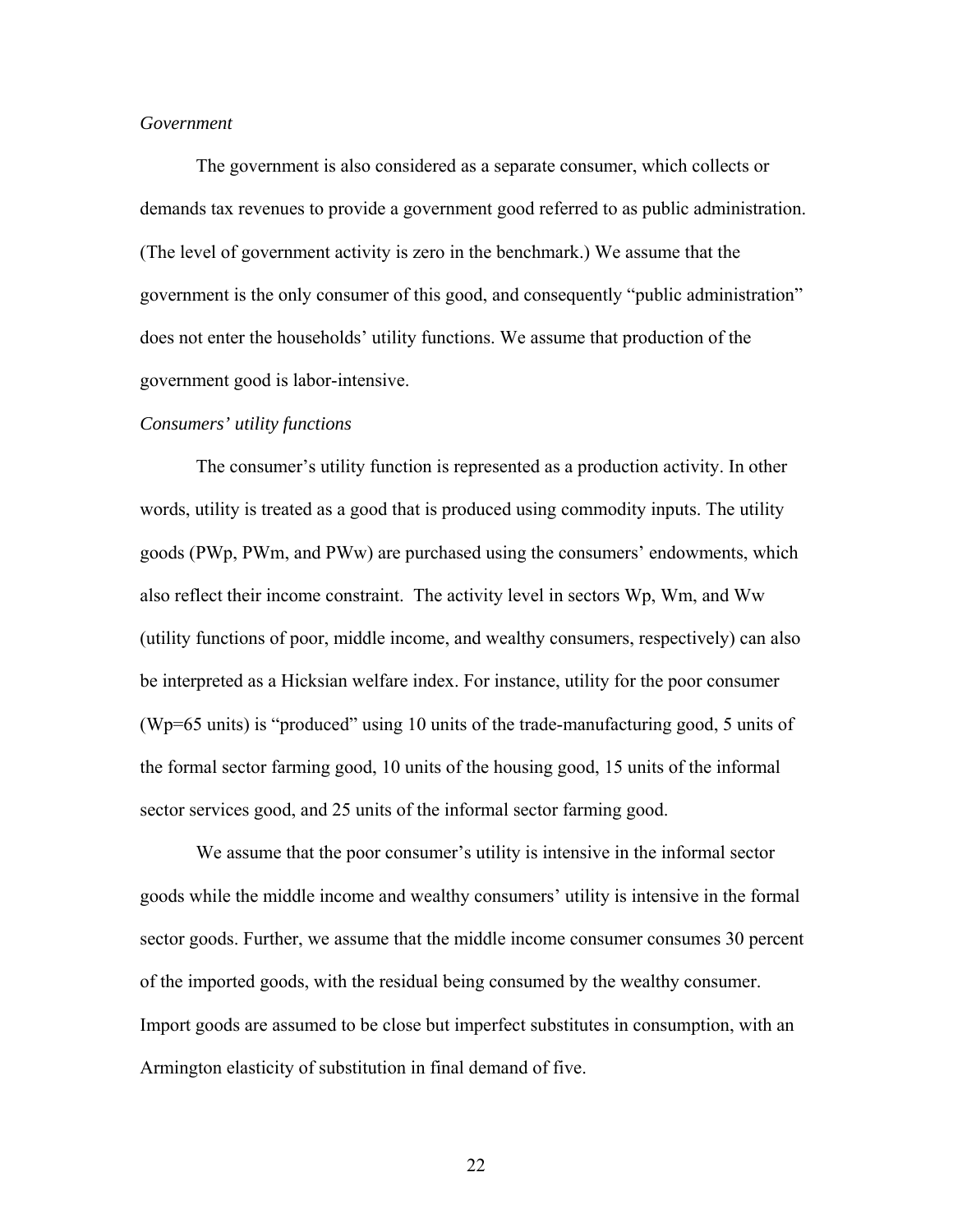# *Capital flows*

To accommodate capital flows or trade in capital, we introduce a market for a factor which is rented from foreign consumers. One way of modeling capital flows is by creating a "fictitious" factor Kr (price PKr) which is a fixed factor in a function transforming foreign exchange into capital. We assume that this "fictitious" factor is owned by the representative foreign consumer. For our benchmark data 20 units of capital are imported.

# **Elasticity Choices**

 The elasticities for production, consumption, and labor supply used in this study are chosen based on past studies as well as conventional wisdom. Table 4 lists the default elasticity choice for each parameter. We use values that have been previously accepted in other models in the literature (see Light 2004).

 It is reasonable to assume that the products from different industries are poorer substitutes than are a domestic and foreign good from the same industry. Therefore, the elasticity of substitution in final demand (value equal to one) and the Armington elasticity of substitution between domestic and import goods (value equal to five) are chosen to emphasize this feature. The elasticity of transformation between domestic and export goods (value equal to one) reflects the low substitutability between the export goods and those consumed domestically.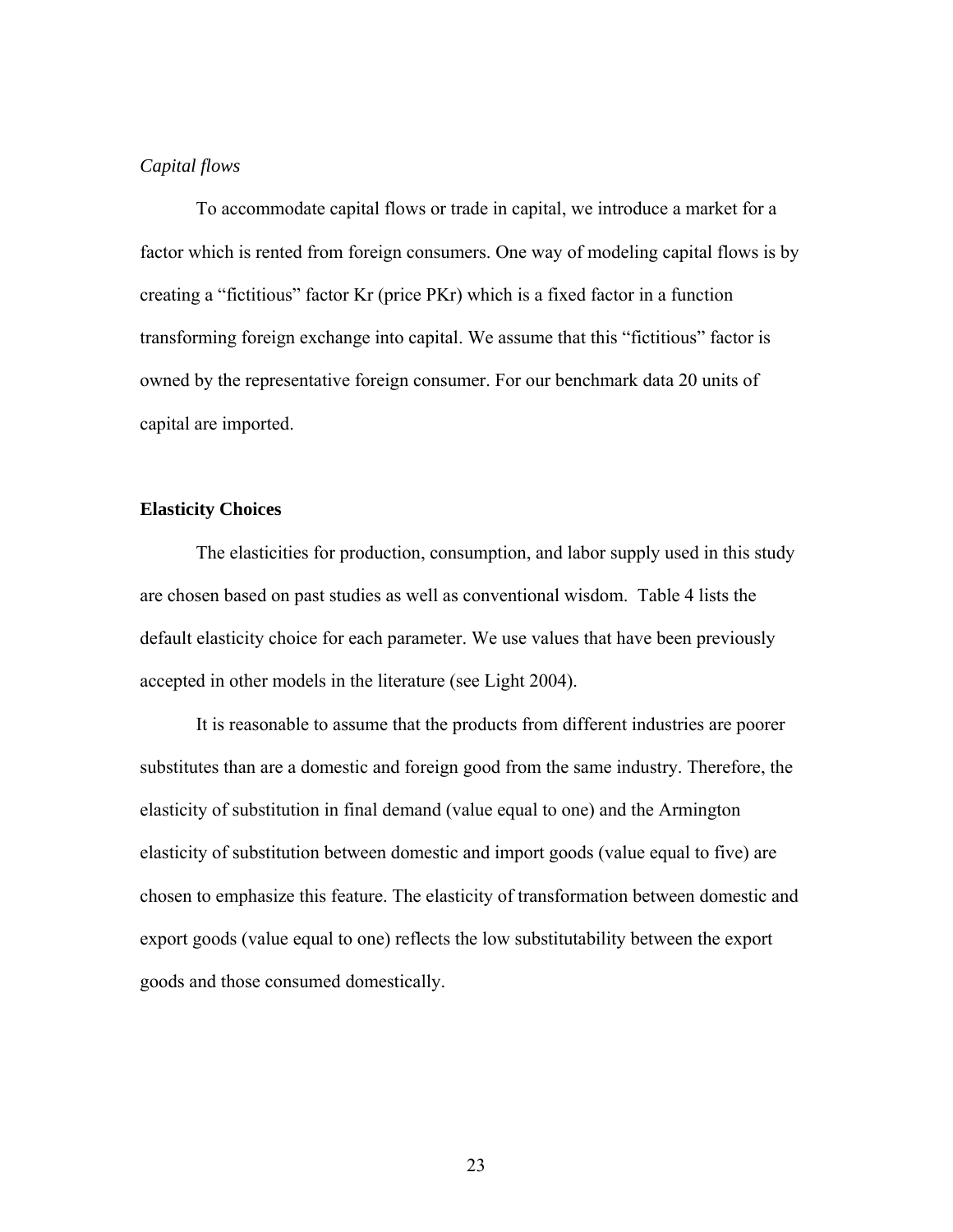# **Counterfactuals and Simulations**

Analysis of the impact of a change in government policy with a static CGE model proceeds via the comparative statics methodology. Parameter values are selected so that the model's equilibrium replicates the benchmark (SAM) data set. Simulation of the tax policies then follows by altering the relevant tax policy parameters. In the base case equilibrium, commodity prices  $p_i$ , the wage *w*, capital rental rate  $p_k$ , and the return to land  $p_r$  are all calibrated to equal one. The model is then used to evaluate the impact of changes in government tax policy on the welfare of the poor, middle income, and wealthy households, on consumption, as well as on prices of produced goods and factors of production. We carry out simulations for each of the four property tax policies listed above.

# *Uniform National Property Tax*

In this counterfactual exercise, we levy a uniform ad-valorem tax rate of 25 percent on land and capital. In a Mieszkowski-like model if all land and capital is taxed at a uniform rate and is fixed in supply, the price paid by users of land and capital will fall by the tax rate, with no change in other prices. This result holds regardless of the mobility of capital. Our model differs from Mieszkowski in that we have a foreign sector and tax revenue is used to produce a "good"--public administration. Because of these features, our results differ somewhat.

Column 2 of Table 5 shows that for our model when formal labor is mobile between the urban and rural jurisdictions and when capital supply is fixed, the incidence of a uniform national property tax is largely on the owners of land and capital. The net-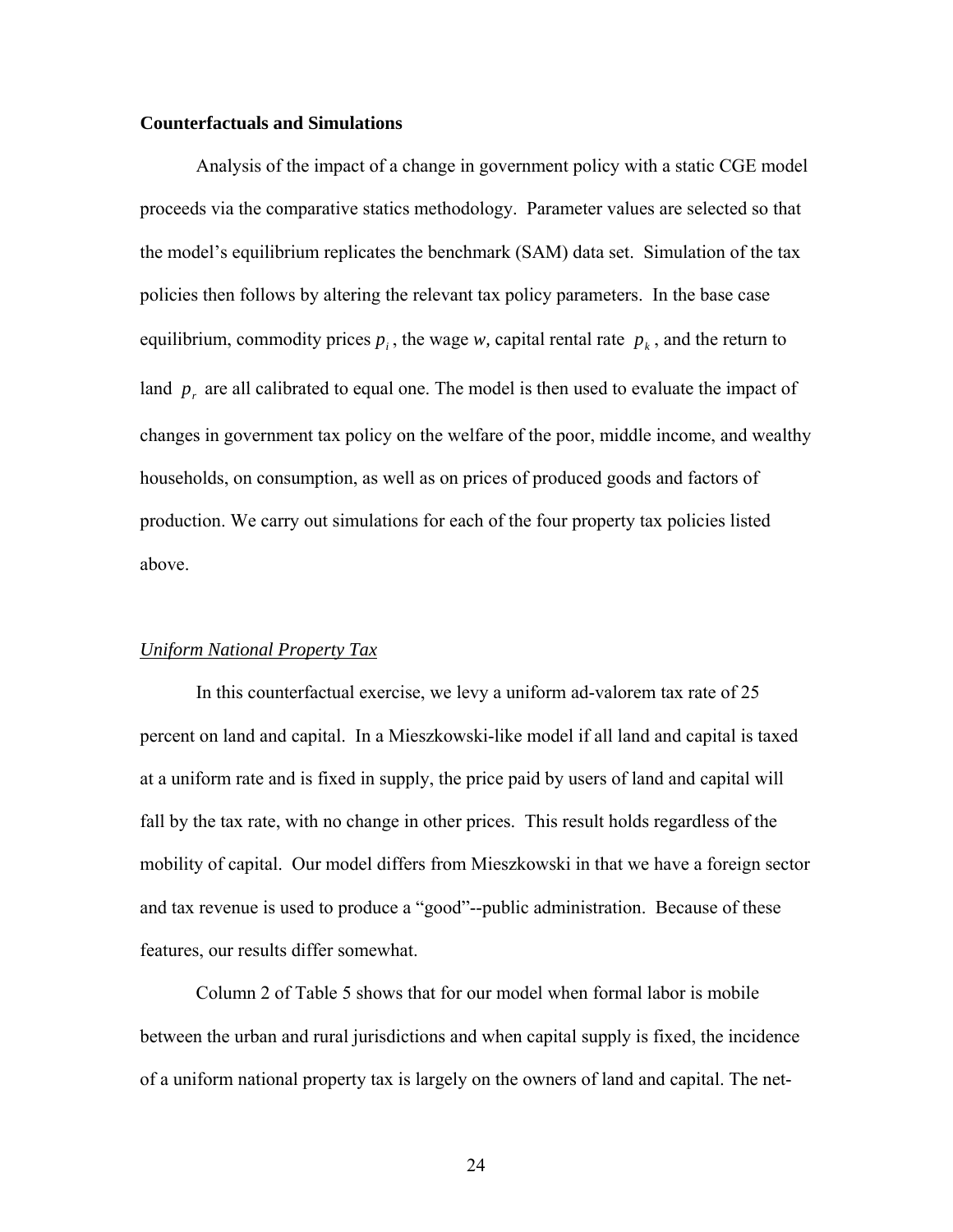<span id="page-26-0"></span>of-tax return to formal sector capital falls by 25.3 percent while the net-of-tax price of land drops by 21 percent. The return to informal sector-specific capital declines by 26.9 percent.

The return to imported capital falls by 1.1 percent, indicating that a small portion of the property tax is exported to the foreign capitalist. The price of imported capital is assumed fixed in the home country's currency. However, because of changes in the exchange rate, the rental price of imported capital in terms of the host country's currency falls, but by much less than prices of other capital. $<sup>6</sup>$  $<sup>6</sup>$  $<sup>6</sup>$ </sup>

Wage rates increase, with some differences in the size of the increases depending upon the sector and the particular income group. Wage rates increase because the tax revenue is used to produce public administration, which is labor intensive. Thus, the shift of resources to the government causes an increase in the demand for labor relative to capital.

The shift of resource to the government results in a decrease in factors that can be used to produce goods and thus a reduction in the output of these goods, with the exception of housing in the formal sector. The prices of formal sector trademanufacturing, farming, and housing goods, which are intensive in primary factors of land and capital, decline by 0.29, 0.58, and 1.16 percent respectively. The fall in prices of formal sector goods is due to the decreased production being offset by the decreased demand (due to "domestic" consumers' preference for the relatively cheaper imported

 $\overline{a}$ 

 $6$  The price of foreign capital (PKm) is influenced by the trade balance condition-- the value of imports should be equivalent to the value of exports and an exogenously specified current account balance B. All else constant, increased export earnings lead to increased import demand. In particular, the exchange rate adjusts to clear the market for foreign exchange, rising when there is increased import demand (which reflects an increased demand for foreign currency). The increase in the exchange rate mitigates the reduction in PKm.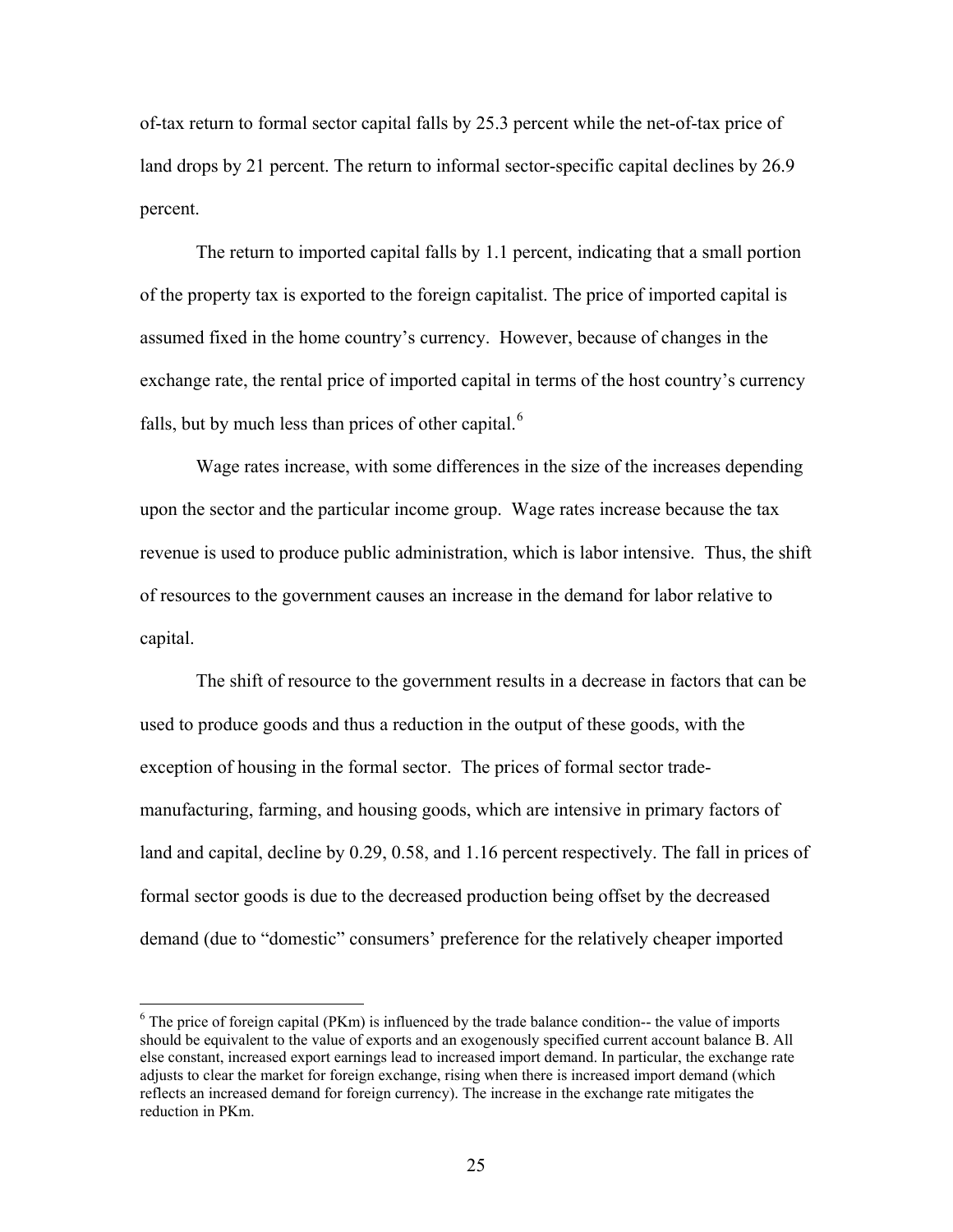goods and reduced income from capital and land endowment) of these goods. Since the primary factors used in the production of the informal sector goods are assumed to be both intra-nationally and internationally immobile, the burden of a property tax on informal sector capital and land is borne by the owners of land and capital in the informal sector (via reduced returns to land and sector-specific capital) and the consumers of the informal sector goods (via increased prices).

The equity of a uniform national property tax (as measured by the change in welfare) is progressive, with the middle income and wealthy consumers bearing a proportionately higher burden of the tax. The poor consumer's welfare falls by 4.6 percent, while the welfare of the middle income and wealthy consumers declines by 12.2 and 15.9 percent, respectively. We calculated each income group's share of the total welfare loss; the shares are 5.7 percent, 34.5 percent, and 59.8 percent for the poor, middle income, and rich, respectively. This distribution of welfare loss, however, is not the same as the shares of land and capital. In the benchmark the share of total land and capital are 9.4 percent, 37.7 percent, and 52.8 percent, respectively.

# *Local Tax Differentials*

Column 3 of Table 5 presents the results from imposing a property tax in which the urban tax rate exceeds the rural tax rate, 35 percent versus 25 percent. With differential tax rates we expect to find excise tax effects as suggested by the new view. The results are similar in pattern to those found in column 2. Not unexpectedly, the rental prices of capital and land fall by more than in the uniform tax rate case. The returns to formal sector capital, imported capital and land rents fall by 29.3, 2.6, and 27.8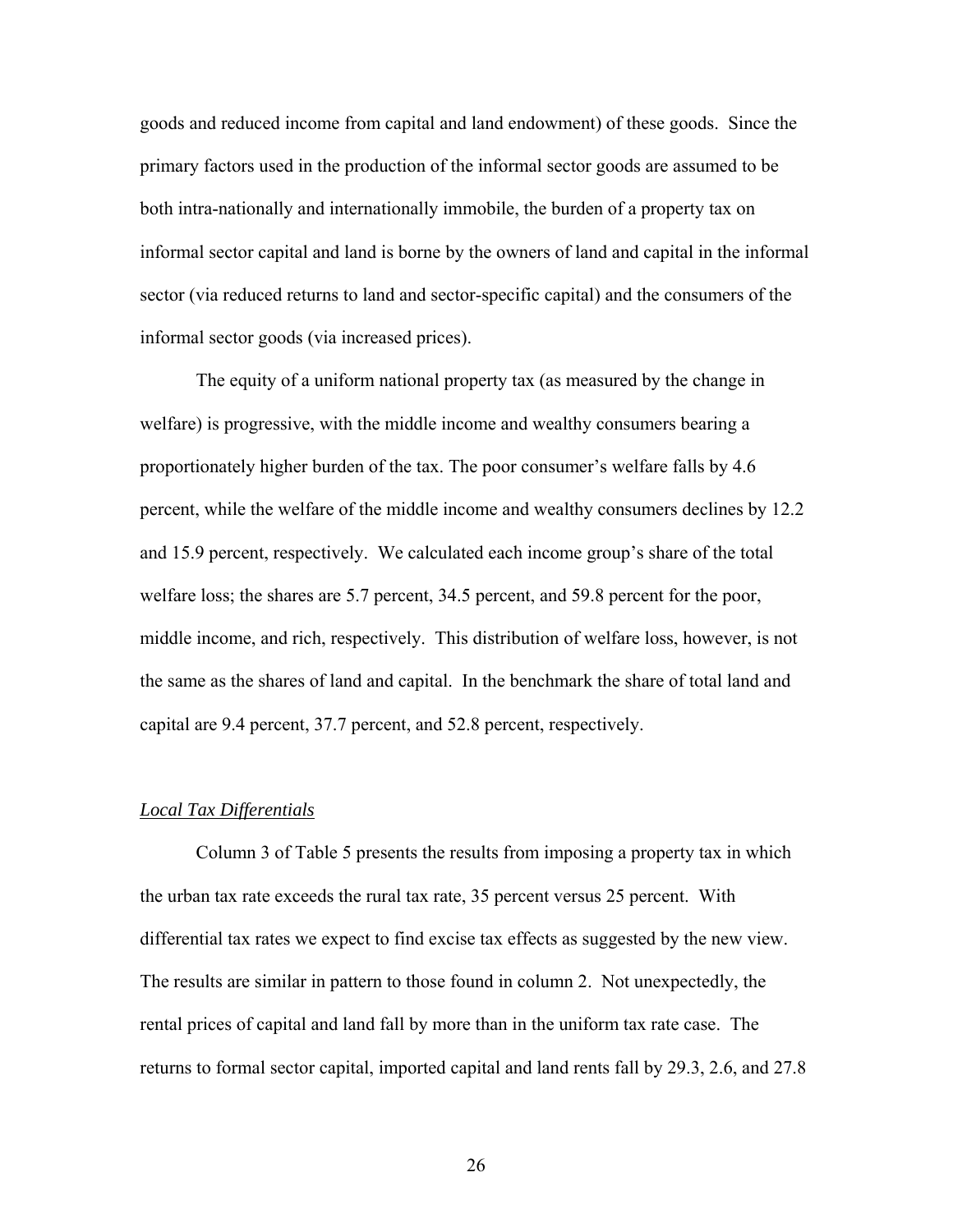percent, respectively. Since land and capital are used in the lower-taxed rural sector (agriculture), the decreases in rental prices are less than 35 percent. The decrease in the prices of formal sector capital and informal sector capital are similar despite the difference in tax rates. The wage rates increase by more than in uniform rate case since the amount of tax revenue is larger in the tax differential case and thus there is a larger shift in the demand for labor relative to capital.

The differential rate case results in a more progressive distribution of the tax burden. Simulation results reveal that the middle income and wealthy consumers shoulder a bigger burden of taxes on land and capital compared to the poor consumer. The poor consumer's welfare falls by 4.1 percent compared to the 14.4 and 18.6 percent drop in the middle income and wealthy consumers' welfare.

These findings are consistent with McLure (1979), who argues that differentials in land and capital taxes are largely expected to increase the progressivity of taxation. He argues that local tax differentials would be reflected in land rents, wages of locally immobile labor, and prices of local goods (goods produced in a particular jurisdiction). To the extent that the richest land owners might be expected to own land in capital cities (i.e., urban areas), higher tax rates on land in such areas is likely to increase progressivity or reduce regressivity. Our model assumes that the formal sector farming activity is located in the rural jurisdiction and is undertaken by the middle income and wealthy consumers. This suggests that the middle and wealthy consumers can also benefit from lower property tax rates imposed in the rural areas. McLure (1979) points out that the latter result is unlikely to counter the effects of higher property tax rates in big cities or urban areas on progressivity, a conclusion that is in line with our findings.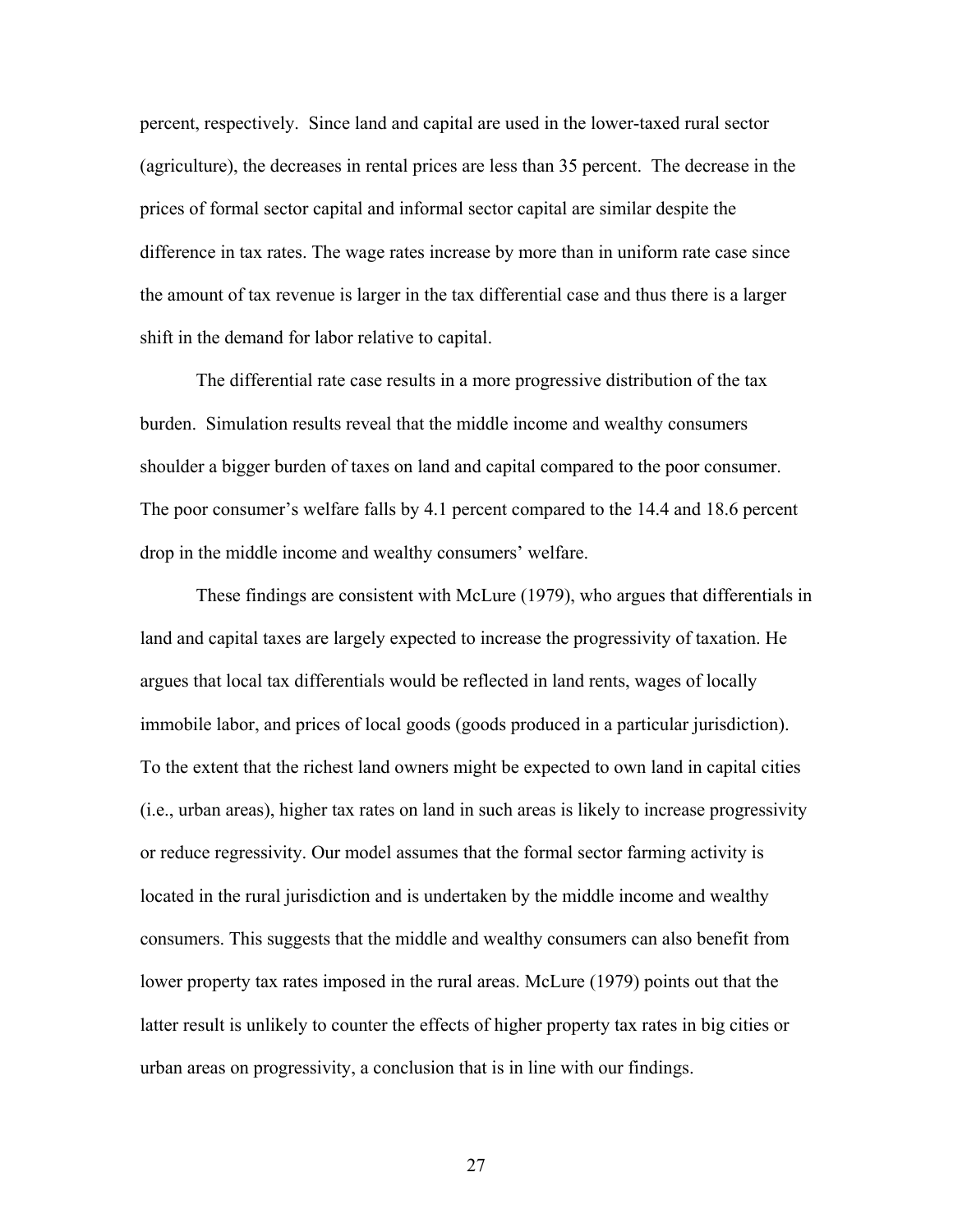Further, local tax differentials cause prices of local goods to rise where incomes are highest (urban areas). For this tax policy the price of the formal sector trademanufacturing good increases by 1.3 percent. Given that the middle income and wealthy households consume more formal sector manufacturing goods than the poor consumers, the differential effects on prices of local goods also increase progressivity.

# *Exemption of Land and Capital Used in Agriculture*

For the third tax policy alternative we exempt land and capital used in agriculture from property taxes, while land and capital used in the other industries are taxed at an advalorem rate of 25 percent. The results (column 4 of Table 5) indicate that the poor consumer's welfare, which is intensive in the informal sector farming good, falls by 3.5 percent compared to the 9.1 and 11.0 percent reduction in the middle income and wealthy consumers' welfare. Thus, in this case, the tax burden is less progressive than either the uniform rate case or the differential rate case. For example, the percentage change in welfare for the rich divided by the percentage change for the poor is 3.14 for the case of an agricultural exemption, but 3.4 for the uniform rate case.

Compared to the differential tax scenario, this scenario imposes an even lower tax (i.e., zero) on capital and land used in agriculture. Thus, we expect excise tax effects, with the prices of agricultural goods falling relative to the prices of other goods.

In fact, we find that the prices of both formal and informal sector farming goods decline by 5.86 and 0.50 percent, respectively. Prices of all other goods increase. As in the case of the two sets of results discussed earlier, the incidence of property taxation falls on both capital and land, with some of the burden being exported to the foreign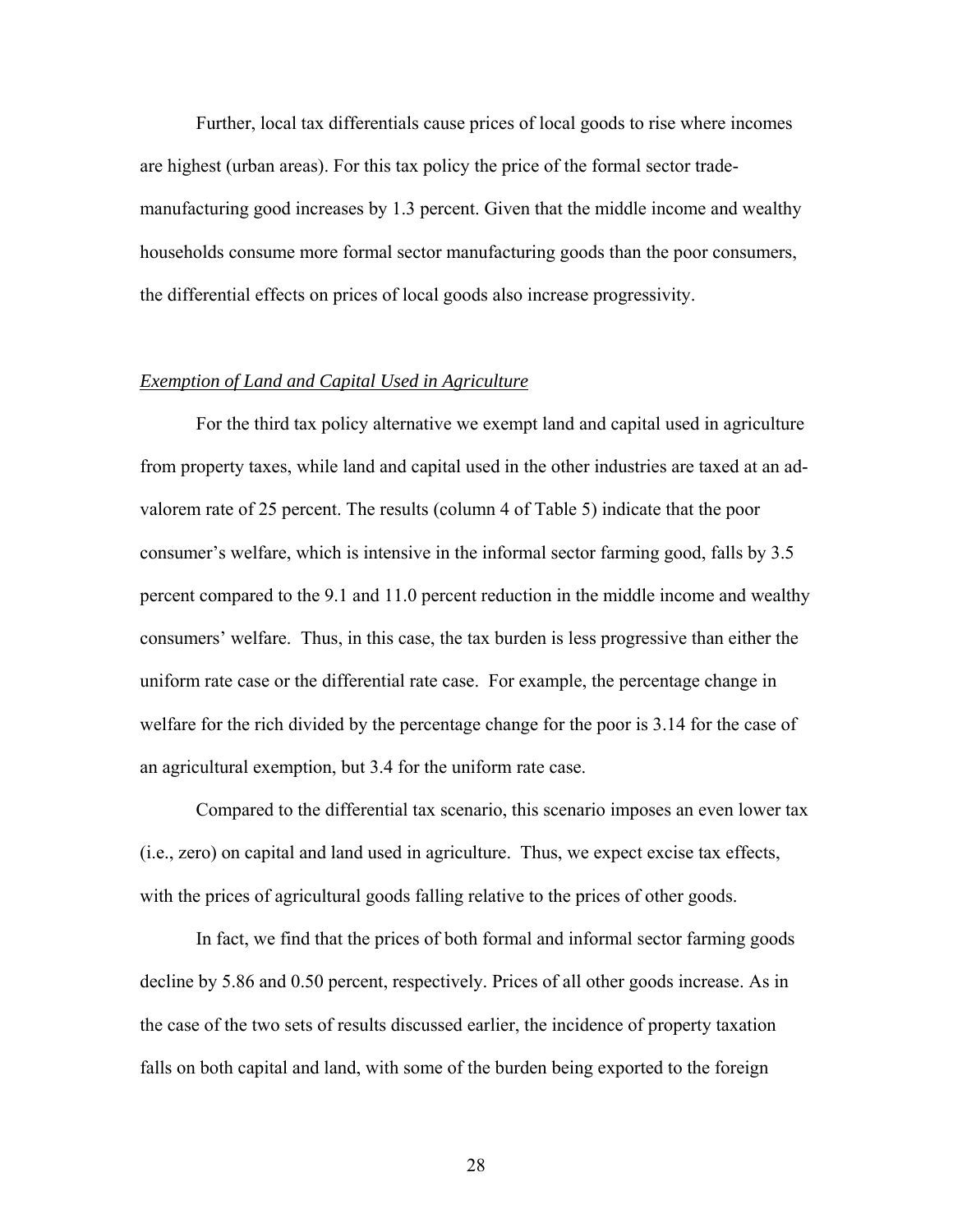capitalist. Consumers of both national and local goods bear some of the burden via increased prices of the non-farming goods.

# *Evasion in the Informal Sector*

In this simulation we set tax rates on land and capital in the informal sector equal to zero, as would be the case with full tax evasion. Capital and land used in the formal sector are taxed at an ad-valorem rate of 25 percent. Perhaps the most noteworthy finding from this policy option (column 5 of Table 5) is that even with tax evasion in the informal sector, the poor consumer's welfare declines, albeit by a small magnitude as compared to the other tax policy options. This outcome can be explained by the fact that in our model, the poor consumer's consumption "basket" is comprised of over 38 percent of formal sector goods, which are produced using primary factors of land and capital on which taxes are imposed. Further, production of the informal sector services and farming goods uses intermediate inputs from the formal sector. In our model, 30 and 36 percent of the inputs used to produce the informal sector services and housing goods, respectively, are intermediate inputs from the formal sector. To the extent that the prices of the formal sector intermediate inputs are inclusive of taxes, use of these inputs in informal sector production leads to an increase in the cost of production in the informal sector. The increase in the cost of production in the informal sector is passed onto the informal sector inputs of land and capital which are immobile and fixed in supply. The rate of return to informal sector capital falls by 9.5 percent and the return to land declines by 18.6 percent.

#### **Alternative Mobility Assumptions**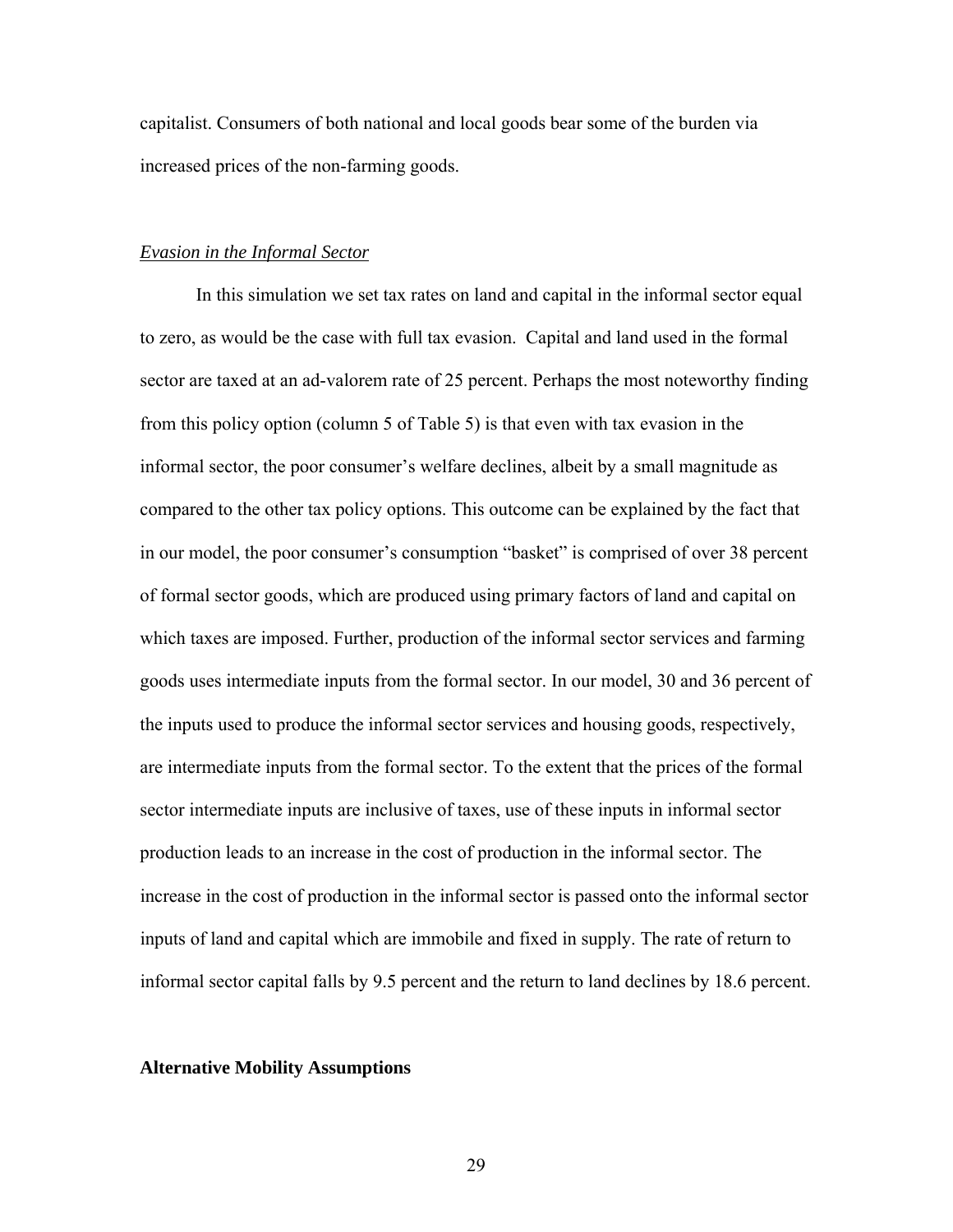Tables 6-8 present simulation results when the intra-national and international mobility assumptions are adjusted.

# *Immobility Between Urban and Rural Jurisdictions (Fixed Supply of Capital)*

We first modify the assumption regarding intra-national mobility, while retaining the assumption of fixed supply of capital and labor. The major difference between the simulation results shown in Tables 5 and 6 is that for Table 5 we allow for intra-national capital mobility across urban (formal sector trade-manufacturing and housing industries) and rural (formal farming) jurisdictions and labor mobility between the formal and informal farming sectors. For the simulation results shown in Table 6, labor and capital are immobile between the urban and rural areas. Our model assumes that informal sector capital is sector-specific and therefore that capital is not mobile between the formal sectors (which constitute the entire production in the urban jurisdiction) and the informal sectors (which constitute the majority of production in the rural jurisdiction). This therefore implies that even with the assumption of intra-national mobility, capital can only move from the formal sector trade-manufacturing and housing industries (urban area) to the formal sector farming (located in the rural area.)

Table 6 shows that intra-national immobility of capital does not alter the incidence results of property taxes discussed in the preceding section. The results of the change in the mobility assumption are marginally different from those reported in Table 5. The simulation results shown in Table 6 indicate that the incidence of the property tax on land and capital falls on the owners of land and capital under all four tax treatments: uniform national property tax, local differentials in property tax rates, property tax exemption on land and capital used in agriculture, and zero tax in the informal sector.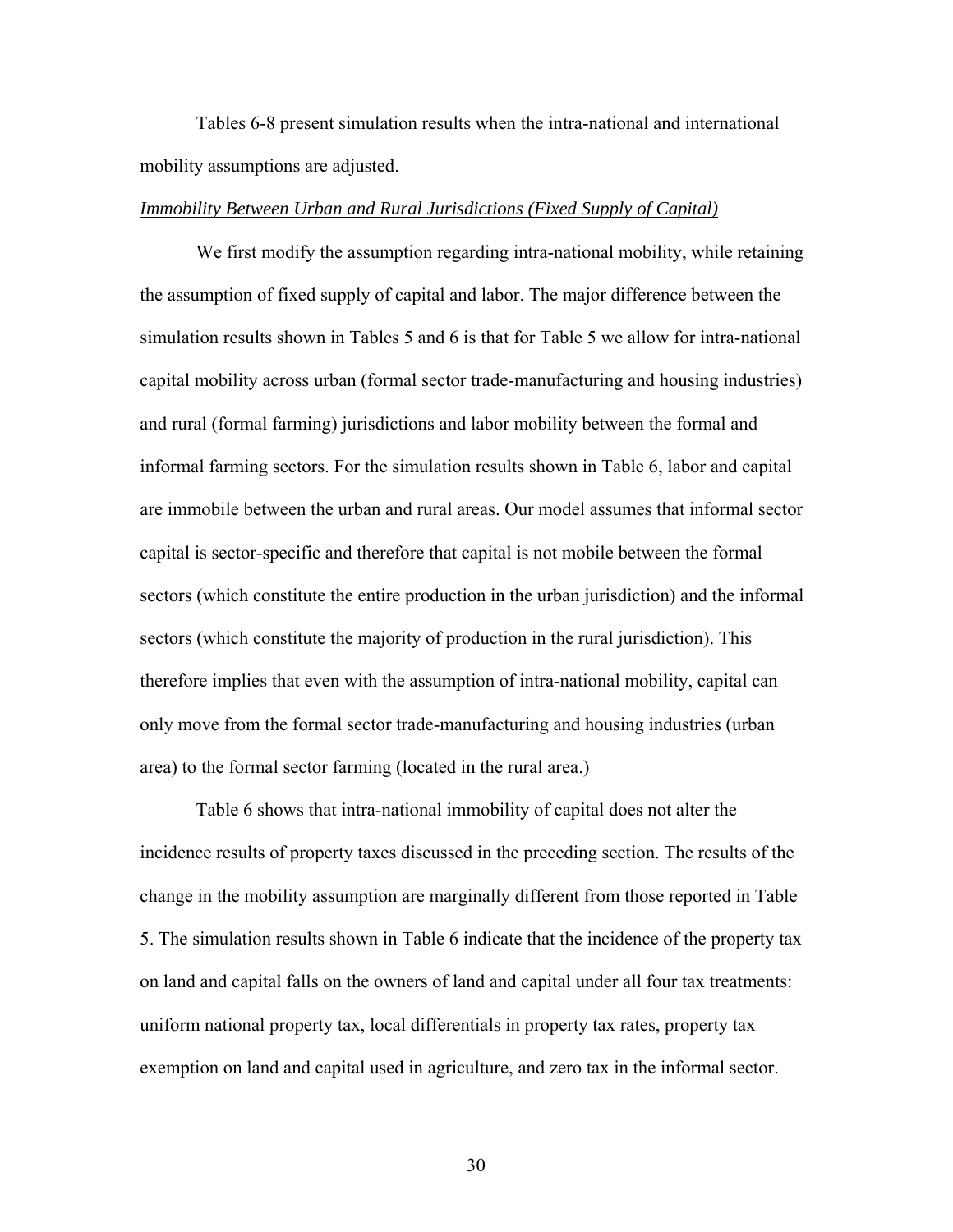Consequently, our simulation results imply that intra-national mobility should not be expected to influence the incidence patterns of property taxes on land and capital.

It is very likely that capital used in the farming sector could be highly specialized and may not easily be adaptable to the trade-manufacturing and housing industries (for instance a combine harvester may not be easily adapted to move dirt on a construction site being cleared for a housing project). Therefore, the assumption that capital is not mobile between the urban and rural areas is very plausible.

# *Elastic Capital Supply*

For the simulations reported in Tables 7 and 8 we assume that capital can be acquired internationally at an increasing price, i.e., the elasticity of the supply of foreign capital is positive. The results in Table 7 are based on the assumption that capital and labor are mobile between rural and urban areas while the results presented in Table 8 assume intra-national immobility.

On average, Tables 7 and 8 indicate that the elastic supply of international capital to a small open economy does not alter the incidence of the property tax in any significant way, although the taxes are less progressive than reported in Table 5 and 6. Note, however, that the price of imported capital falls significantly under the assumption of an elastic supply of foreign capital.

One explanation for the similarity in results to those reported in Tables 5 and 6 is that our model assumes that capital imports are financed by foreign exchange proceeds from exports. To the extent that the value of exports for most developing countries does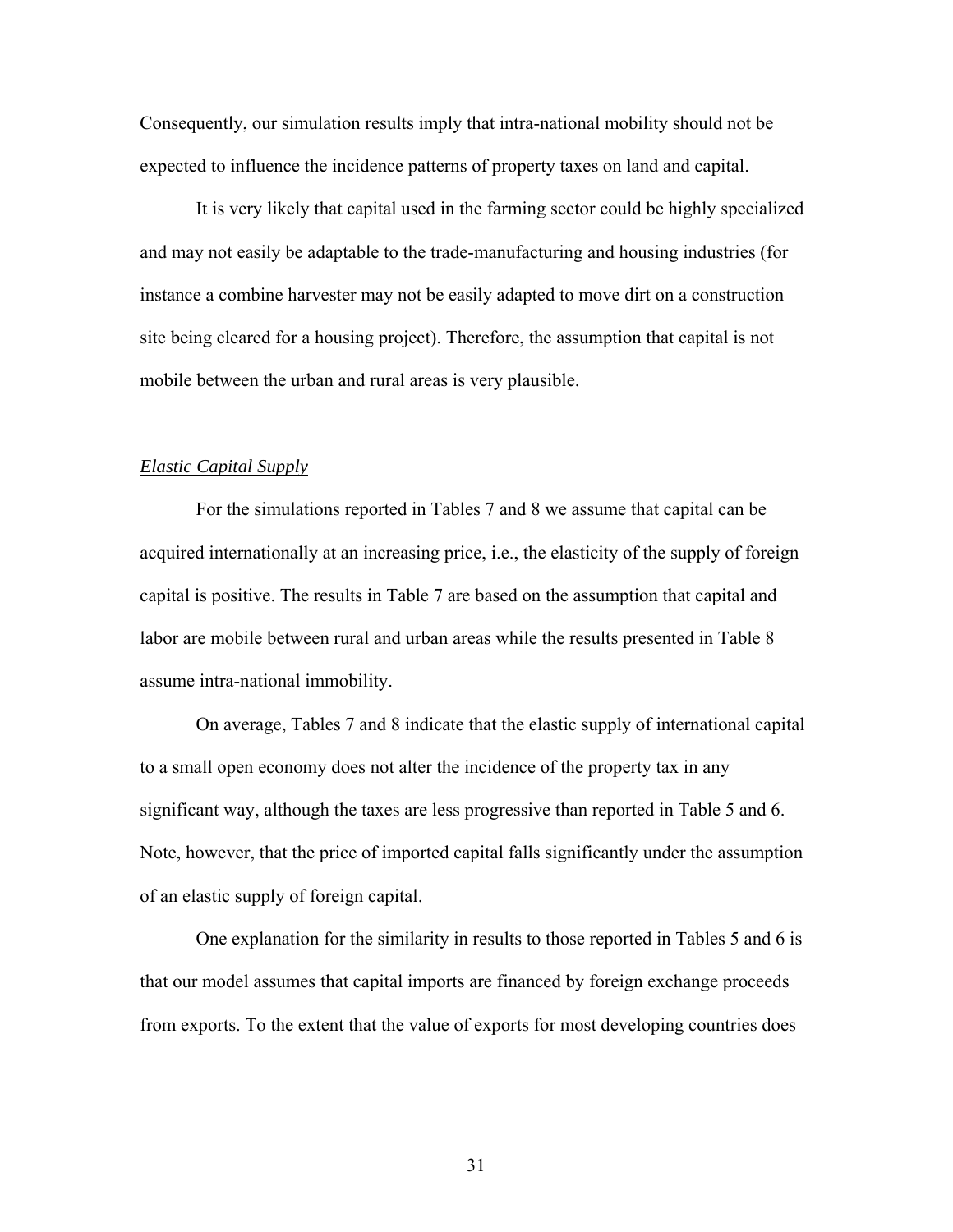not vary much from time to time, it is reasonable to assume that the amount of capital imported is also relatively fixed to the small open economy.

# **Sensitivity Analysis**

Since the choice of our parameters and factor intensities in the benchmark data can affect the simulation results, sensitivity analyses are necessary to verify the robustness of our results. We alter the consumer endowments in our benchmark data and adjust the other values in the SAM accordingly while preserving the internal consistency (that is, maintaining the market clearing, income balance, and zero profit conditions) of the SAM. The SAM used in the sensitivity analysis is presented in Table 9.

For our sensitivity analysis we increased the divergence in consumer endowments between the poor and the higher income groups. Consequently, we assume that the poor consumer's endowment is 33 and 20 percent of the middle income and wealthy consumers' endowments, respectively (down from 43 and 33 percent, respectively, in the initial benchmark data.) Further, it is plausible to assume that the informal sector in developing countries will reflect a sizeable presence of wealthy consumer workers (as they try to avoid high marginal income tax rates in the formal sector say, by moonlighting and/or working off the "books" in the informal sector). We therefore increase the amount of labor supplied to the informal sector by wealthy consumers to 20 percent of their total labor endowment, up from 8.3 percent in the initial SAM. We increased the size of trade-manufacturing industry output from 150 units to 160 units to reflect a higher GDP share. Finally, we adjust the poor and wealthy consumers' initial welfare (or utility) to accommodate the reduction and increase in their respective endowments. The poor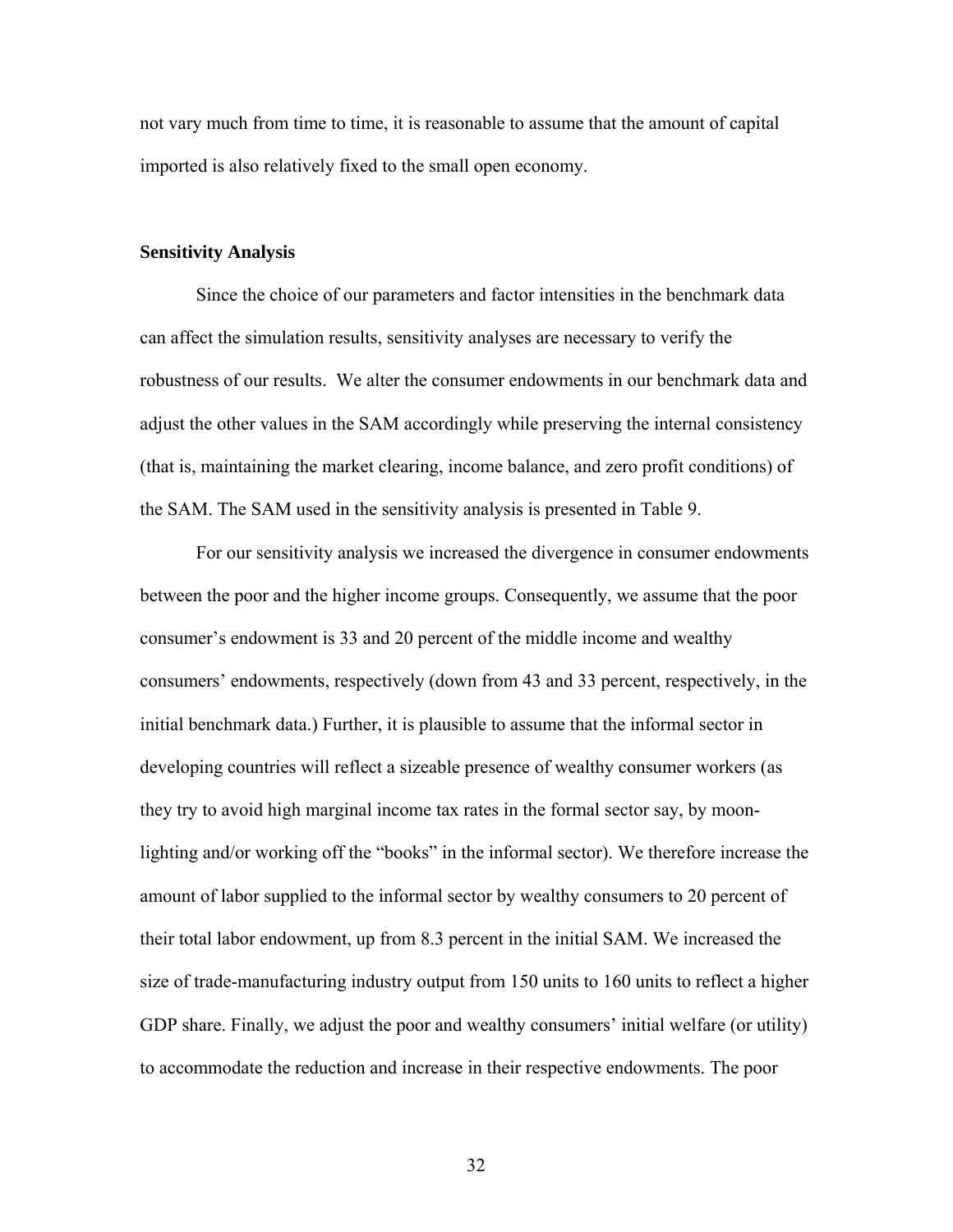consumer now consumes only 50 units of output while the wealthy consumer purchases 250 units of output. We assume that the benchmark value of the export and import goods is unchanged.

Results from our sensitivity analysis are presented in Tables 10-13 and are consistent with the findings discussed above. These results confirm that the burden of a property tax on land and capital falls on land and capital owners, with the middle income and wealthy consumers bearing a proportionately bigger fraction of this burden. Further, intra-national and international mobility of capital does not affect these incidence patterns in any significant way.

# **Conclusions**

The "new" view of property tax incidence attributable to Mieszkowski (1972) is based on a general equilibrium model in which capital is fixed in supply but perfectly mobile across sectors and geography. Several authors have suggested that the conditions in developing and transition countries do not correspond to those in developed countries and therefore the new view does not directly apply. To date no one has formally modeled property tax incidence under the conditions that exist in developing and transition countries. Thus, we develop a CGE model that addresses this gap in the literature.

We tailored our model and specifications to more closely represent conditions of developing and transitional countries. In particular, we introduce an informal sector, we model a significant difference in income among the three types of consumers, we treat the economies as open to international capital flows, and we consider various mobility assumptions. There are certainly other circumstances of developing countries that are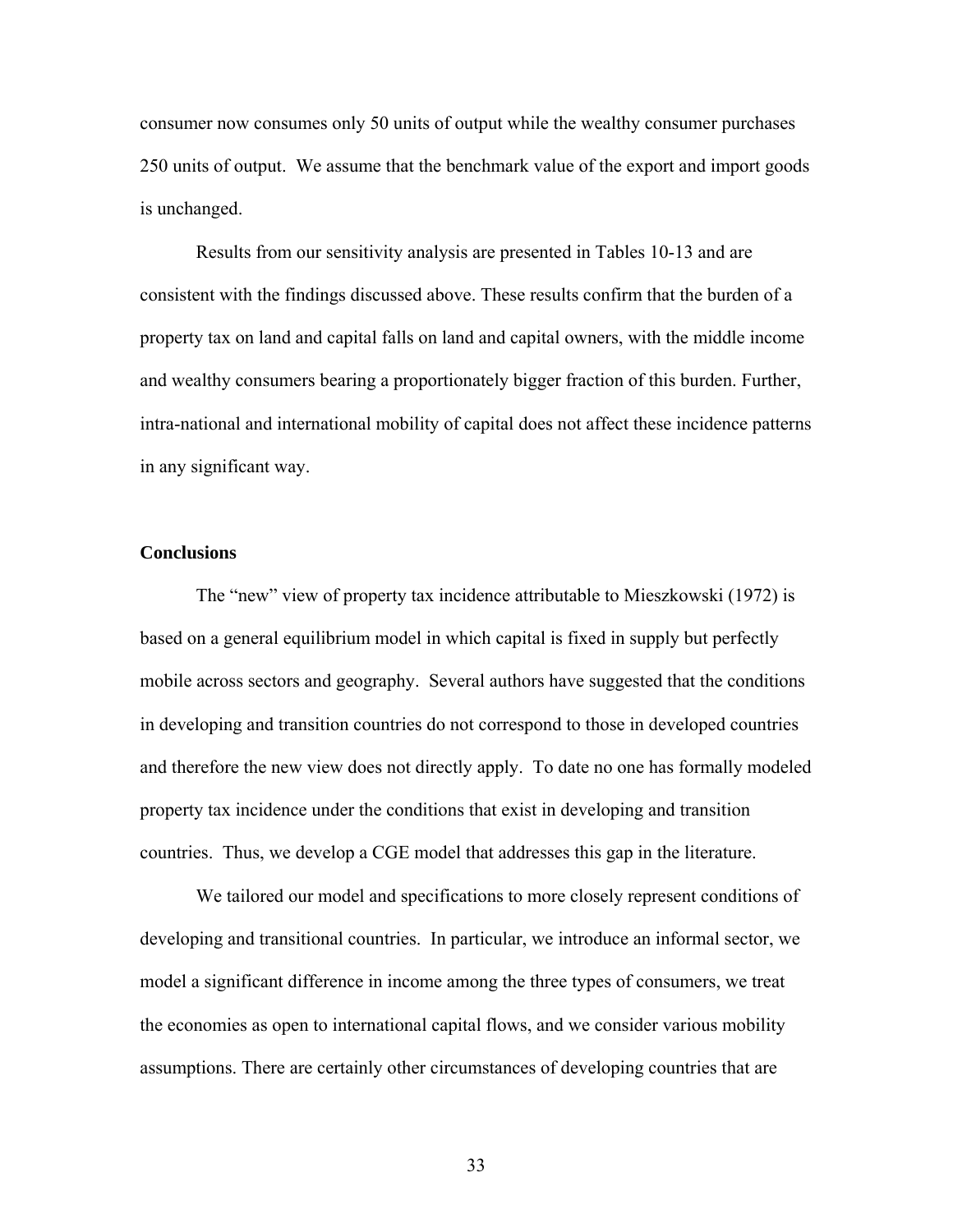relevant. For example, the relationship between the informal sector and the various inputs could be made more complex. In addition, government influence that is not as benign as in the case presented here could be modeled. Our analysis does not incorporate other taxes, such as individual income taxes, import tariffs, and sales and excise taxes. To the extent that property taxes are imposed concurrently with other taxes, assuming away the effects of such taxes could potentially affect the results we report. Incorporating those conditions is left for future research.

The simulation results from our simple CGE model indicate that the burden of property taxes imposed on capital and land is borne by the owners of land and capital and is not significantly influenced by the assumptions regarding the mobility of capital. The property tax burden is progressive, with the middle income and wealthy consumers bearing a heavier burden compared to the poor consumers and heavier than their share of land and capital. Further, the incidence patterns are largely unaffected by the different assumptions regarding the intra-national and international mobility of capital. These findings are robust to alternative distributions of consumer incomes or factor endowments and factor intensities.

 From our analysis, it appears that the property tax is a vehicle for introducing some progressivity into the revenue structure of developing and transition countries. Since wealth or income is quite difficult to tax, especially in these countries, reliance tends to be on indirect taxes such as the VAT. While most countries do exempt basic food products and other consumption of low-income individuals, the resulting distribution of tax burden may be less progressive than under a system using an income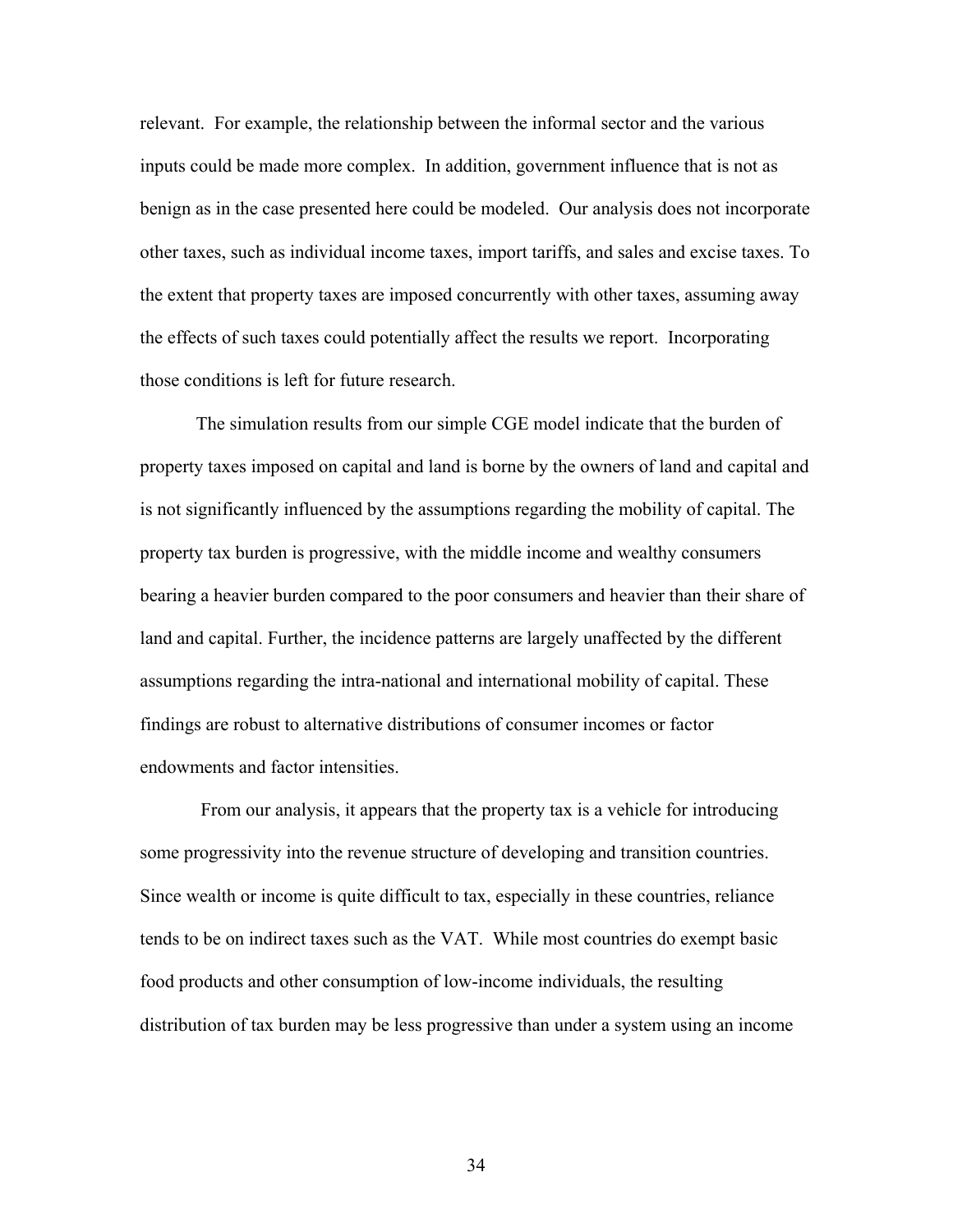tax. Based on our results, the property tax, with adequate administration, may be a way to address the vertical equity concerns of these countries.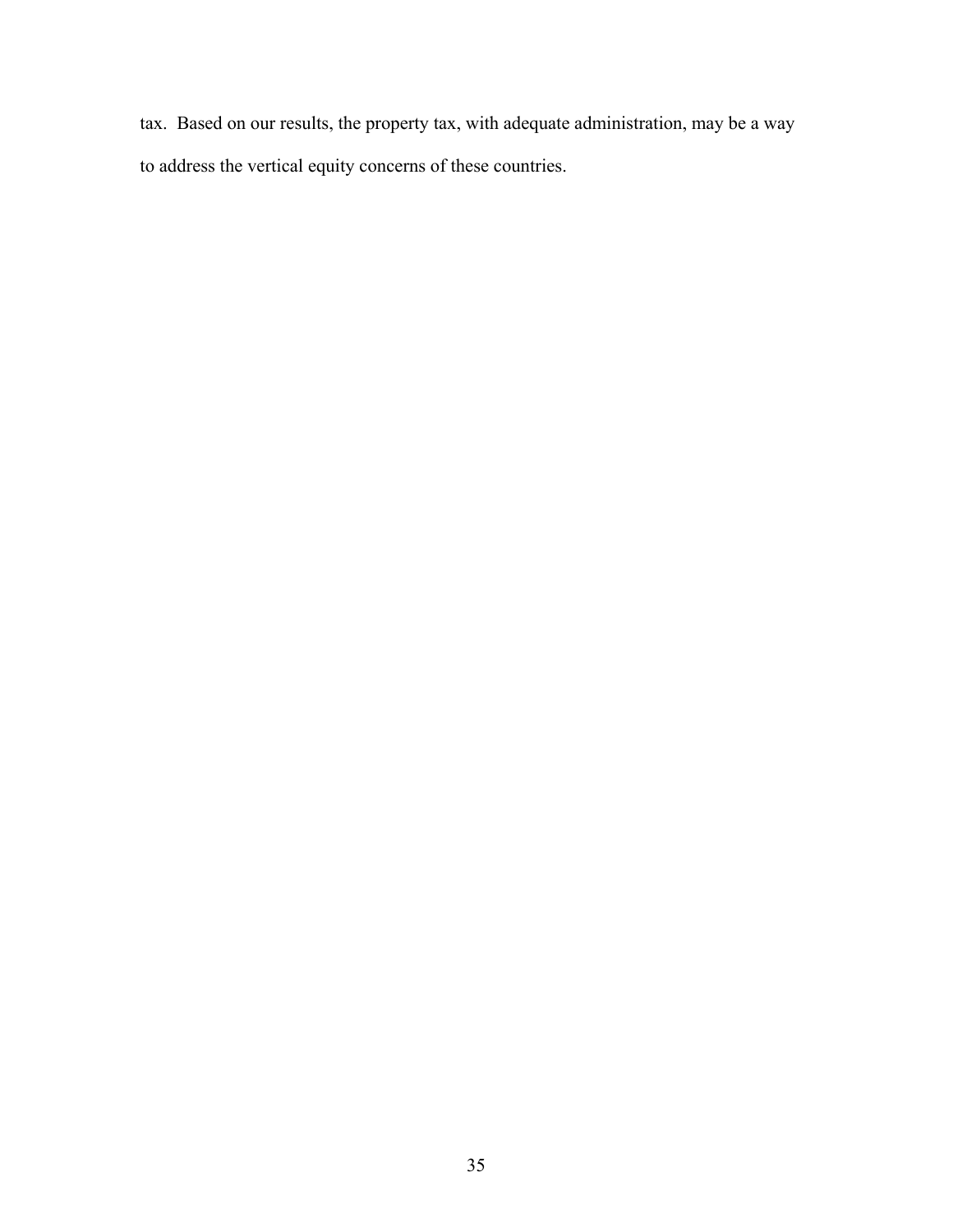Table 1. *List of Variable Definitions* 

| $T\&M(1)$      | Activity level for Formal Trade & Manufacturing sector               |
|----------------|----------------------------------------------------------------------|
| Farm $(2)$     | Activity level for Formal Farm sector                                |
| Hsg(3)         | Activity level for Formal Housing sector                             |
| Scvs $(4)$     | Activity level for Informal Service & Housing sector                 |
| Farm $(5)$     | Activity level for Informal Farm sector                              |
| E              | Export index or activity level                                       |
| M              | Import index or activity level                                       |
| K              | Domestic capital                                                     |
| $\mathbf R$    | Land                                                                 |
| KM             | Capital Imports                                                      |
| Wp             | Hicksian welfare function for Informal (poor) household              |
| Wm             | Hicksian welfare function for Formal (middle) household              |
| Ww             | Hicksian welfare function for Formal (wealthy) household             |
| LIs            | Labor supply for poor household to informal services sector          |
| LIf            | Labor supply for poor household to informal farming sector           |
| LSp            | Labor supply for poor household                                      |
| LFm            | Activity level for formal labor supply (middle income household)     |
| LIm            | Activity level for informal labor supply (middle income              |
|                | consumer)                                                            |
| LSm            | Labor supply for middle income household                             |
| <b>LFw</b>     | Activity level for formal labor supply (wealthy household)           |
| LIw            | Activity level for formal labor supply (wealthy household)           |
| <b>LSw</b>     | Labor supply for wealthy household                                   |
| poor           | Informal sector household                                            |
| mdle           | Middle income formal sector household                                |
| wlthy          | Wealthy formal sector household                                      |
| frgn           | Representative foreign agent                                         |
| P <sub>1</sub> | Price index for formal sector trade-manufacturing good               |
| P <sub>2</sub> | Price index for formal sector farm good                              |
| P <sub>3</sub> | Price index for formal sector housing good                           |
| P4             | Price index for informal sector "services" good                      |
| P <sub>5</sub> | Price index for informal sector farm good                            |
| PWp            | Price index for poor household welfare                               |
| PWm            | Price index for middle income household welfare                      |
| PWw            | Price index for wealthy household welfare                            |
| PLIs           | Price index for poor household labor supplied to firms (svcs $(4)$ ) |
| PLIf           | Price index for poor household labor supplied to firms (farm)        |
|                |                                                                      |
| <b>PLSIs</b>   | Price index for poor household labor supplied to market (svcs (4))   |
| <b>PLSIf</b>   | Price index for poor household labor supplied to market (farm)       |
| PLFm           | Price index for formal labor supplied to firms (mdle)                |
| PLIm           | Price index for informal labor supplied to firms (mdle)              |
| PLSFm          | Price index for formal labor supplied to market (mdle)               |
| PLSIm          | Price index for informal labor supplied to market (mdle)             |
| <b>PLFw</b>    | Price index for formal labor supplied to firms (wlthy)               |
| PLIw           | Price index for informal labor supplied to firms (wlthy)             |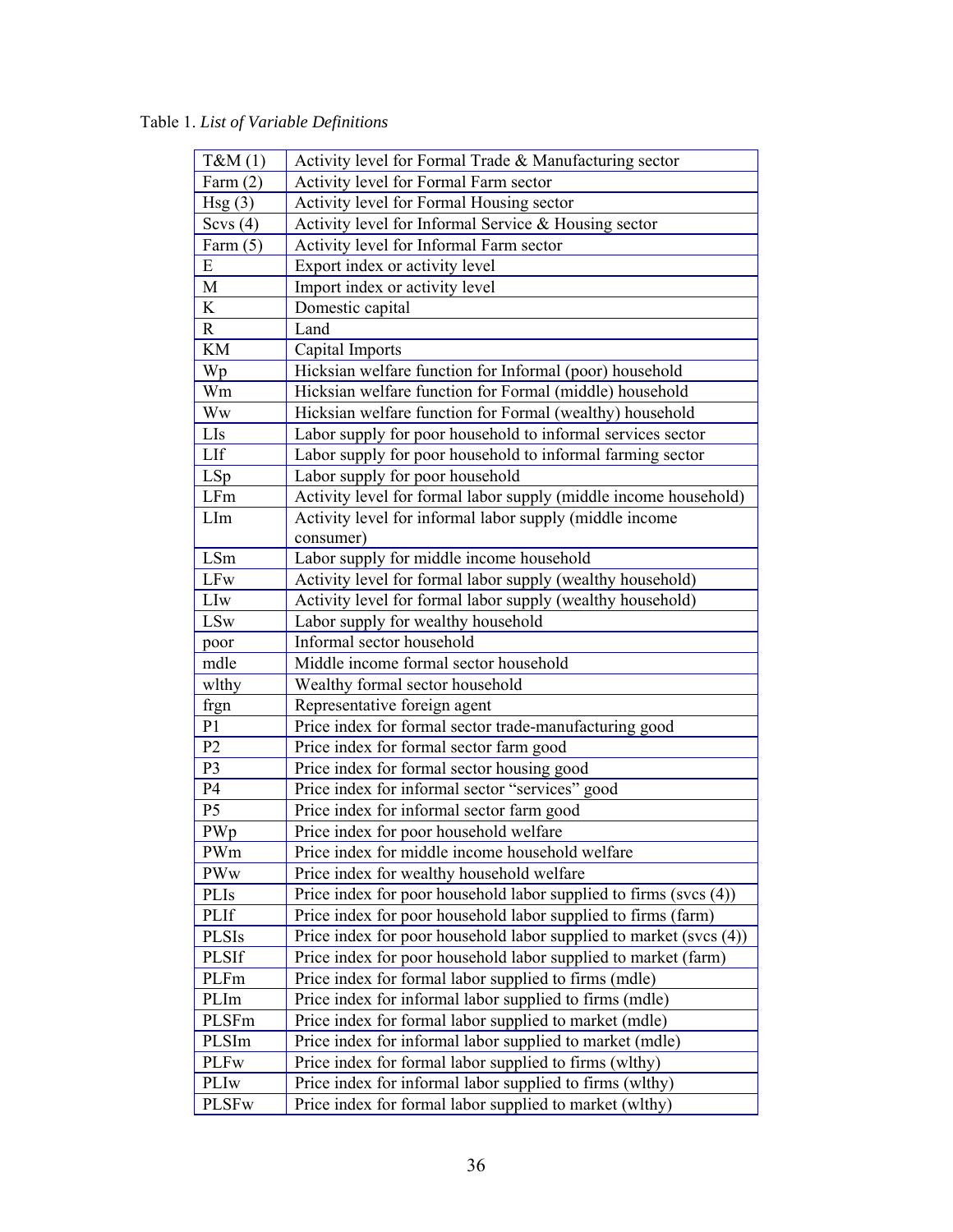| PLSI <sub>w</sub> | Price index for informal labor supplied to market (wlthy)         |
|-------------------|-------------------------------------------------------------------|
| PL                | Price index for primary factor labor                              |
| $\overline{PK}$   | Price index for mobile capital                                    |
| <b>PR</b>         | Price index of resources (land)                                   |
| <b>PK4-5</b>      | Price index for informal sector-specific capital input (svcs $\&$ |
|                   | farming)                                                          |
| <b>PFX</b>        | Exchange rate index                                               |
| PKm               | Rent due to imported capital                                      |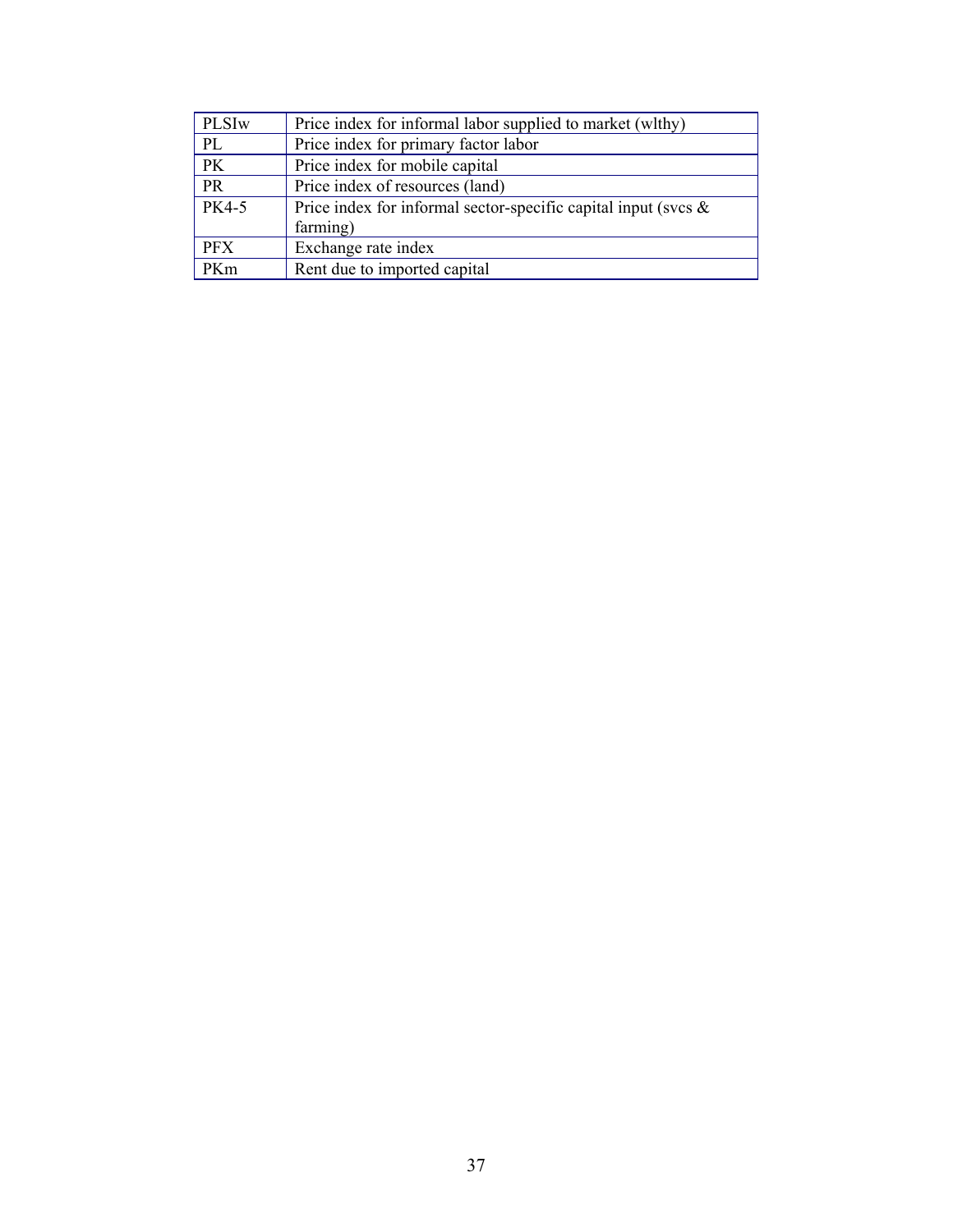|            | <b>Production Sectors</b>                                           | Consumers' Endowment                                                       |  |  |  |  |
|------------|---------------------------------------------------------------------|----------------------------------------------------------------------------|--|--|--|--|
|            |                                                                     | middle<br>wealthy<br>poor                                                  |  |  |  |  |
| Markets    | Formal Sectors (F)<br>Informal Sectors (I)                          | foreign                                                                    |  |  |  |  |
| Good 1     | Goods 1-3 are produced in F $&$ 4-5 are<br>$\circ$<br>produced in I | o poor has 43 and 33 percent of<br>middle income and wealthy<br>consumers' |  |  |  |  |
| Good 2     | F is more capital-intensive<br>$\circ$                              | endowment, respectively                                                    |  |  |  |  |
| Good 3     | I is more labor-intensive<br>$\bigcap$                              |                                                                            |  |  |  |  |
|            | F uses inputs of capital, labor, land, and<br>$\circ$               |                                                                            |  |  |  |  |
|            | intermediate                                                        | middle income consumer has 75<br>$\circ$                                   |  |  |  |  |
| Good 4     | inputs from F                                                       | percent                                                                    |  |  |  |  |
|            | o I uses sector specific capital, labor, and                        |                                                                            |  |  |  |  |
|            | land inputs                                                         | of wealthy consumers'                                                      |  |  |  |  |
| Good 5     | plus intermediate inputs from both $F \& I$                         | endowment                                                                  |  |  |  |  |
|            | Poor consumers' welfare is intensive in<br>$\Omega$                 |                                                                            |  |  |  |  |
| Capital    | goods                                                               | foreign consumer is endowed<br>$\circ$                                     |  |  |  |  |
| (K)        | produced in I sectors                                               | with                                                                       |  |  |  |  |
|            | middle income and wealthy consumers'<br>$\circ$                     |                                                                            |  |  |  |  |
| Labor      | welfare is                                                          |                                                                            |  |  |  |  |
| (L)        | intensive in goods produced in F sectors                            | "foreign" capital                                                          |  |  |  |  |
| Land $(R)$ |                                                                     |                                                                            |  |  |  |  |

# Table 2. Social Accounting Matrix: Summary of Salient Features

*Note*. The actual values in the Social Accounting Matrix reflect three internal consistence conditions: zero profit, market clearing, and income balance.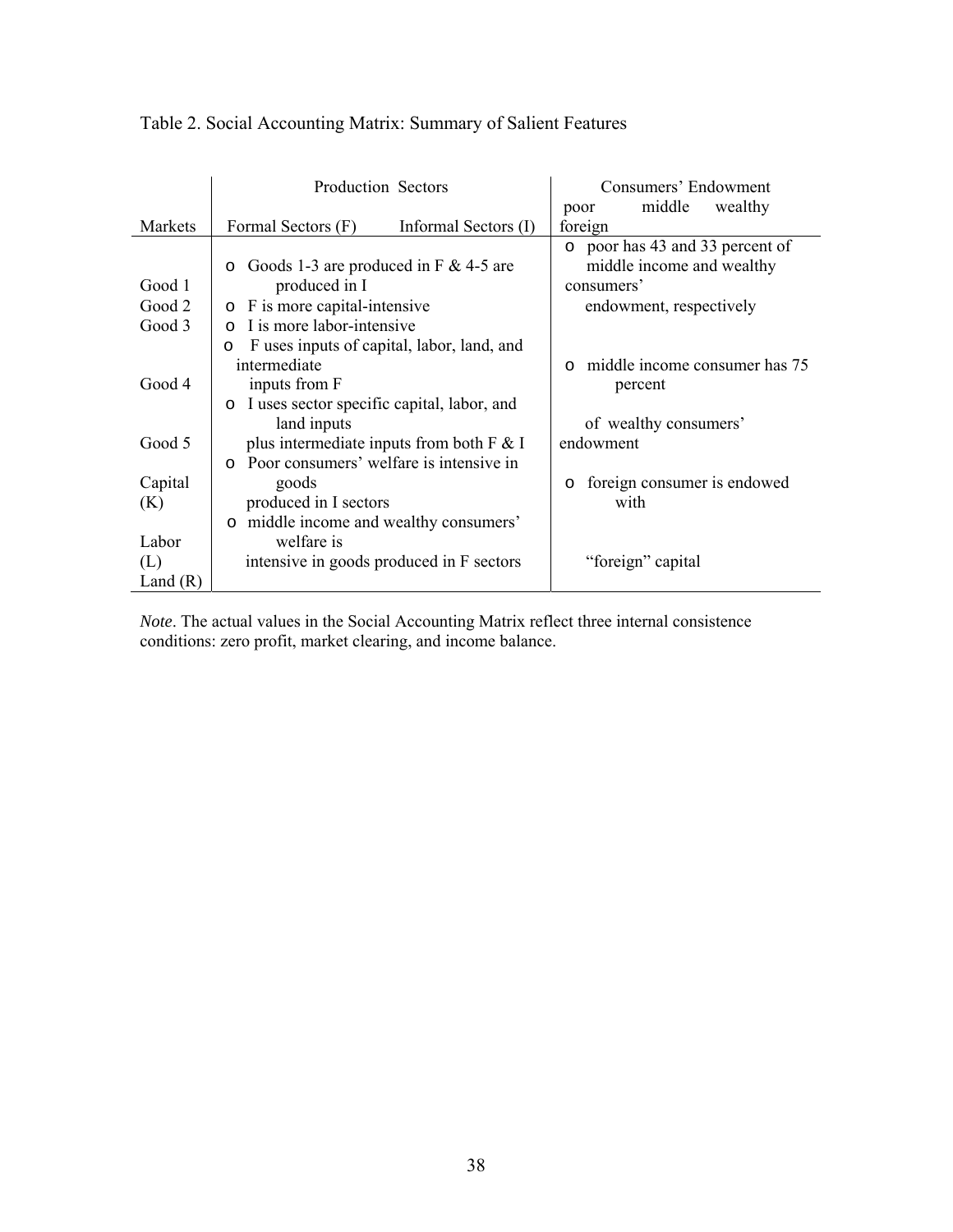|  | Table 3: Social Accounting Matrix |  |
|--|-----------------------------------|--|
|  |                                   |  |

|                        | Production Sectors<br>Consumers |       |       |                    |       |       |                 |       |       |       |       |       |       |       |       |                |       |            |      |            |       |        |        |       |
|------------------------|---------------------------------|-------|-------|--------------------|-------|-------|-----------------|-------|-------|-------|-------|-------|-------|-------|-------|----------------|-------|------------|------|------------|-------|--------|--------|-------|
| Markets                | T&M                             | Farm  | Hsg   | Svcs               | Farm  | E     | M               | KM    | Wp    | Wm    | Ww    | LIs   | LIf   | LSp   | LFm   | LIm            | LSm   | <b>LFw</b> | LIw  | <b>LSw</b> | Poor  | mdle   | wlthy  | frgn  |
|                        | (1)                             | (2)   | (3)   | (4)                | (5)   |       |                 |       |       |       |       |       |       |       |       |                |       |            |      |            |       |        |        |       |
| P1                     | 150                             | $-25$ |       | $-5$               | $-10$ | $-20$ | 10              |       | $-10$ | $-30$ | $-60$ |       |       |       |       |                |       |            |      |            |       |        |        |       |
| P <sub>2</sub>         | $-5$                            | 150   | $-25$ | $-10$              |       | $-20$ | $5\overline{)}$ |       | $-5$  | $-40$ | $-50$ |       |       |       |       |                |       |            |      |            |       |        |        |       |
| P <sub>3</sub>         | $-10$                           | $-25$ | 150   | $-5$               | $-10$ |       | 5               |       | $-10$ | $-45$ | $-50$ |       |       |       |       |                |       |            |      |            |       |        |        |       |
| P <sub>4</sub>         |                                 |       |       | 55                 | $-5$  |       |                 |       | $-15$ | $-20$ | $-15$ |       |       |       |       |                |       |            |      |            |       |        |        |       |
| P <sub>5</sub>         |                                 |       |       |                    | 65    |       |                 |       | $-25$ | $-15$ | $-25$ |       |       |       |       |                |       |            |      |            |       |        |        |       |
| PWp                    |                                 |       |       |                    |       |       |                 |       | 65    |       |       |       |       |       |       |                |       |            |      |            | $-65$ |        |        |       |
| PWm                    |                                 |       |       |                    |       |       |                 |       |       | 150   |       |       |       |       |       |                |       |            |      |            |       | $-150$ |        |       |
| <b>PWw</b>             |                                 |       |       |                    |       |       |                 |       |       |       | 200   |       |       |       |       |                |       |            |      |            |       |        | $-200$ |       |
| PLIs                   |                                 |       |       | $-20$              |       |       |                 |       |       |       |       | 20    |       |       |       |                |       |            |      |            |       |        |        |       |
| PLIf                   |                                 |       |       |                    | $-20$ |       |                 |       |       |       |       |       | 20    |       |       |                |       |            |      |            |       |        |        |       |
| <b>PLSIs</b>           |                                 |       |       |                    |       |       |                 |       |       |       |       | $-20$ |       | 20    |       |                |       |            |      |            |       |        |        |       |
| $\rm PLSIf$            |                                 |       |       |                    |       |       |                 |       |       |       |       |       | $-20$ | 20    |       |                |       |            |      |            |       |        |        |       |
| PLFm                   | $-20$                           | $-15$ | $-10$ |                    |       |       |                 |       |       |       |       |       |       |       | 45    |                |       |            |      |            |       |        |        |       |
| PLIm                   |                                 |       |       |                    | $-5$  |       |                 |       |       |       |       |       |       |       |       | 5 <sup>5</sup> |       |            |      |            |       |        |        |       |
| PLSFm                  |                                 |       |       |                    |       |       |                 |       |       |       |       |       |       |       | $-45$ |                | 45    |            |      |            |       |        |        |       |
| PLSIm                  |                                 |       |       |                    |       |       |                 |       |       |       |       |       |       |       |       | $-5$           | 5     |            |      |            |       |        |        |       |
| $\rm PLFw$             | $-25$                           | $-15$ | $-15$ |                    |       |       |                 |       |       |       |       |       |       |       |       |                |       | 55         |      |            |       |        |        |       |
| PLIw                   |                                 |       |       | $-5$               |       |       |                 |       |       |       |       |       |       |       |       |                |       |            | 5    |            |       |        |        |       |
| PLSFw                  |                                 |       |       |                    |       |       |                 |       |       |       |       |       |       |       |       |                |       | $-55$      |      | 55         |       |        |        |       |
| PLSIw                  |                                 |       |       |                    |       |       |                 |       |       |       |       |       |       |       |       |                |       |            | $-5$ | 5          |       |        |        |       |
| PL                     |                                 |       |       |                    |       |       |                 |       |       |       |       |       |       | $-40$ |       |                | $-50$ |            |      | $-60$      | 40    | 50     | 60     |       |
| $\mathbf{P}\mathbf{K}$ | $-55$                           | $-40$ | $-45$ |                    |       |       |                 | 20    |       |       |       |       |       |       |       |                |       |            |      |            |       | 45     | 75     |       |
| PR                     | $-35$                           | $-30$ | $-55$ | $-5$               | $-10$ |       |                 |       |       |       |       |       |       |       |       |                |       |            |      |            | 15    | 55     | 65     |       |
| PK4-5                  |                                 |       |       | $\overline{\cdot}$ | $-5$  |       |                 |       |       |       |       |       |       |       |       |                |       |            |      |            | 10    |        |        |       |
| ${\rm PFX}$            |                                 |       |       |                    |       | 40    | $-20$           | $-10$ |       |       |       |       |       |       |       |                |       |            |      |            |       |        |        | $-10$ |
| PKr                    |                                 |       |       |                    |       |       |                 | $-10$ |       |       |       |       |       |       |       |                |       |            |      |            |       |        |        | 10    |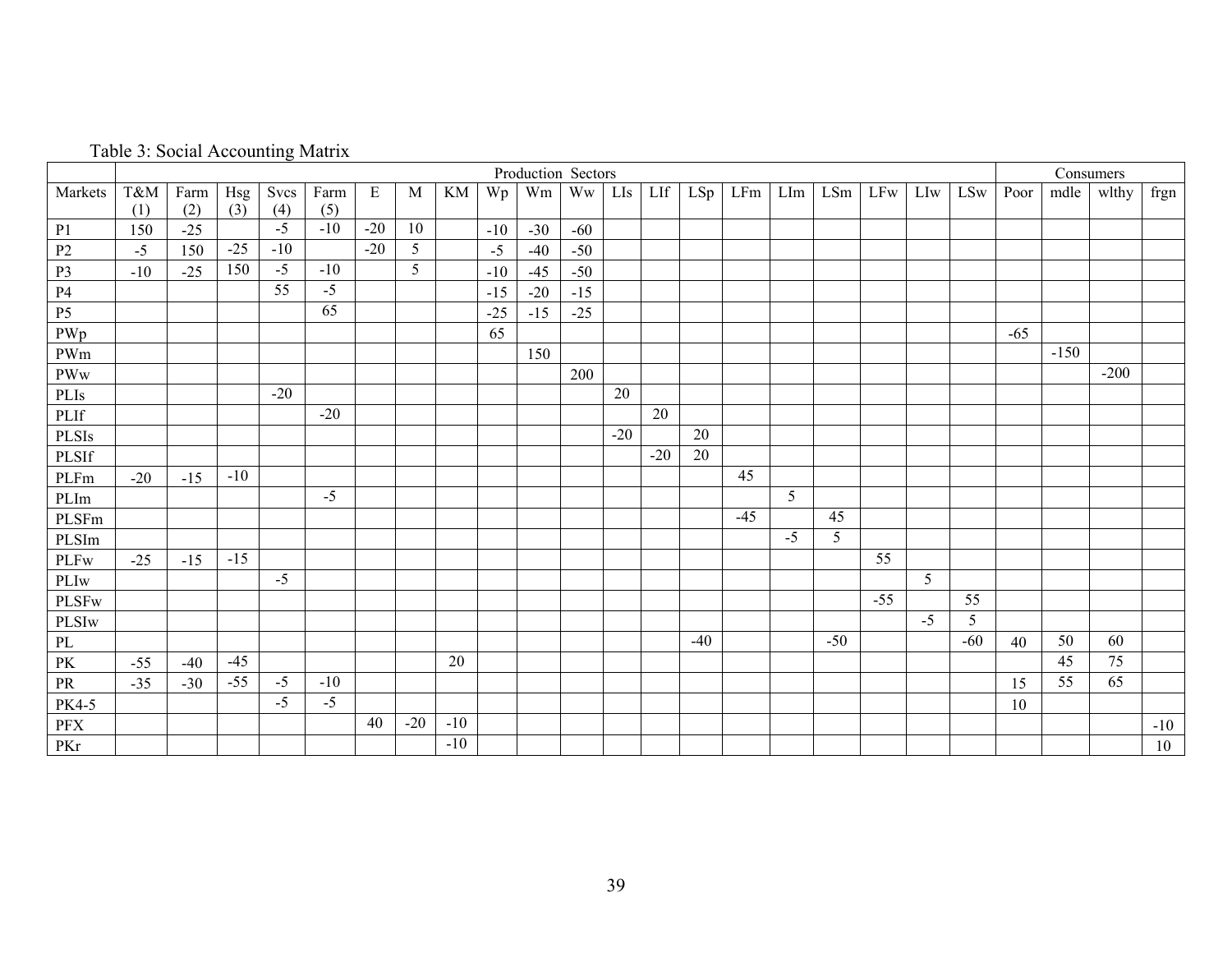Table 4. Elasticity Choices

| Labor/Capital/land elasticity in value-added                                 |                  |
|------------------------------------------------------------------------------|------------------|
| Elasticity of substitution between intermediate inputs                       | $\theta$         |
| Elasticity of substitution between value-added and Armington aggregate       | $\boldsymbol{0}$ |
| good                                                                         |                  |
| Elasticity of transformation between domestic and export goods               |                  |
| Armington elasticity of substitution between domestic and import goods       | 5                |
| Elasticity of substitution between formal and informal sector goods in final |                  |
| demand                                                                       |                  |
| Labor supply elasticity (poor consumer)                                      | $\overline{4}$   |
| Labor supply elasticity (middle income consumer)                             | 4                |
| Labor supply elasticity (wealthy consumer)                                   | $\overline{4}$   |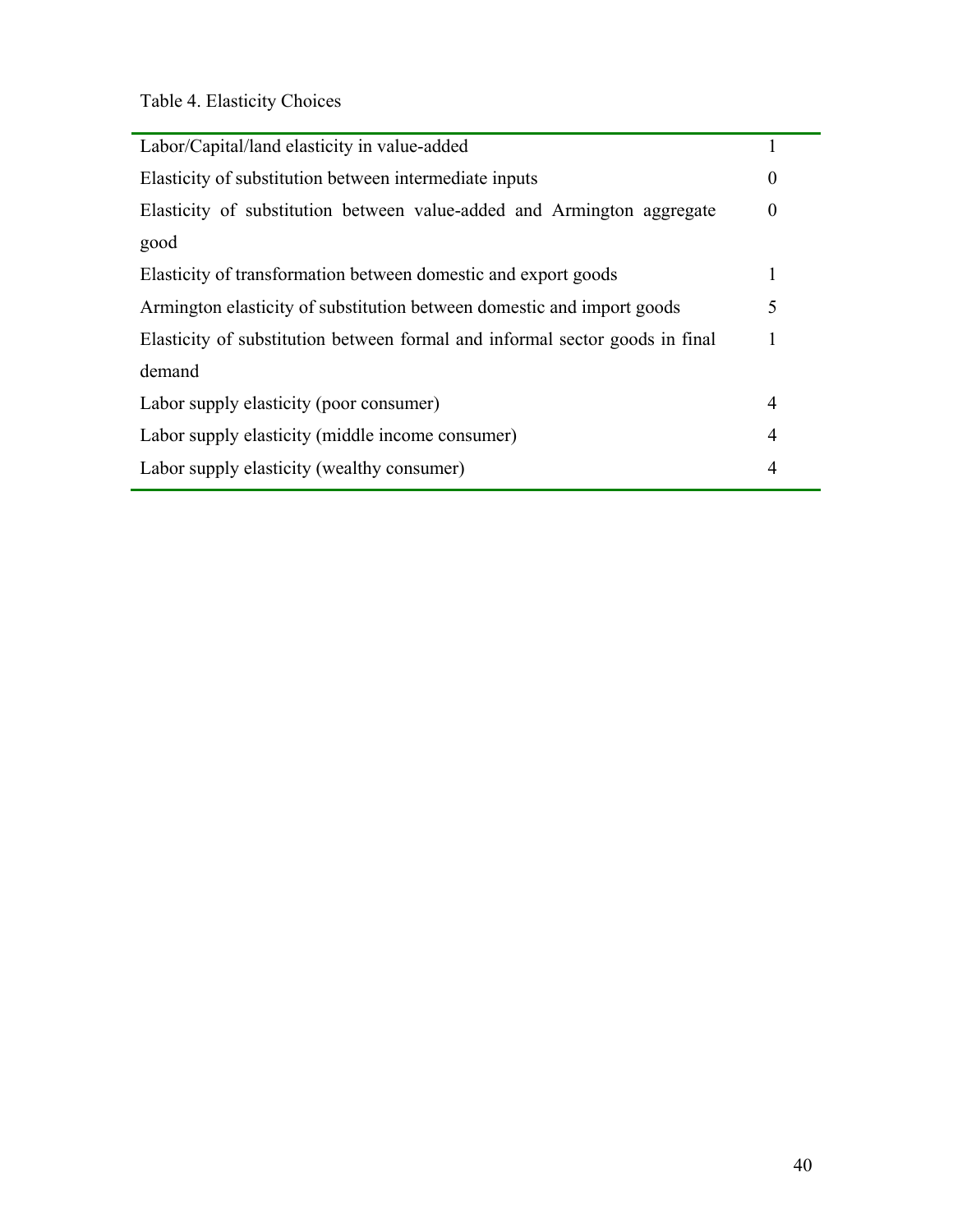| (1)            | (2)                         | (3)             | (4)                               | (5)                                                       |
|----------------|-----------------------------|-----------------|-----------------------------------|-----------------------------------------------------------|
|                | <b>Uniform National Tax</b> | Local           | Land & capital                    | Evasion in Informal sector                                |
|                | $(% f)$ (%-Chg)             | Differentials   | exempt in Agric                   | $(% ^{0}\mathsf{C}^{\prime }\mathsf{C}^{\prime }$ (%-Chg) |
|                |                             | $(% f)$ (%-Chg) | $(% ^{0}(-C)$ <sub>(%</sub> -Chg) |                                                           |
| Wpoor          | $-4.68$                     | $-4.15$         | $-3.51$                           | $-0.90$                                                   |
| Wmiddle        | $-12.27$                    | $-14.47$        | $-9.12$                           | $-11.81$                                                  |
| Wwealthy       | $-15.94$                    | $-18.63$        | $-11.04$                          | $-15.61$                                                  |
| X1             | $-26.24$                    | $-25.58$        | $-22.54$                          | $-25.62$                                                  |
| X2             | $-21.29$                    | 0.19            | 11.11                             | $-21.10$                                                  |
| X3             | 10.48                       | $-13.05$        | $-9.40$                           | 10.43                                                     |
| X4             | $-13.24$                    | $-15.16$        | $-10.47$                          | $-10.17$                                                  |
| X5             | $-12.59$                    | $-13.99$        | $-6.76$                           | $-8.26$                                                   |
| P1             | $-0.29$                     | 1.33            | 4.17                              | 0.23                                                      |
| P <sub>2</sub> | $-0.58$                     | $-2.68$         | $-5.86$                           | 0.11                                                      |
| P <sub>3</sub> | $-1.16$                     | $-0.71$         | 2.78                              | $-0.07$                                                   |
| P4             | 3.08                        | 3.78            | 3.61                              | 0.72                                                      |
| P <sub>5</sub> | 2.73                        | 3.02            | $-0.50$                           | $-0.95$                                                   |
| <b>PK</b>      | $-25.32$                    | $-29.35$        | $-17.47$                          | $-24.94$                                                  |
| <b>PK45</b>    | $-26.98$                    | $-27.94$        | $-16.69$                          | $-9.50$                                                   |
| PKm            | $-1.16$                     | $-2.68$         | $-5.86$                           | $-0.07$                                                   |
| <b>PR</b>      | $-21.00$                    | $-27.84$        | $-16.19$                          | $-18.64$                                                  |
| PL             | 9.31                        | 13.64           | 6.46                              | 7.63                                                      |
| PLFm           | 9.10                        | 13.51           | 6.45                              | 7.47                                                      |
| <b>PLFw</b>    | 9.17                        | 13.50           | 6.35                              | 7.52                                                      |
| PLIm           | 11.18                       | 14.77           | 6.51                              | 9.01                                                      |
| PLIw           | 10.85                       | 15.14           | 7.61                              | 8.81                                                      |
| PLIs           | 9.31                        | 13.74           | 7.00                              | 7.70                                                      |
| PLIf           | 9.31                        | 13.55           | 5.90                              | 7.56                                                      |

Table 5. Mobility between Urban & Rural and Fixed Capital Supply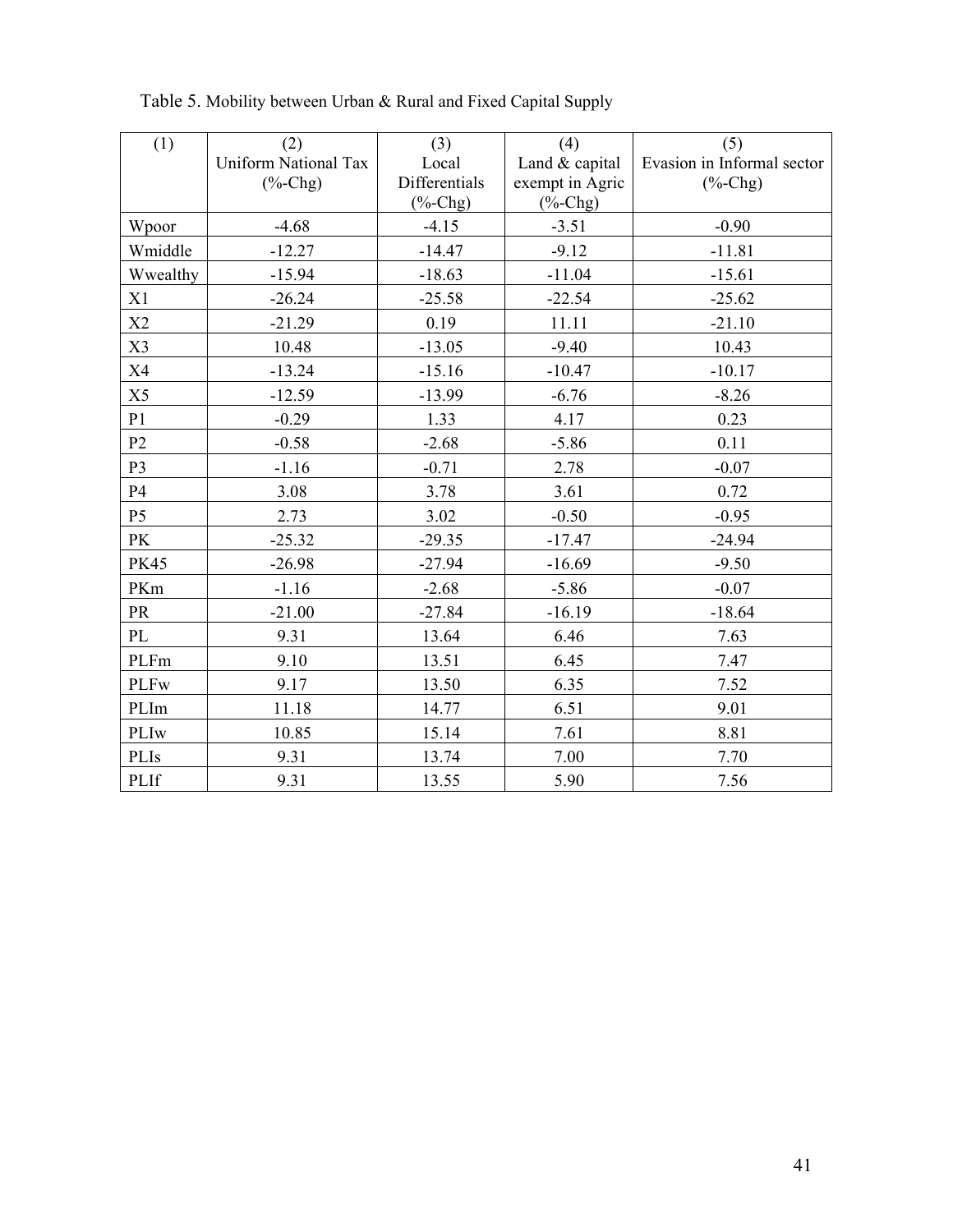|                |                      | Local           | Land & capital                           |                            |
|----------------|----------------------|-----------------|------------------------------------------|----------------------------|
|                | Uniform National Tax | Differentials   | exempt in Agric                          | Evasion in Informal sector |
|                | $(\% -Chg)$          | $(% f)$ (%-Chg) | $(% ^{0}(-\epsilon )^{\prime })$ (%-Chg) | $(\%$ -Chg)                |
| Wpoor          | $-4.85$              | $-4.27$         | $-3.55$                                  | $-1.03$                    |
| Wmiddle        | $-12.25$             | $-14.46$        | $-9.13$                                  | $-11.80$                   |
| Wwealthy       | $-15.89$             | $-18.59$        | $-11.02$                                 | $-15.57$                   |
| X1             | $-26.12$             | $-25.49$        | $-22.50$                                 | $-25.53$                   |
| X2             | $-21.17$             | 0.29            | 11.16                                    | $-21.01$                   |
| X3             | 10.57                | $-12.98$        | $-9.36$                                  | 10.50                      |
| X4             | $-13.70$             | $-15.57$        | $-10.82$                                 | $-10.53$                   |
| X5             | $-13.08$             | $-14.28$        | $-6.79$                                  | $-8.64$                    |
| P <sub>1</sub> | $-0.48$              | 1.19            | 4.10                                     | 0.08                       |
| P2             | $-0.75$              | $-2.80$         | $-5.91$                                  | $-0.02$                    |
| P <sub>3</sub> | $-1.28$              | $-0.80$         | 2.73                                     | $-0.16$                    |
| P4             | 3.72                 | 4.38            | 4.10                                     | 1.20                       |
| <b>P5</b>      | 3.41                 | 3.44            | $-0.43$                                  | $-0.46$                    |
| <b>PK</b>      | $-25.35$             | $-29.37$        | $-17.48$                                 | $-24.96$                   |
| <b>PK45</b>    | $-26.62$             | $-27.67$        | $-16.53$                                 | $-9.13$                    |
| PKm            | $-1.28$              | $-2.80$         | $-5.91$                                  | $-0.16$                    |
| <b>PR</b>      | $-20.99$             | $-27.82$        | $-16.18$                                 | $-18.62$                   |
| PL             | 9.46                 | 13.76           | 6.52                                     | 7.73                       |
| PLFm           | 8.33                 | 13.08           | 6.49                                     | 6.90                       |
| <b>PLFw</b>    | 8.69                 | 13.01           | 5.95                                     | 7.14                       |
| PLIm           | 19.66                | 19.87           | 6.84                                     | 15.29                      |
| PLIw           | 17.95                | 21.98           | 12.78                                    | 14.25                      |
| PLIs           | 9.46                 | 13.87           | 7.09                                     | 7.81                       |
| PLIf           | 9.46                 | 13.64           | 5.93                                     | 7.66                       |

Table 6. Immobility between Urban & Rural and Fixed Capital Supply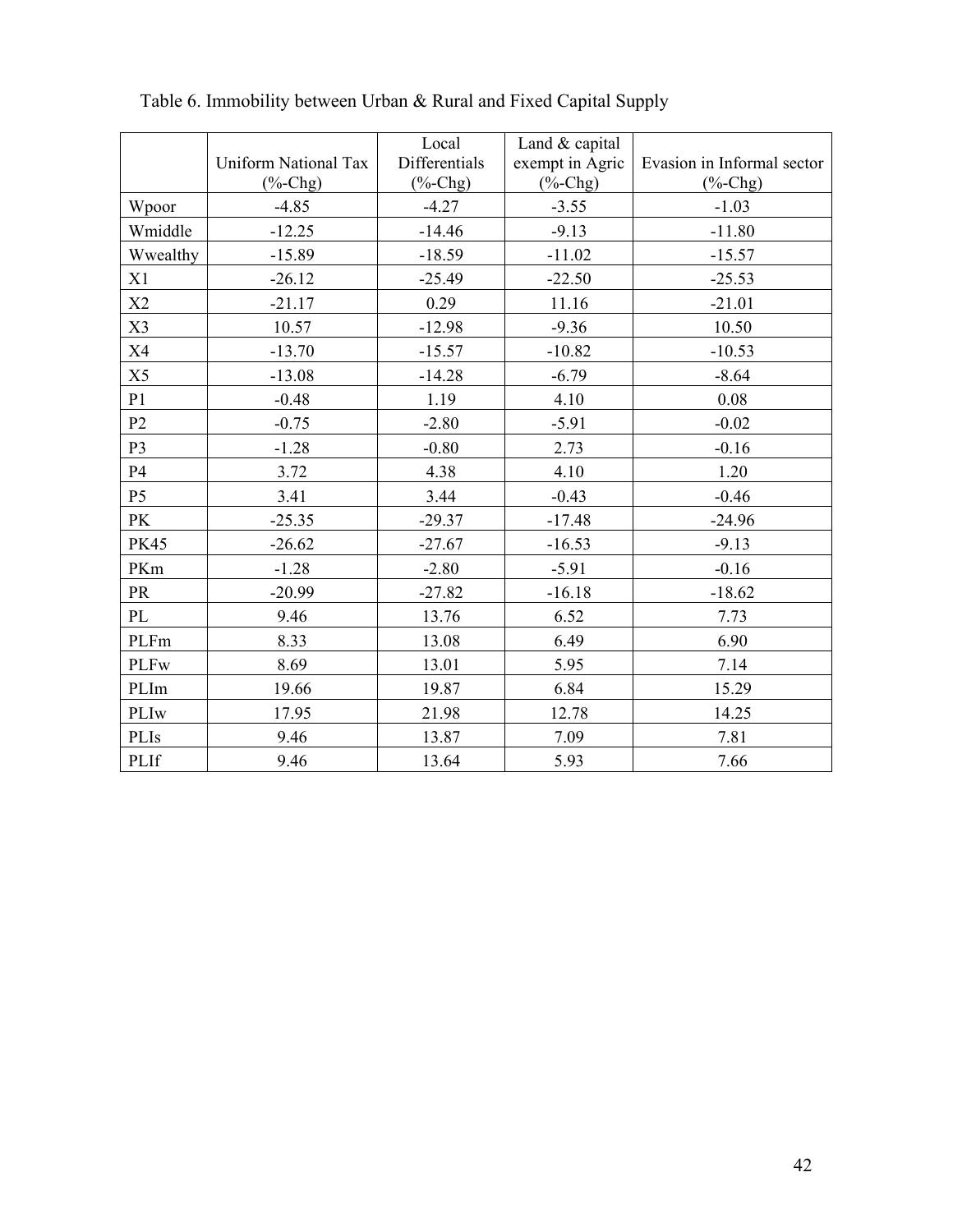|                | Uniform National Tax | Local<br>Differentials | Land & capital                  | Evasion in Informal sector |
|----------------|----------------------|------------------------|---------------------------------|----------------------------|
|                | $(% f)$ (%-Chg)      | $(\% -Chg)$            | exempt in Agric<br>$(%$ (%-Chg) | $(\%$ -Chg)                |
| Wpoor          | $-5.17$              | $-4.85$                | $-3.76$                         | $-1.42$                    |
| Wmiddle        | $-12.46$             | $-14.72$               | $-9.20$                         | $-12.02$                   |
| Wwealthy       | $-13.53$             | $-16.03$               | $-9.87$                         | $-13.14$                   |
| X1             | $-25.57$             | $-25.67$               | $-22.62$                        | $-24.94$                   |
| X2             | $-21.36$             | $-4.90$                | 8.66                            | $-21.18$                   |
| X3             | 6.21                 | $-13.17$               | $-9.47$                         | 6.08                       |
| <b>X4</b>      | $-12.48$             | $-14.29$               | $-10.08$                        | $-9.37$                    |
| X5             | $-11.58$             | $-12.93$               | $-6.27$                         | $-7.19$                    |
| P <sub>1</sub> | $-0.06$              | 1.55                   | 4.26                            | 0.46                       |
| P <sub>2</sub> | $-0.42$              | $-2.51$                | $-5.80$                         | 0.27                       |
| P <sub>3</sub> | $-1.19$              | $-0.66$                | 2.78                            | $-0.10$                    |
| <b>P4</b>      | 2.68                 | 3.17                   | 3.39                            | 0.33                       |
| P <sub>5</sub> | 2.23                 | 2.38                   | $-0.72$                         | $-1.43$                    |
| <b>PK</b>      | $-23.59$             | $-27.64$               | $-16.68$                        | $-23.18$                   |
| <b>PK45</b>    | $-26.77$             | $-27.85$               | $-16.58$                        | $-9.25$                    |
| PKm            | $-40.91$             | $-46.29$               | $-26.30$                        | $-40.93$                   |
| <b>PR</b>      | $-22.35$             | $-28.79$               | $-16.69$                        | $-20.02$                   |
| PL             | 8.58                 | 12.31                  | 6.02                            | 6.87                       |
| PLFm           | 8.34                 | 12.13                  | 5.99                            | 6.69                       |
| <b>PLFw</b>    | 8.42                 | 12.14                  | 5.90                            | 6.74                       |
| PLIm           | 10.63                | 13.84                  | 6.25                            | 8.44                       |
| PLIw           | 10.33                | 14.11                  | 7.31                            | 8.26                       |
| <b>PLIs</b>    | 8.56                 | 12.38                  | 6.55                            | 6.92                       |
| PLIf           | 8.60                 | 12.23                  | 5.48                            | 6.81                       |

Table 7. Mobility between Urban & Rural and Elastic Capital Supply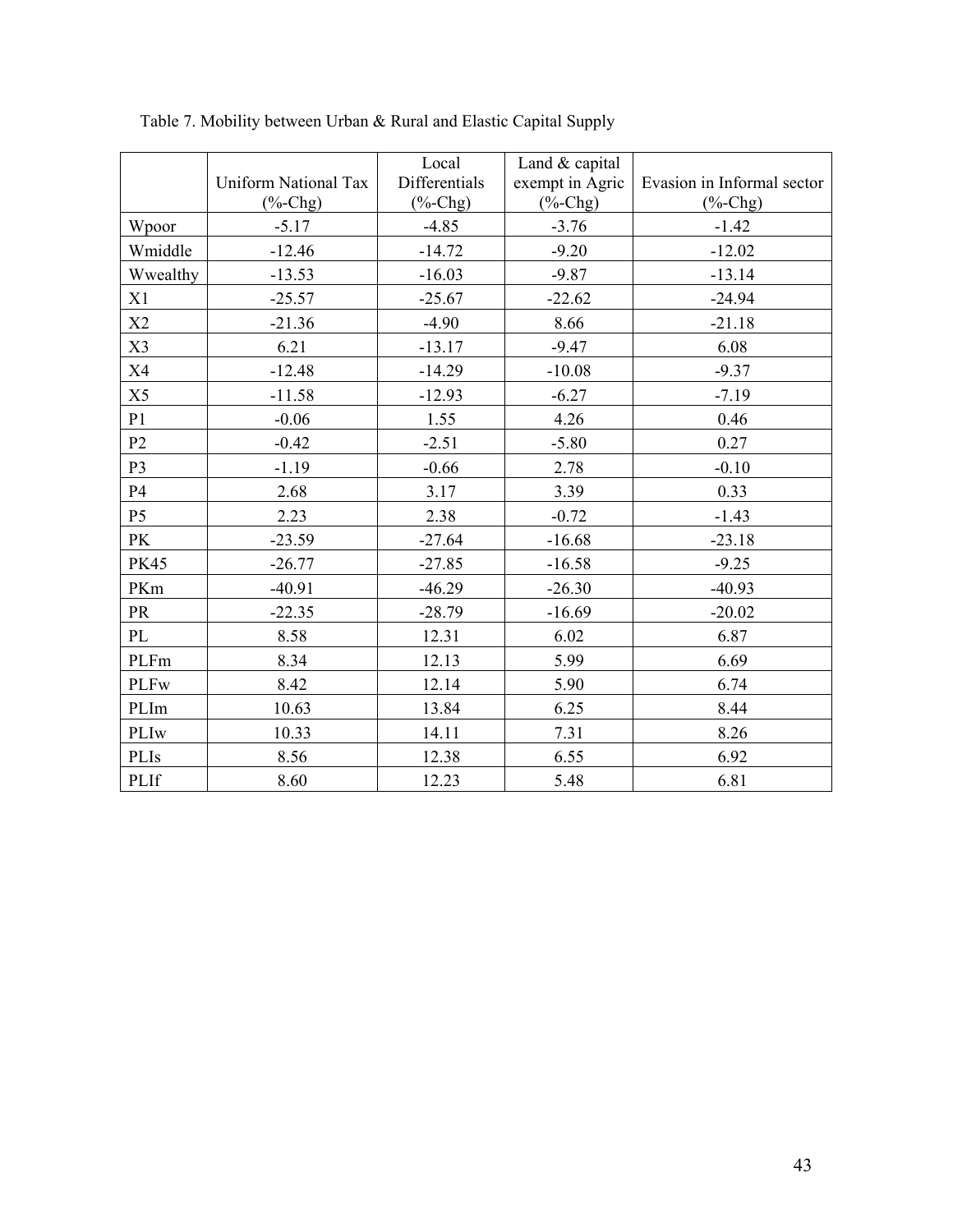|                |                             | Local           | Land & capital  |                            |
|----------------|-----------------------------|-----------------|-----------------|----------------------------|
|                | <b>Uniform National Tax</b> | Differentials   | exempt in Agric | Evasion in Informal sector |
|                | $(\%$ -Chg)                 | $(% f)$ (%-Chg) | $(% f)$ (%-Chg) | $(%$ (%-Chg)               |
| Wpoor          | $-5.36$                     | $-5.01$         | $-3.82$         | $-1.56$                    |
| Wmiddle        | $-12.44$                    | $-14.71$        | $-9.20$         | $-12.00$                   |
| Wwealthy       | $-13.49$                    | $-15.99$        | $-9.85$         | $-13.10$                   |
| X1             | $-25.44$                    | $-25.56$        | $-22.56$        | $-24.83$                   |
| X2             | $-21.23$                    | $-4.76$         | 8.73            | $-21.07$                   |
| X3             | 6.32                        | $-13.08$        | $-9.43$         | 6.16                       |
| X4             | $-13.01$                    | $-14.80$        | $-10.48$        | $-9.80$                    |
| X5             | $-12.13$                    | $-13.33$        | $-6.35$         | $-7.64$                    |
| P1             | $-0.27$                     | 1.36            | 4.17            | 0.29                       |
| P <sub>2</sub> | $-0.61$                     | $-2.67$         | $-5.86$         | 0.12                       |
| P3             | $-1.33$                     | $-0.77$         | 2.73            | $-0.20$                    |
| <b>P4</b>      | 3.41                        | 3.90            | 3.95            | 0.89                       |
| P <sub>5</sub> | 2.99                        | 2.95            | $-0.58$         | $-0.87$                    |
| <b>PK</b>      | $-23.63$                    | $-27.67$        | $-16.69$        | $-23.21$                   |
| <b>PK45</b>    | $-26.36$                    | $-27.49$        | $-16.38$        | $-8.82$                    |
| PKm            | $-40.88$                    | $-46.25$        | $-26.28$        | $-40.92$                   |
| <b>PR</b>      | $-22.33$                    | $-28.76$        | $-16.68$        | $-19.99$                   |
| PL             | 8.75                        | 12.46           | 6.10            | 7.00                       |
| PLFm           | 7.50                        | 11.52           | 5.95            | 6.04                       |
| <b>PLFw</b>    | 7.87                        | 11.55           | 5.46            | 6.30                       |
| PLIm           | 20.04                       | 20.85           | 7.40            | 15.62                      |
| PLIw           | 18.46                       | 22.42           | 13.17           | 14.71                      |
| PLIs           | 8.74                        | 12.55           | 6.66            | 7.05                       |
| PLIf           | 8.76                        | 12.37           | 5.52            | 6.94                       |

Table 8. Immobility between Urban & Rural and Elastic Capital Supply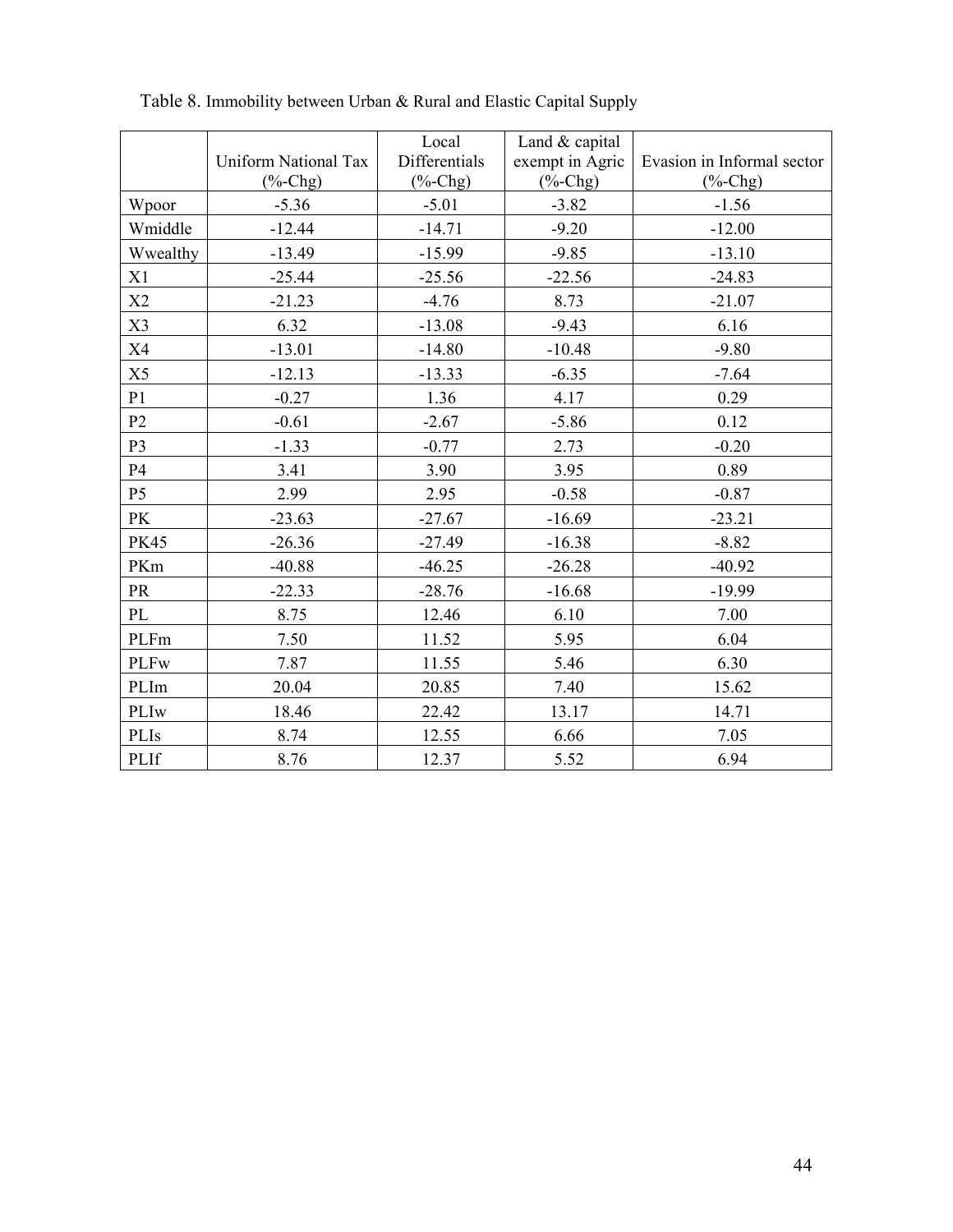| Table 9: Social Accounting Matrix |  |  |
|-----------------------------------|--|--|
|-----------------------------------|--|--|

|                      | Table 9: Social Accounting Matrix |                 |                                     |                         |                         |                                                      |                        |              |                             |                |                |                      |                      |                 |         |                |                |         |         |         |                     |          |                      |                    |
|----------------------|-----------------------------------|-----------------|-------------------------------------|-------------------------|-------------------------|------------------------------------------------------|------------------------|--------------|-----------------------------|----------------|----------------|----------------------|----------------------|-----------------|---------|----------------|----------------|---------|---------|---------|---------------------|----------|----------------------|--------------------|
|                      | Production Sectors                |                 |                                     |                         |                         |                                                      |                        |              |                             |                |                |                      |                      | Consumers       |         |                |                |         |         |         |                     |          |                      |                    |
| Market<br>${\bf S}$  | T&<br>$\mathbf M$<br>(1)          | Far<br>m<br>(2) | Hs<br>${\sf g}$<br>$\overline{(3)}$ | Svc<br>${\bf S}$<br>(4) | Far<br>${\bf m}$<br>(5) | $\mathbf E$                                          | M                      | $\bf K$<br>M | $\mathbf W$<br>$\mathbf{p}$ | W<br>m         | W<br>W         | LI<br>S              | LI<br>$\mathbf f$    | LS<br>p         | LF<br>m | LI<br>m        | LS<br>m        | LF<br>W | LI<br>W | LS<br>W | Poo<br>$\mathbf{r}$ | mdl<br>e | wlth<br>$\mathbf{y}$ | frg<br>$\mathbf n$ |
| P <sub>1</sub>       | 160                               | $-20$           |                                     | $-5$                    | $-5$                    | $\blacksquare$<br>$\overline{2}$<br>$\boldsymbol{0}$ | -1<br>$\boldsymbol{0}$ |              | $-10$                       | $-30$          | $-80$          |                      |                      |                 |         |                |                |         |         |         |                     |          |                      |                    |
| P2<br>P <sub>3</sub> | $-5$<br>$-10$                     | 150<br>$-10$    | $-25$<br>150                        | $-5$                    | $-10$                   | $\blacksquare$<br>$\overline{2}$<br>$\boldsymbol{0}$ | 5<br>5                 |              | $-5$<br>$-10$               | $-40$<br>$-45$ | $-55$<br>$-70$ |                      |                      |                 |         |                |                |         |         |         |                     |          |                      |                    |
| $\mathbf{P}4$        |                                   |                 |                                     | $\overline{55}$         | $-5$                    |                                                      |                        |              | $-10$                       | $-20$          | $-20$          |                      |                      |                 |         |                |                |         |         |         |                     |          |                      |                    |
| P <sub>5</sub>       |                                   |                 |                                     |                         | $\overline{55}$         |                                                      |                        |              | $-15$                       | $-15$          | $-25$          |                      |                      |                 |         |                |                |         |         |         |                     |          |                      |                    |
| PWp                  |                                   |                 |                                     |                         |                         |                                                      |                        |              | 50                          |                |                |                      |                      |                 |         |                |                |         |         |         | $-50$               |          |                      |                    |
| PWm                  |                                   |                 |                                     |                         |                         |                                                      |                        |              |                             | 150            |                |                      |                      |                 |         |                |                |         |         |         |                     | $-150$   |                      |                    |
| PWw                  |                                   |                 |                                     |                         |                         |                                                      |                        |              |                             |                | 250            |                      |                      |                 |         |                |                |         |         |         |                     |          | $-250$               |                    |
| PLIs                 |                                   |                 |                                     | $-15$                   |                         |                                                      |                        |              |                             |                |                | 15                   |                      |                 |         |                |                |         |         |         |                     |          |                      |                    |
| $\rm PLIf$           |                                   |                 |                                     |                         | $-15$                   |                                                      |                        |              |                             |                |                |                      | $\overline{15}$      |                 |         |                |                |         |         |         |                     |          |                      |                    |
| <b>PLSIs</b>         |                                   |                 |                                     |                         |                         |                                                      |                        |              |                             |                |                | $\blacksquare$<br>15 |                      | 15              |         |                |                |         |         |         |                     |          |                      |                    |
| PLSIf                |                                   |                 |                                     |                         |                         |                                                      |                        |              |                             |                |                |                      | $\blacksquare$<br>15 | $\overline{15}$ |         |                |                |         |         |         |                     |          |                      |                    |
| PLFm                 | $-20$                             | $-15$           | $-10$                               |                         |                         |                                                      |                        |              |                             |                |                |                      |                      |                 | 45      |                |                |         |         |         |                     |          |                      |                    |
| PLIm                 |                                   |                 |                                     |                         | $-5$                    |                                                      |                        |              |                             |                |                |                      |                      |                 |         | $\overline{5}$ |                |         |         |         |                     |          |                      |                    |
| PLSF<br>m            |                                   |                 |                                     |                         |                         |                                                      |                        |              |                             |                |                |                      |                      |                 | $-45$   |                | 45             |         |         |         |                     |          |                      |                    |
| PLSIm                |                                   |                 |                                     |                         |                         |                                                      |                        |              |                             |                |                |                      |                      |                 |         | $-5$           | $\overline{5}$ |         |         |         |                     |          |                      |                    |
| $\rm{PLFw}$          | $-25$                             | $-20$           | $-15$                               |                         |                         |                                                      |                        |              |                             |                |                |                      |                      |                 |         |                |                | 60      |         |         |                     |          |                      |                    |
| PLIw                 |                                   |                 |                                     | $-15$                   |                         |                                                      |                        |              |                             |                |                |                      |                      |                 |         |                |                |         | 15      |         |                     |          |                      |                    |
| <b>PLSFw</b>         |                                   |                 |                                     |                         |                         |                                                      |                        |              |                             |                |                |                      |                      |                 |         |                |                | $-60$   |         | 60      |                     |          |                      |                    |
| PLSIw                |                                   |                 |                                     |                         |                         |                                                      |                        |              |                             |                |                |                      |                      |                 |         |                |                |         | $-15$   | 15      |                     |          |                      |                    |
| $\rm PL$             |                                   |                 |                                     |                         |                         |                                                      |                        |              |                             |                |                |                      |                      | $-30$           |         |                | $-50$          |         |         | $-75$   | 30                  | 50       | 75                   |                    |
| PK                   | $-65$                             | $-45$           | $-45$                               |                         |                         |                                                      |                        | 20           |                             |                |                |                      |                      |                 |         |                |                |         |         |         |                     | 45       | 90                   |                    |
| PR                   | $-35$                             | $-40$           | $-55$                               | $-10$                   | $-10$                   |                                                      |                        |              |                             |                |                |                      |                      |                 |         |                |                |         |         |         | 10                  | 55       | 85                   |                    |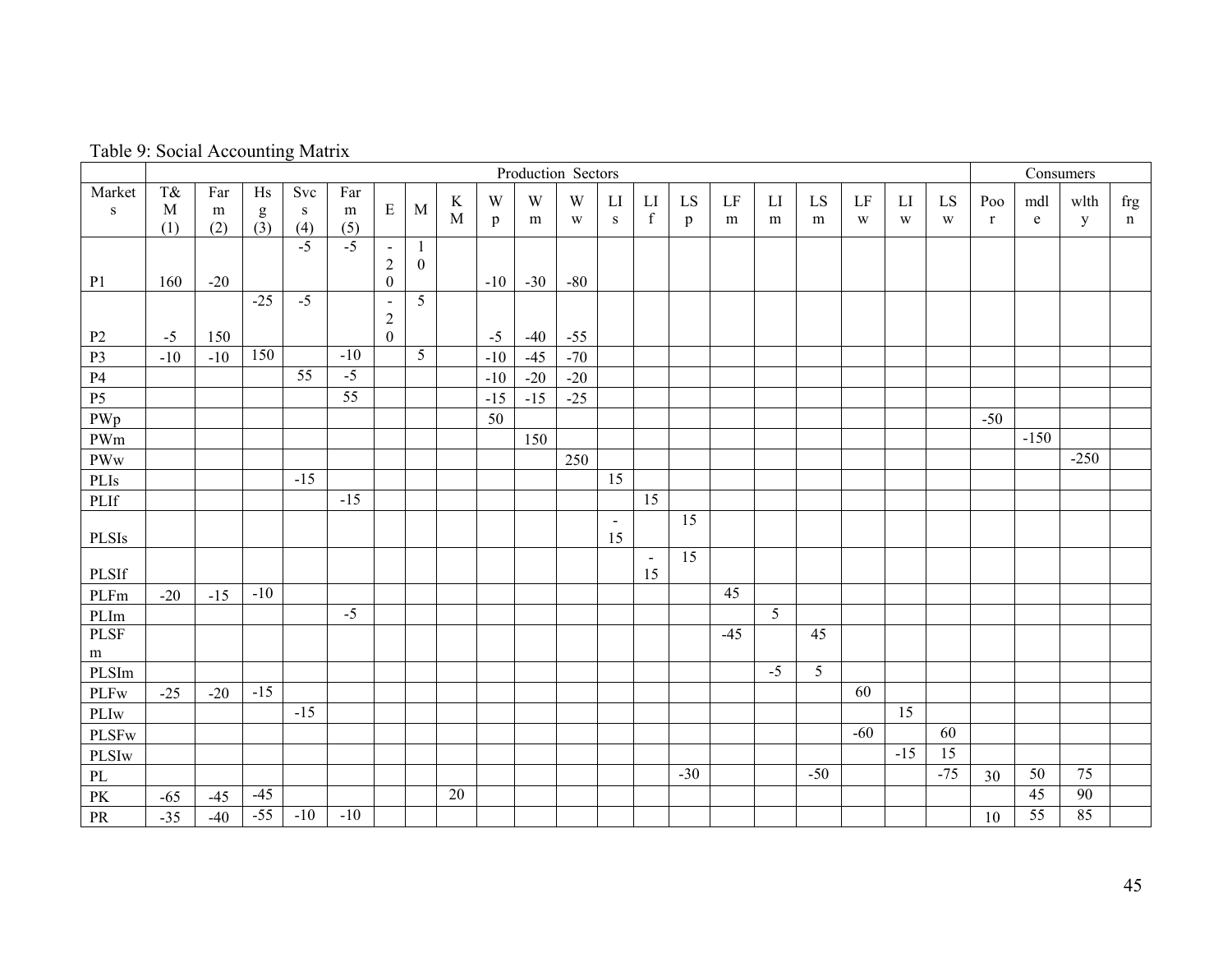| PK4-5 |  | - 1 | $\overline{\phantom{a}}$ |  |       |  |  |  |  |  |  | 1 <sub>0</sub><br>1 U |  |                          |
|-------|--|-----|--------------------------|--|-------|--|--|--|--|--|--|-----------------------|--|--------------------------|
|       |  |     |                          |  | $-10$ |  |  |  |  |  |  |                       |  |                          |
|       |  |     |                          |  |       |  |  |  |  |  |  |                       |  | $-10$                    |
| PFX   |  |     |                          |  |       |  |  |  |  |  |  |                       |  |                          |
| PKr   |  |     |                          |  | $-10$ |  |  |  |  |  |  |                       |  | $\sim$<br>1 <sub>0</sub> |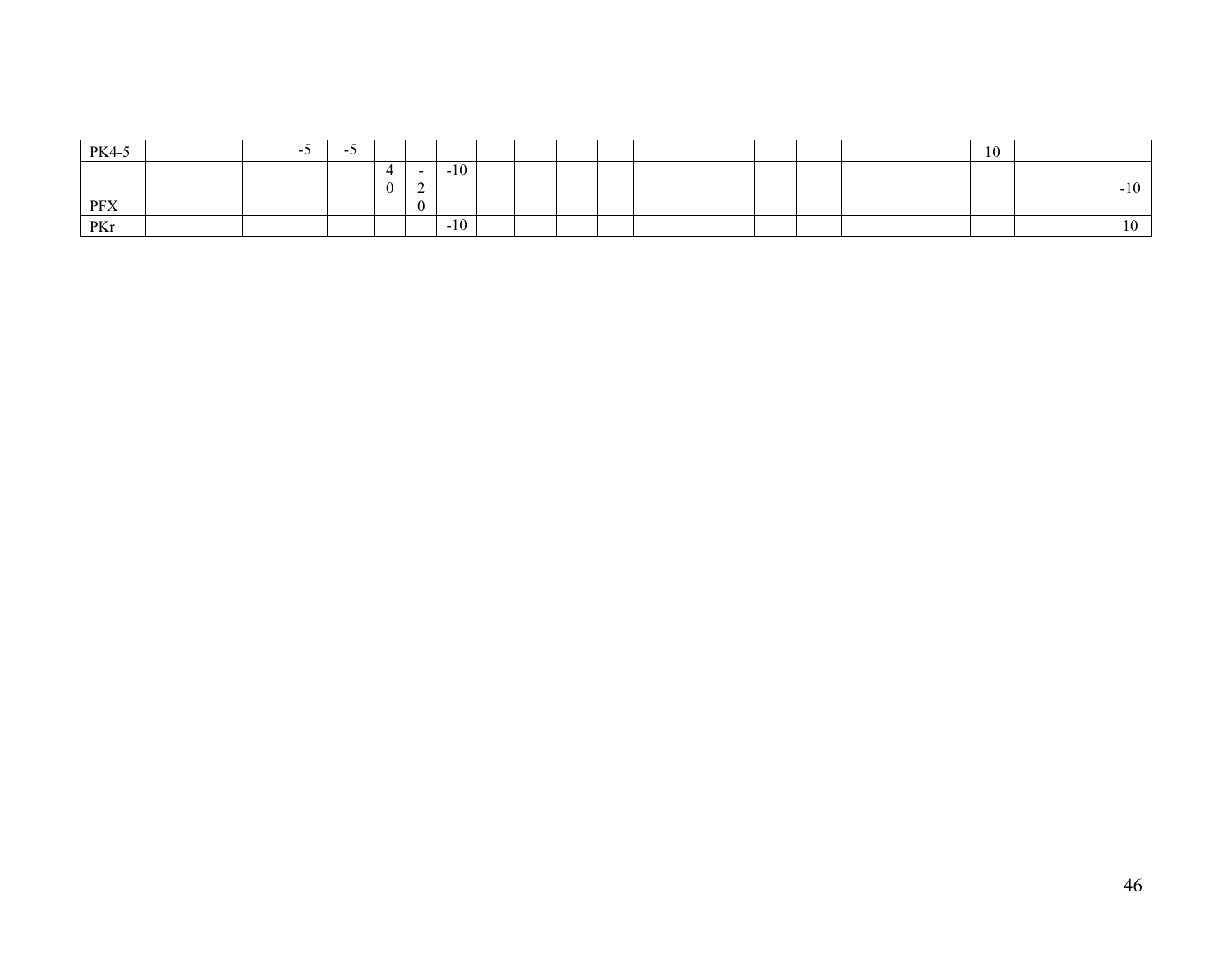|                | Uniform National Tax | Local<br>Differentials | Land & capital<br>exempt in Agric | Evasion in Informal sector |
|----------------|----------------------|------------------------|-----------------------------------|----------------------------|
|                | $(%$ (%-Chg)         | $(% f)$ (%-Chg)        | $(% ^{0}(-)C)$ <sub>(%-Chg)</sub> | $(%$ (%-Chg)               |
| Wpoor          | $-4.66$              | $-3.88$                | $-3.66$                           | $-0.06$                    |
| Wmiddle        | $-12.14$             | $-13.99$               | $-8.37$                           | $-11.41$                   |
| Wwealthy       | $-15.18$             | $-17.69$               | $-10.43$                          | $-14.72$                   |
| X1             | $-24.97$             | $-25.50$               | $-23.12$                          | $-23.37$                   |
| X2             | $-20.98$             | 0.85                   | 13.76                             | $-21.02$                   |
| X3             | 11.58                | $-14.61$               | $-11.80$                          | 10.29                      |
| X4             | $-15.15$             | $-16.89$               | $-11.91$                          | $-10.43$                   |
| X5             | $-13.43$             | $-14.79$               | $-6.81$                           | $-8.51$                    |
| P <sub>1</sub> | $-0.54$              | 1.17                   | 4.18                              | 0.09                       |
| P <sub>2</sub> | $-0.41$              | $-3.08$                | $-7.62$                           | 0.45                       |
| P <sub>3</sub> | $-1.17$              | $-0.54$                | 2.77                              | 0.09                       |
| <b>P4</b>      | 4.49                 | 4.76                   | 4.87                              | 0.11                       |
| <b>P5</b>      | 2.72                 | 2.68                   | $-1.06$                           | $-1.53$                    |
| PK             | $-25.57$             | $-29.79$               | $-17.88$                          | $-25.13$                   |
| <b>PK45</b>    | $-28.13$             | $-29.47$               | $-17.69$                          | $-10.56$                   |
| PKm            | $-1.17$              | $-3.08$                | $-7.62$                           | 0.09                       |
| PR             | $-21.36$             | $-27.40$               | $-15.38$                          | $-18.76$                   |
| PL             | 10.81                | 14.97                  | 6.86                              | 9.08                       |
| PLFm           | 10.70                | 14.91                  | 6.87                              | 9.01                       |
| <b>PLFw</b>    | 10.65                | 14.86                  | 6.77                              | 8.97                       |
| PLIm           | 11.69                | 15.47                  | 6.78                              | 9.67                       |
| PLIw           | 11.40                | 15.37                  | 7.21                              | 9.53                       |
| PLIs           | 10.79                | 14.96                  | 7.00                              | 9.09                       |
| PLIf           | 10.82                | 14.97                  | 6.72                              | 9.07                       |

Table 10. Mobility between Urban & Rural and Fixed Capital Supply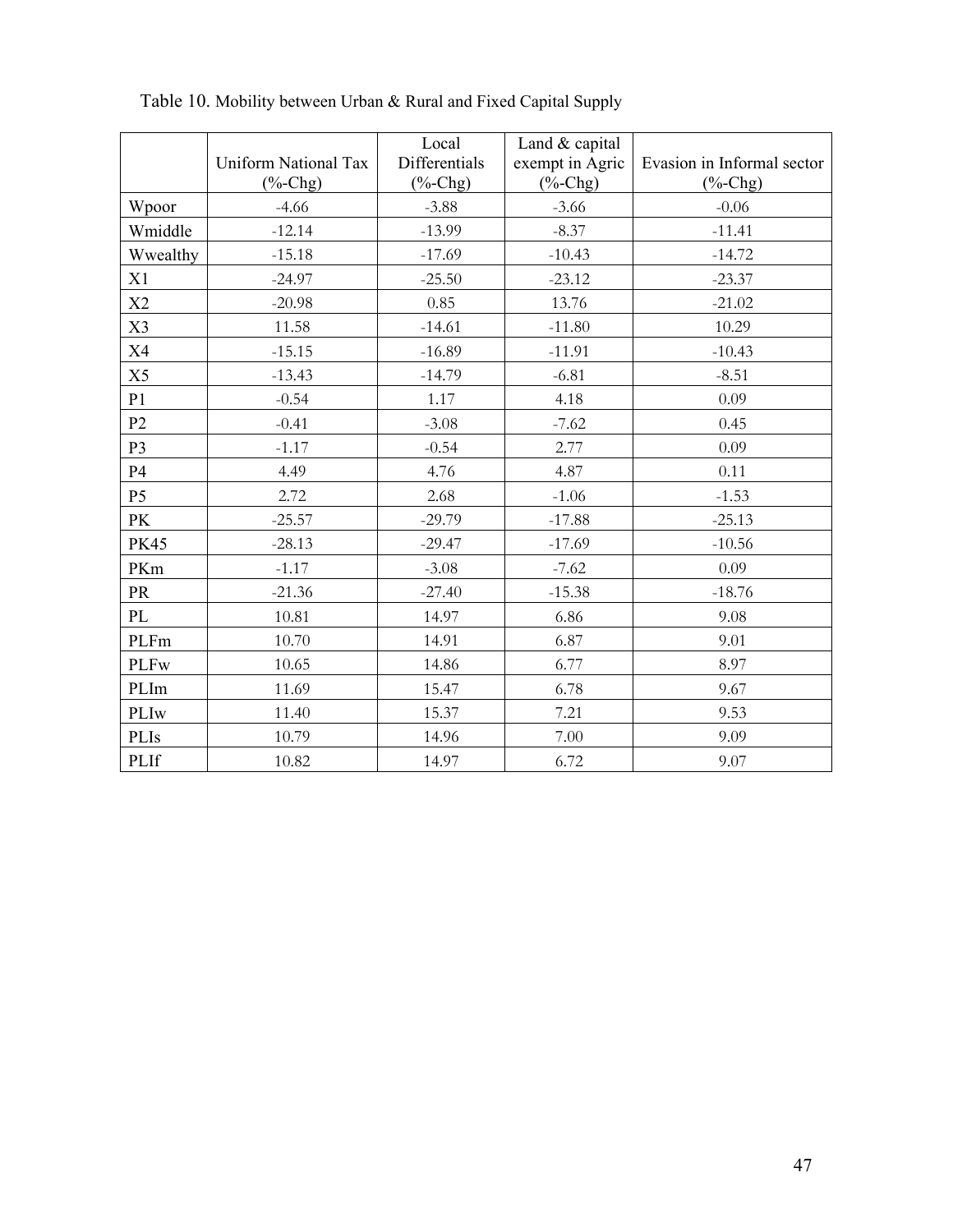|                | Uniform National Tax | Local<br>Differentials | Land & capital<br>exempt in Agric        | Evasion in Informal sector |
|----------------|----------------------|------------------------|------------------------------------------|----------------------------|
|                | $(%$ (%-Chg)         | $(% f)$ (%-Chg)        | $(% ^{0}(-\epsilon )^{\prime })$ (%-Chg) | $(%$ (%-Chg)               |
| Wpoor          | $-4.86$              | $-4.00$                | $-3.73$                                  | $-0.15$                    |
| Wmiddle        | $-12.16$             | $-14.01$               | $-8.39$                                  | $-11.42$                   |
| Wwealthy       | $-15.13$             | $-17.65$               | $-10.40$                                 | $-14.66$                   |
| X1             | $-24.79$             | $-25.40$               | $-23.06$                                 | $-22.14$                   |
| X2             | $-20.82$             | 0.97                   | 13.84                                    | $-21.06$                   |
| X3             | 11.73                | $-14.52$               | $-11.73$                                 | 9.29                       |
| X4             | $-16.05$             | $-17.46$               | $-12.46$                                 | $-11.14$                   |
| X5             | $-13.95$             | $-15.08$               | $-6.80$                                  | $-8.84$                    |
| P <sub>1</sub> | $-0.77$              | 1.03                   | 4.09                                     | $-0.05$                    |
| P <sub>2</sub> | $-0.62$              | $-3.21$                | $-7.69$                                  | 0.30                       |
| P <sub>3</sub> | $-1.32$              | $-0.64$                | 2.71                                     | $-0.05$                    |
| <b>P4</b>      | 5.75                 | 5.58                   | 5.63                                     | 1.02                       |
| <b>P5</b>      | 3.43                 | 3.09                   | $-1.03$                                  | $-1.09$                    |
| PK             | $-25.58$             | $-29.79$               | $-17.88$                                 | $-25.06$                   |
| <b>PK45</b>    | $-27.85$             | $-29.30$               | $-17.60$                                 | $-10.29$                   |
| PKm            | $-1.32$              | $-3.21$                | $-7.69$                                  | $-0.05$                    |
| PR             | $-21.33$             | $-27.38$               | $-15.37$                                 | $-18.91$                   |
| PL             | 10.93                | 15.04                  | 6.91                                     | 9.28                       |
| PLFm           | 10.08                | 14.56                  | 6.98                                     | 8.74                       |
| <b>PLFw</b>    | 9.61                 | 14.16                  | 6.14                                     | 8.32                       |
| PLIm           | 18.61                | 19.38                  | 6.26                                     | 14.13                      |
| PLIw           | 16.19                | 18.56                  | 10.01                                    | 13.12                      |
| PLIs           | 10.91                | 15.04                  | 7.05                                     | 9.30                       |
| PLIf           | 10.94                | 15.04                  | 6.76                                     | 9.26                       |

Table 11. Immobility between Urban & Rural and Fixed Capital Supply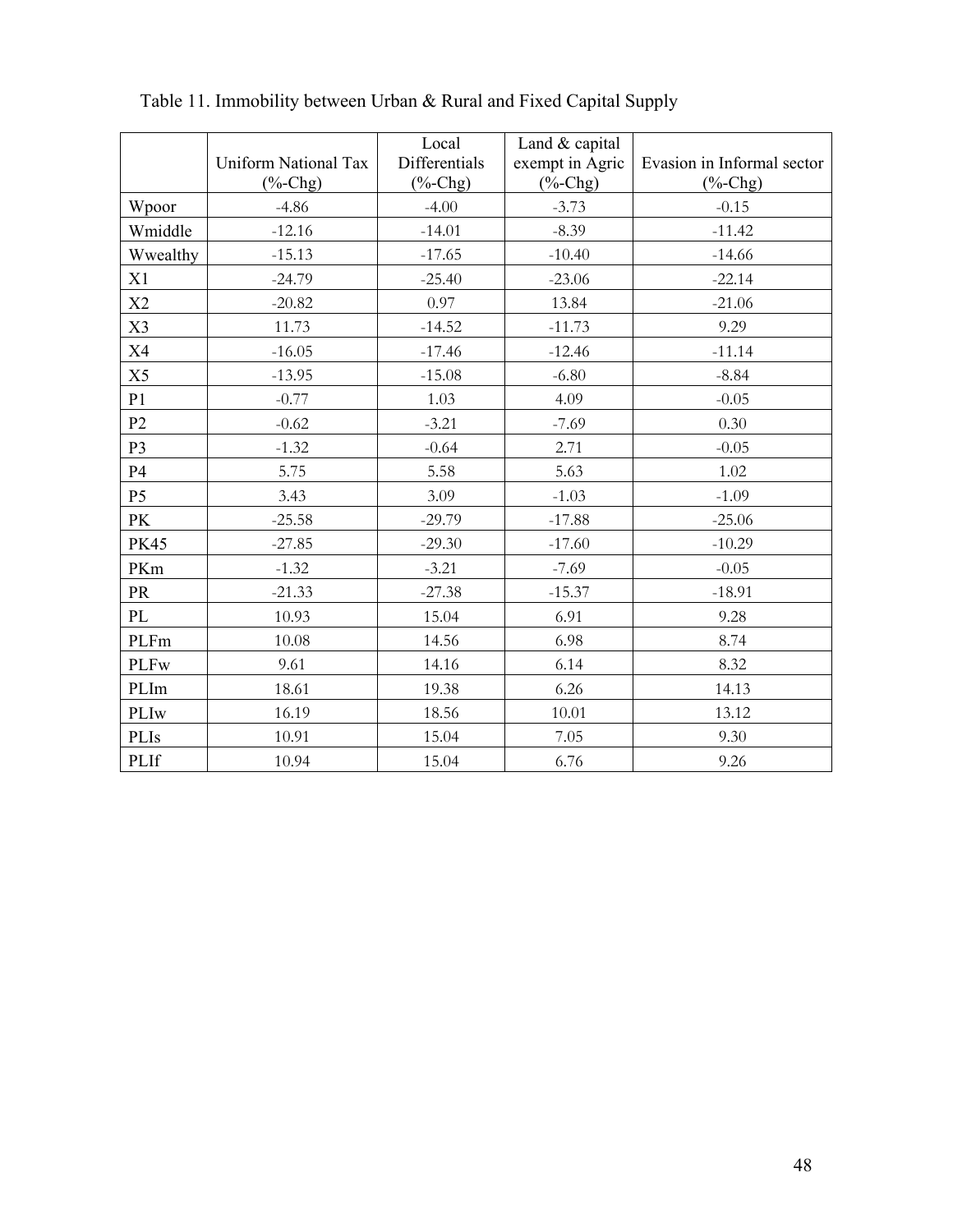|                | Uniform National Tax<br>$(% f)$ (%-Chg) | Local<br>Differentials<br>$(\%$ -Chg) | Land & capital<br>exempt in Agric<br>$(%$ (%-Chg) | Evasion in Informal sector<br>$(\%$ -Chg) |
|----------------|-----------------------------------------|---------------------------------------|---------------------------------------------------|-------------------------------------------|
| Wpoor          | $-5.08$                                 | $-4.51$                               | $-3.85$                                           | $-0.52$                                   |
| Wmiddle        | $-12.30$                                | $-14.22$                              | $-8.43$                                           | $-11.59$                                  |
| Wwealthy       | $-13.30$                                | $-15.67$                              | $-9.63$                                           | $-12.78$                                  |
| X1             | $-24.40$                                | $-25.50$                              | $-23.15$                                          | $-23.81$                                  |
| X2             | $-21.14$                                | $-4.29$                               | 11.53                                             | $-21.05$                                  |
| X3             | 7.29                                    | $-14.13$                              | $-11.61$                                          | 6.92                                      |
| X4             | $-14.16$                                | $-15.80$                              | $-11.49$                                          | $-9.37$                                   |
| X5             | $-12.38$                                | $-13.68$                              | $-6.35$                                           | $-7.39$                                   |
| P <sub>1</sub> | $-0.23$                                 | 1.48                                  | 4.29                                              | 0.38                                      |
| P <sub>2</sub> | $-0.32$                                 | $-2.98$                               | $-7.59$                                           | 0.54                                      |
| P <sub>3</sub> | $-1.22$                                 | $-0.52$                               | 2.76                                              | 0.07                                      |
| P4             | 3.93                                    | 4.02                                  | 4.64                                              | $-0.45$                                   |
| P <sub>5</sub> | 2.20                                    | 2.05                                  | $-1.26$                                           | $-2.03$                                   |
| PK             | $-23.99$                                | $-28.22$                              | $-17.23$                                          | $-23.59$                                  |
| <b>PK45</b>    | $-27.80$                                | $-29.19$                              | $-17.53$                                          | $-10.16$                                  |
| PKm            | $-41.52$                                | $-46.89$                              | $-25.87$                                          | $-41.66$                                  |
| PR             | $-22.60$                                | $-28.33$                              | $-15.83$                                          | $-19.87$                                  |
| PL             | 10.09                                   | 13.72                                 | 6.52                                              | 8.22                                      |
| PLFm           | 9.97                                    | 13.63                                 | 6.52                                              | 8.13                                      |
| <b>PLFw</b>    | 9.90                                    | 13.56                                 | 6.41                                              | 8.06                                      |
| PLIm           | 11.12                                   | 14.48                                 | 6.54                                              | 8.98                                      |
| PLIw           | 10.83                                   | 14.35                                 | 6.96                                              | 8.83                                      |
| PLIs           | 10.07                                   | 13.71                                 | 6.65                                              | 8.23                                      |
| <b>PLIf</b>    | 10.10                                   | 13.72                                 | 6.38                                              | 8.21                                      |

Table 12. Mobility between Urban & Rural and Elastic Capital Supply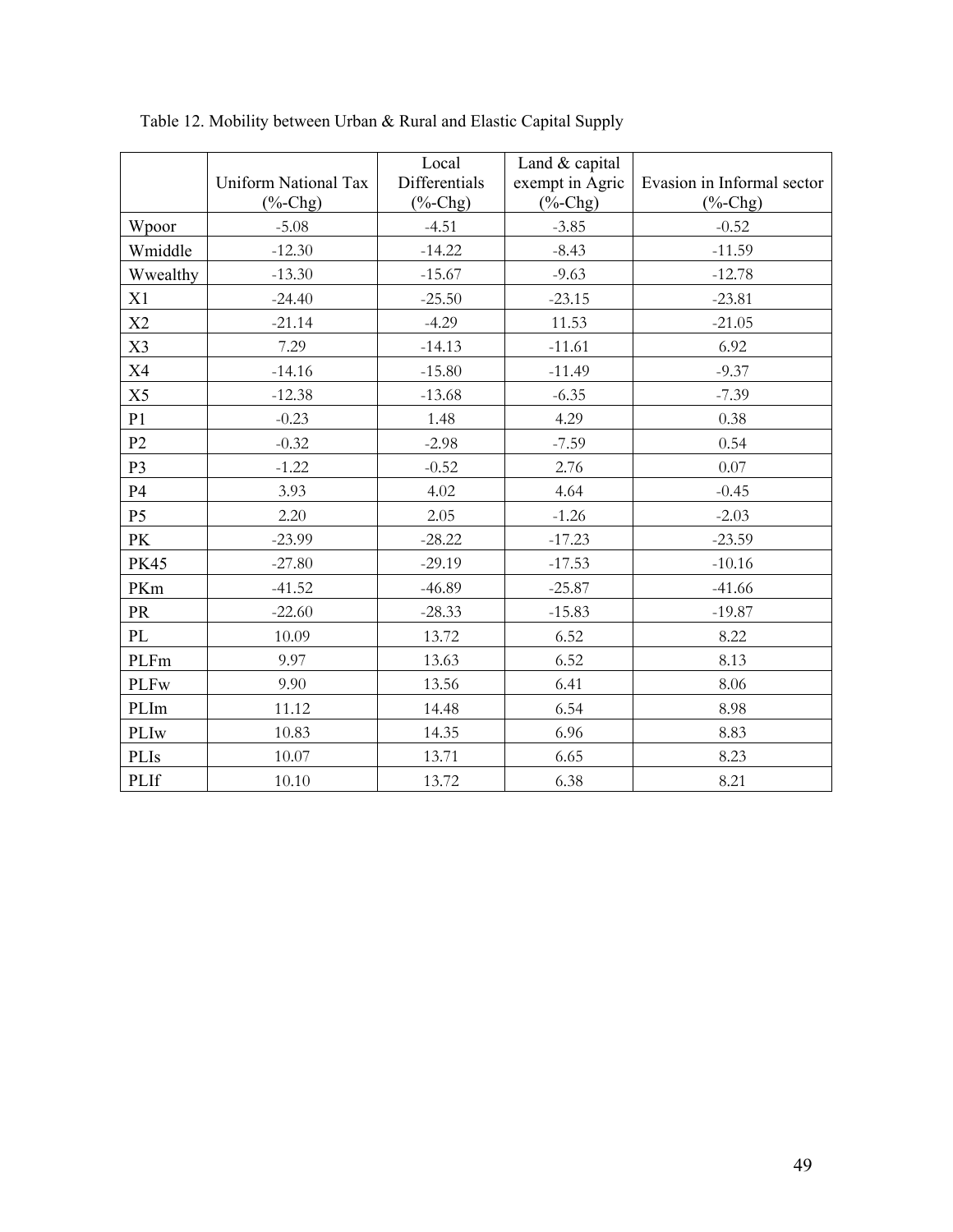|                | Uniform National Tax<br>$(\frac{6}{6}$ -Chg) | Local<br>Differentials<br>$(% f)$ (%-Chg) | Land & capital<br>exempt in Agric<br>$(% ^{0}(-)C)$ <sub>(%</sub> -Chg) | Evasion in Informal sector<br>$(%$ (%-Chg) |
|----------------|----------------------------------------------|-------------------------------------------|-------------------------------------------------------------------------|--------------------------------------------|
| Wpoor          | $-5.31$                                      | $-4.69$                                   | $-3.93$                                                                 | $-0.69$                                    |
| Wmiddle        | $-12.33$                                     | $-14.24$                                  | $-8.45$                                                                 | $-11.61$                                   |
| Wwealthy       | $-13.24$                                     | $-15.63$                                  | $-9.60$                                                                 | $-12.74$                                   |
| X1             | $-24.19$                                     | $-25.35$                                  | $-23.07$                                                                | $-23.64$                                   |
| X2             | $-20.94$                                     | $-4.08$                                   | 11.67                                                                   | $-20.88$                                   |
| X3             | 7.50                                         | $-13.99$                                  | $-11.53$                                                                | 7.09                                       |
| X4             | $-15.31$                                     | $-16.72$                                  | $-12.19$                                                                | $-10.37$                                   |
| X5             | $-13.01$                                     | $-14.14$                                  | $-6.42$                                                                 | $-7.89$                                    |
| P1             | $-0.51$                                      | 1.25                                      | 4.17                                                                    | 0.15                                       |
| P2             | $-0.59$                                      | $-3.19$                                   | $-7.69$                                                                 | 0.32                                       |
| P <sub>3</sub> | $-1.41$                                      | $-0.67$                                   | 2.67                                                                    | $-0.09$                                    |
| P4             | 5.51                                         | 5.31                                      | 5.60                                                                    | 0.80                                       |
| P <sub>5</sub> | 3.05                                         | 2.68                                      | $-1.14$                                                                 | $-1.42$                                    |
| PK             | $-24.02$                                     | $-28.23$                                  | $-17.24$                                                                | $-23.61$                                   |
| <b>PK45</b>    | $-27.45$                                     | $-28.92$                                  | $-17.40$                                                                | $-9.80$                                    |
| PKm            | $-41.44$                                     | $-46.80$                                  | $-25.80$                                                                | $-41.60$                                   |
| <b>PR</b>      | $-22.55$                                     | $-28.29$                                  | $-15.81$                                                                | $-19.83$                                   |
| PL             | 10.25                                        | 13.85                                     | 6.59                                                                    | 8.34                                       |
| PLFm           | 9.25                                         | 13.11                                     | 6.57                                                                    | 7.61                                       |
| <b>PLFw</b>    | 8.60                                         | 12.46                                     | 5.62                                                                    | 6.99                                       |
| PLIm           | 19.24                                        | 20.45                                     | 6.79                                                                    | 14.94                                      |
| PLIw           | 16.83                                        | 19.40                                     | 10.47                                                                   | 13.76                                      |
| PLIs           | 10.23                                        | 13.85                                     | 6.73                                                                    | 8.36                                       |
| PLIf           | 10.26                                        | 13.84                                     | 6.44                                                                    | 8.32                                       |

Table 13. Immobility between Urban & Rural and Elastic Capital Supply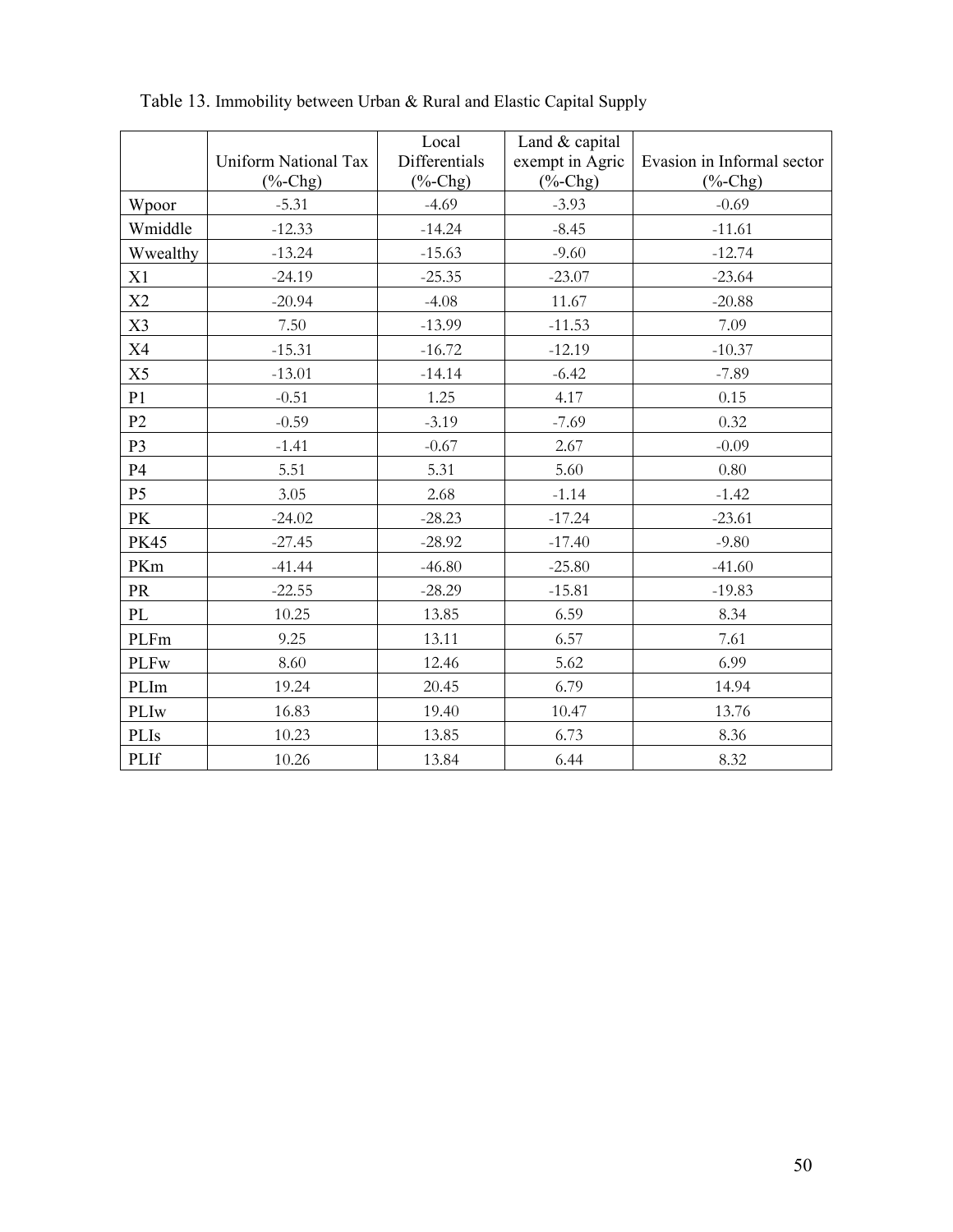# References:

Aaron, Henry J. 1975. *Who pays the property tax?* Washington, D.C.: The Brookings Institution.

Bahl, Roy W. and Johannes F. Linn. 1992. *Urban public finance in developing countries.* New York: Oxford University Press.

Bahl, Roy and Jorge Martinez. 2006. *Sequencing fiscal decentralization.* Policy Research Working Paper 3914, Washington, D.C.: The World Bank.

Bird, Richard..1974. *Taxing agricultural land in developing countries.* Cambridge, MA: Harvard University Press.

Bird, Richard. 1976. "The incidence of the property tax: Old wine in new bottles?" *Canadian Public Policy*, supplement.

Corsetti, Giancarlo and Klaus Schmidt-Hebbel. 1995. "Pension reform and growth." Policy Research Working Paper 1471, Macroeconomics and Growth Division, Policy Research Department, The World Bank.

Derviş, Kemal, Jaime de Melo, and Sherman Robinson. 1982. *General equilibrium models for development policy.* New York: Cambridge University Press.

Enoh, Ephrem, Catherine Enoh, and Edmé Koffi. 2000. "A CGE model of Côte d'Ivoire." In *Fiscal reform and structural change in developing countries*, Volume 1, Guillermo Perry, John Walley, and Gary McMahon, eds., 97-112. New York: St Martin's Press.

Follain, James R. and Tamar Emi Miyake. 1986. "Land versus capital value taxation: A general equilibrium analysis." *National Tax Journal* 39(4): 451-470.

Hamilton, Bruce W. 1975. "Zoning and property taxation in a system of local governments." *Urban Studies* 12(2): 205-211.

Light, Miles K. 2004. "Tax evasion and economic efficiency in Jamaica." International Studies Working Paper No. 04-33, Andrew Young School of Policy Studies, Georgia State University.

Linn, Johannes F. 1979. "The incidence of urban property taxation in Colombia." In *The Taxation of urban property in less developed countries,* Roy W. Bahl, ed.,77-117, Madison, WI: University of Wisconsin Press.

Lora, Eduardo and Ana Maria Herrera. 2000. Tax incidence in Colombia: A general equilibrium analysis." In *Fiscal reform and structural change in developing countries*, Volume 2, Guillermo Perry, John Walley, and Gary McMahon, ed., 18-50. New York: St Martin's Press.